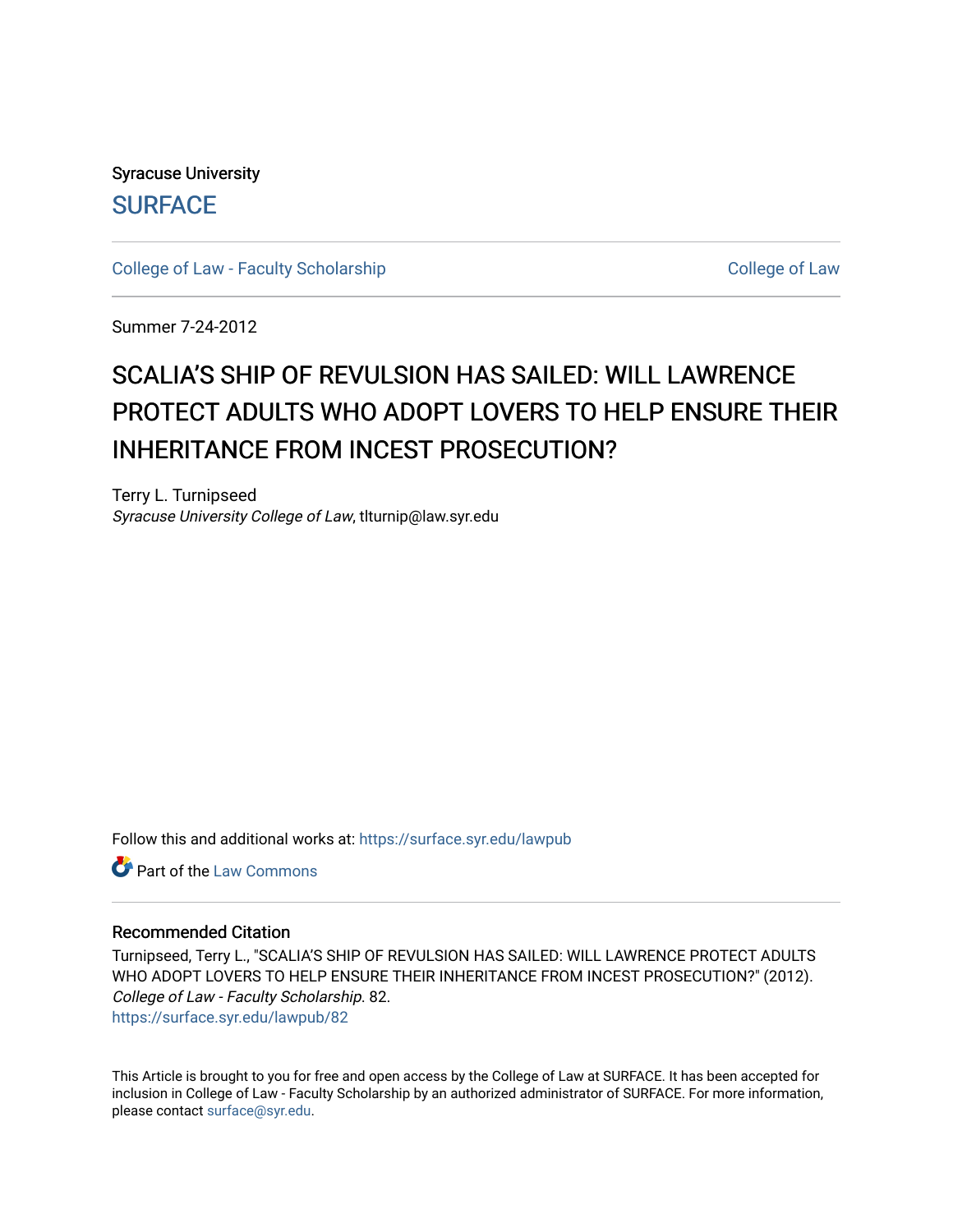## **SCALIA'S SHIP OF REVULSION HAS SAILED: WILL** *LAWRENCE* **PROTECT ADULTS WHO ADOPT LOVERS TO HELP ENSURE THEIR INHERITANCE FROM INCEST PROSECUTION?**

## *Terry L. Turnipseed*<sup>1</sup>

**in·cest** (ĭn'sěst') Sexual relations between family members or close relatives, *including children related by adoption*. 2

#### I. INTRODUCTION

<u>.</u>

HERE is a growing trend in this country – startling to many – of adopting one's adult THERE is a growing trend in this country – startling to many – of adopting one's adult<br>lover or spouse for various reasons, mostly inheritance-based. Should one who adopts his or her adult lover or spouse be prosecuted for incest? Think about it: the person is having sexual relations with his or her legal child. Is that not incest? Even if a state<sup>3</sup> agrees that it is, will *Lawrence v. Texas*<sup>4</sup> now protect this behavior, preventing these people from being successfully prosecuted for this type of incest? Indeed, given its prevalence in modern society, will this be the first post-*Lawrence* individual sexual privacy rights case to which the Court will grant a writ of *certiorari*?

In no less than four instances, Justice Scalia in *Lawrence* warned that adult incest<sup>5</sup> can no longer be outlawed by state or federal governments:<sup>6</sup> with the decision in *Lawrence*,

<sup>&</sup>lt;sup>1</sup> Associate Professor of Law, Syracuse University College of Law. The author received a J.D. and an LL.M. in Taxation at the Georgetown University Law Center, two Master of Science degrees at the Massachusetts Institute of Technology, and a Bachelor of Science degree at Mississippi State University. The author wishes to thank his wife, Lydia Arnold Turnipseed, Esq., Dr. Keith J. Bybee of the Maxwell School of Citizenship and Public Affairs and the College of Law at Syracuse University, and The Honorable Morris Sheppard Arnold of the U.S. Court of Appeals for the Eighth Circuit all of whom provided valuable editorial assistance in the preparation of this Article. Finally, the author could not have completed this Article without an incredible team of research assistants over the last year, including Lee Miller and Ryan Tougias.

<sup>&</sup>lt;sup>2</sup> BLACK'S LAW DICTIONARY 776 (8th ed. 2004) (emphasis added).

<sup>&</sup>lt;sup>3</sup> See infra Part IV, for a discussion of the possibility of federal prosecution under the Mann Act, 19 U.S.C. § 2421, but since the Mann Act relies on state law to determine whether a particular behavior is a sexual crime and thus within the purview of the federal Mann Act, this article will primarily discuss this issue from the viewpoint of state law as restricted by the federal constitution.

<sup>4</sup> Lawrence v. Texas, 539 U.S. 558, 561 (2003).

 $<sup>5</sup>$  Note that when I talk about incest in this Article, I am discussing sexual relations between a parent and a consenting adult child.</sup> This Article does not address sexual relations, whether consensual or not, between a parent and a minor child, or between a parent and unwilling adult child. To save space, I may often omit the modifiers adult and consensual. Rape and statutory rape laws generally cover those relationships and, in general, have not been the subject of attack by scholars or the courts.

<sup>6</sup> *Lawrence*, 539 U.S. at 590. ("State laws against bigamy, same-sex marriage, adult incest, prostitution, masturbation, adultery, fornication, bestiality, and obscenity are likewise sustainable only in light of *Bowers*' validation of laws based on moral choices. Every single one of these laws is called into question by today's decision; the Court makes no effort to cabin the scope of its decision to exclude them from its holding."); *Id.* at 598 ("States continue to prosecute all sorts of crimes by adults "in matters pertaining to sex": prostitution, adult incest, adultery, obscenity, and child pornography."); *Id.* at 599 ("The Texas statute undeniably seeks to further the belief of its citizens that certain forms of sexual behavior are 'immoral and unacceptable,' [citing *Bowers*, at 196] – the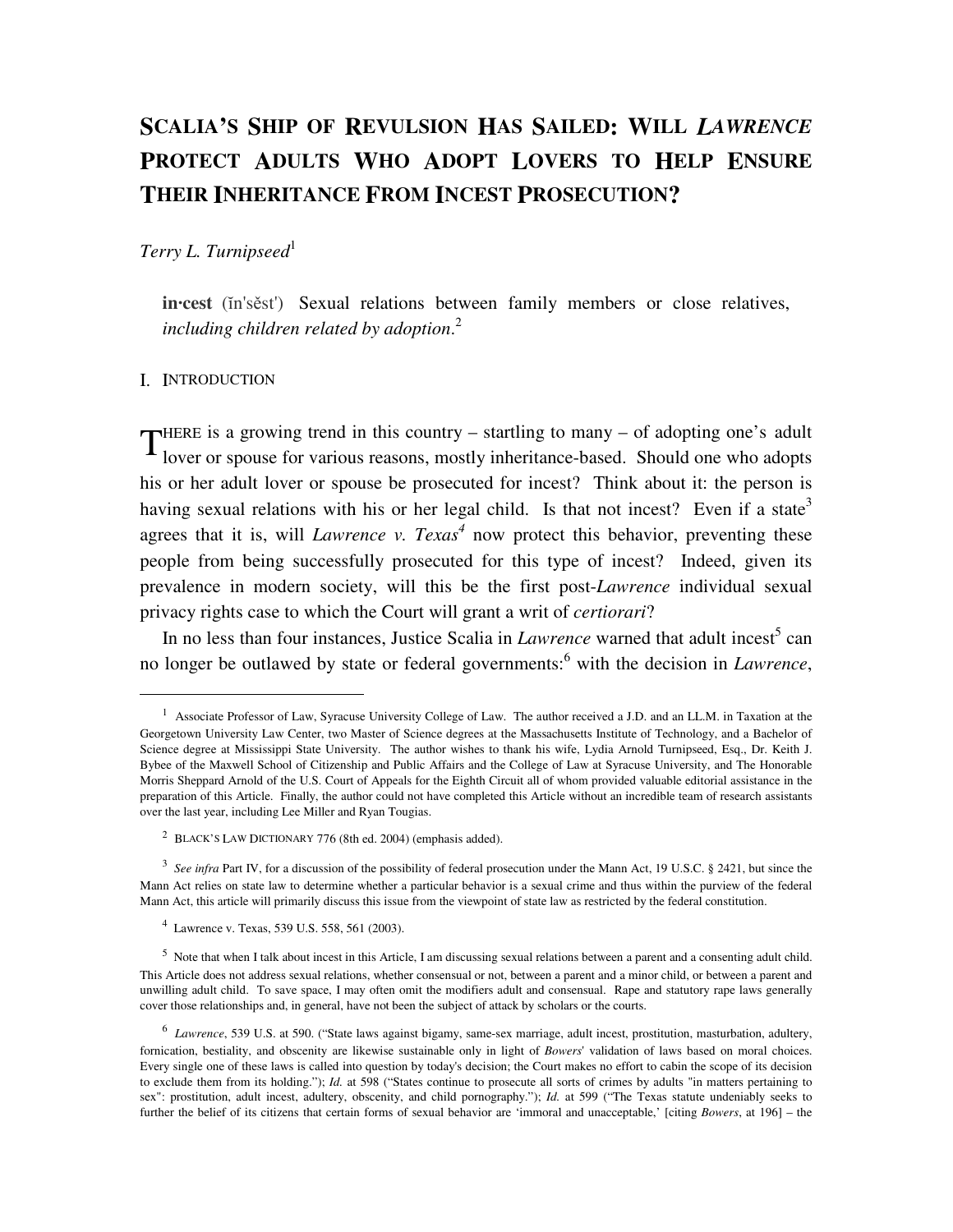Justice Scalia lost his incest repellant<sup>7</sup> (*i.e.*, *Bowers*<sup>8</sup>). Others have echoed Justice Scalia's sentiments.<sup>9</sup> Since the Court's decision in *Lawrence*, the median viewpoint among legal scholars seems to be that incest is the next battle.<sup>10</sup> It appears that neither Justice Scalia, nor legal scholars realize that the parade of horribles – with adult adoption of lovers leading the band – has already started. It has started with a whimper, though, and not a bang. It has not begun with what is considered "core" incest<sup>11</sup> (sexual relations between biological parents and children or between biological full siblings), but instead with a growing set of behavior classified in many states as incest – sexual relations between an adult who adopts his or her lover or spouse (a subset of "non-core" incest that also includes sexual relations between distant relatives such as cousins).

 For some time now adults – both heterosexual and homosexual – have been adopting their lovers and spouses all over the country<sup>12</sup> for various reasons: to better guarantee the adoptee's right to inherit directly from the adoptor; to keep collateral relatives from having standing to contest the adoptor's estate plan; or to add a loved one to a class of trust beneficiaries (allowing the adoptee to inherit "through" the adoptor).<sup>13</sup> It appears that, post-*Lawrence*, both the academy and the judiciary have completely overlooked this

7 Sadly, I can only dream of being clever enough to have invented this term. *See* William Saletan, *Incest Repellent? If Gay Sex is Private, Why Isn't Incest?* SLATE, Apr. 23, 2003, http://www.slate.com/id/2081904/ (last visited July 10, 2008).

8 Bowers v. Hardwick, 478 U.S. 186, 187 (1986).

9 Including U.S. Senator Rick Santorum in a statement just before *Lawrence* was issued: "If the Supreme Court says that you have the right to consensual [gay] sex within your home, then you have the right to bigamy, you have the right to incest, you have the right to adultery. You have the right to anything." Courtney Megan Cahill, *Same-Sex Marriage, Slippery Slope Rhetoric, and the Politics of Disgust: a Critical Perspective on Contemporary Family Discourse and the Incest Taboo*, 99 NW. U.L. REV. 1543, 1544 (2005) (citing Associated Press interview with Sen. Rick Santorum (Apr. 7, 2003)). Of course, Senator Santorum and those who espouse his view on this issue have their critics. *See, e.g.*, *Id.* at 1544 (citing Dahlia Lithwick, *Slippery Slop: The Maddening Slippery Slope Argument Against Gay Marriage*, SLATE, May 19, 2004) ("Since few opponents of homosexual unions are brave enough to admit that gay weddings just freak them out, they hide behind the claim that it's an inexorable slide from legalizing gay marriage to having sex with penguins outside JC Penney's. The problem is it's virtually impossible to debate against a slippery slope. Before you know it you fall down, break your crown, and Rick Santorum comes tumbling after.").

10 *See, e.g.,* Cahill, *supra* note 9, at 1544 (citing Brett McDonnell, *Is Incest Next?*, 10 CARDOZO WOMEN'S L.J. 227, 227 (2004); Cass Sunstein, *What Did Lawrence Hold?: Of Autonomy, Desuetude, Sexuality, and Marriage*, 2003 SUP. CT. REV. 27, 48.).

<sup>11</sup> What some call "core" incest, others call "nuclear" incest. *See, e.g.,* Carolyn S. Bratt, *Incest Statutes and the Fundamental Right of Marriage: Is Oedipus Free to Marry?*, 18 FAM. L.Q. 257, 288 (1984) . For consistency, I will stay with the term "core" and "non-core" throughout this article, if only to avoid the term "anti-nuclear" since, as a nuclear engineer by educational background, the latter term still evokes unwanted ire in my subconscious.

 $12$  This article explicitly does not discuss the important issue of whether homosexual couples have just as much of a right as heterosexual couples to adopt children. There is a very large body of existing scholarship on this issue that is legally distinct from the subject matter herein.

13 *See infra* Part II.

<u>.</u>

same interest furthered by criminal laws against fornication, bigamy, adultery, adult incest, bestiality, and obscenity. *Bowers* held that this *was* a legitimate state interest. The Court today reaches the opposite conclusion."); *Id.* at 600 ("No purpose to discriminate against men or women as a class can be gleaned from the Texas law, so rational-basis review applies. That review is readily satisfied here by the same rational basis that satisfied it in *Bowers* – society's belief that certain forms of sexual behavior are "immoral and unacceptable," [citing *Bowers* at 196]. This is the same justification that supports many other laws regulating sexual behavior that make a distinction based upon the identity of the partner – for example, laws against adultery, fornication, and adult incest, and laws refusing to recognize homosexual marriage.").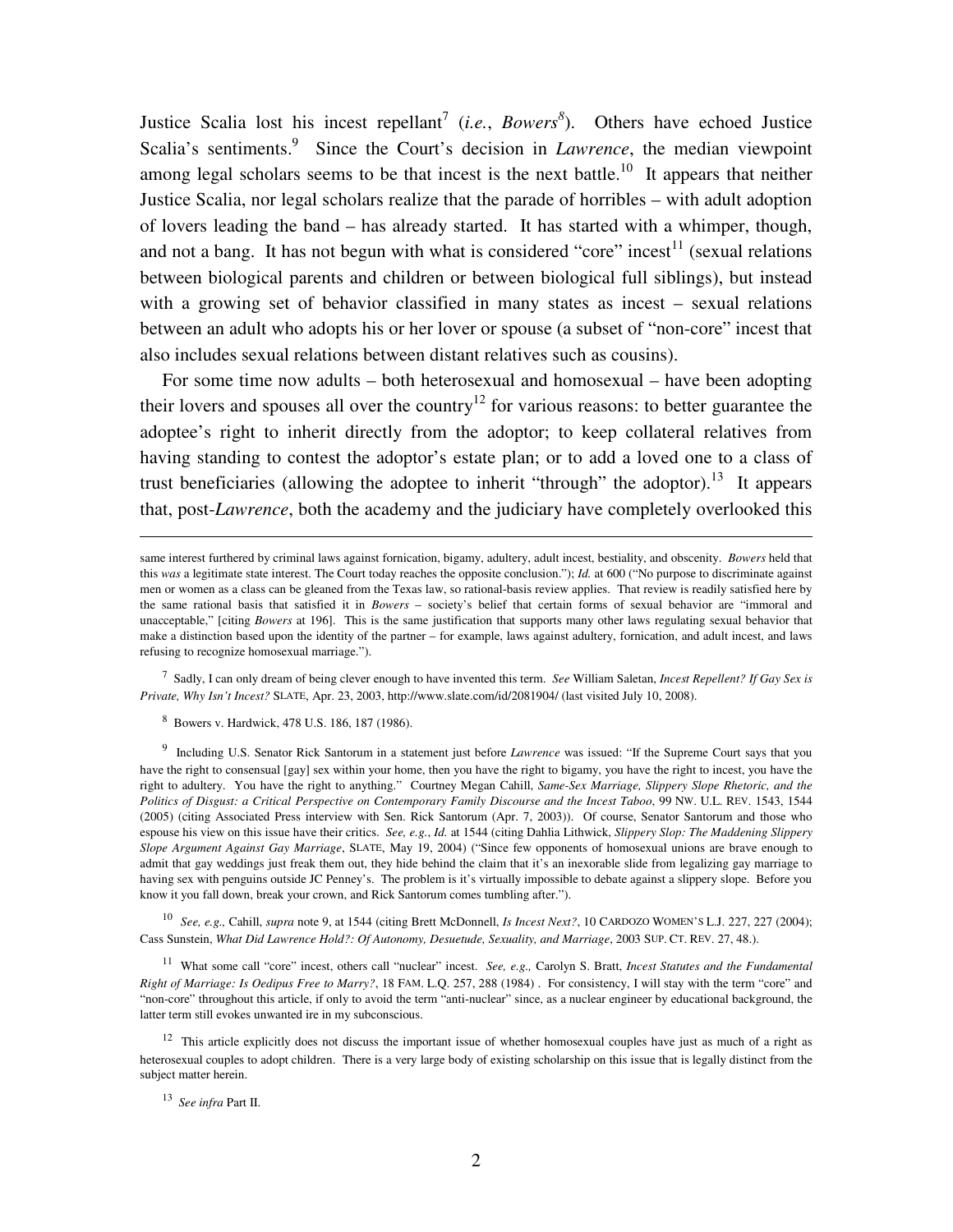steadily growing, albeit stealthy, trend.

The definition of incest is broad enough in many states<sup>14</sup> to include not only sex between a parent and his or her adult *biological* child, but also between a parent and his or her adult *adopted* child. Despite falling squarely under these states' definition of incest, there are precious few reported cases of actual prosecutions for incest in adult adoption situations, and no reported cases post-*Lawrence*. 15

 I wonder if both sides are scared to go to war? Are they scared to engage fully in a prosecution for this type of incest, only to be rebuffed by a *Lawrence*-based constitutional defense? For the reasons stated later in this article, I think that this particular form of incest is *the* most probable next case in the *Lawrence* progeny, and that *Lawrence* will protect this subset of non-core incest likely resulting in the first step down Scalia's slippery slope. $16$ 

 The stakes are extraordinarily high. If a constitutional challenge to a prosecution for incest of an adult who adopted a lover were successful, it would likely validate at least some, and possibly all, of Justice Scalia's anxious *Lawrence* dissent, and the whole house of sexual-crime cards could well fall with it: not only for this strand of incest laws, but also for laws addressing "core" incest, adultery, bestiality, masturbation, fornication, bigamy, and possibly ending with the brass ring of same-sex marriage. As one commentator noted, "[O]ne of the reasons incest has been such a durable and effective player on the slippery slope is because almost everyone is repulsed by it, regardless of political affiliation. Those who are undecided over the issue of same-sex marriage might be easily swayed by the invocation of incest."<sup>17</sup> Though no one seems to realize it right now, the outcome of this upcoming battle might well impact millions of American lives.

 $\overline{a}$ 

<sup>&</sup>lt;sup>14</sup> See infra Part III for a list of states.

<sup>15</sup> *See infra* Part III.

<sup>&</sup>lt;sup>16</sup> In recent years, there has been some very important work on the legal theory of slippery slopes, some of it related to *Lawrence*. *See, e.g.*, Eugene Volokh, *Same Sex Marriage and Slippery Slopes*, 33 HOFSTRA L. REV. 1155 (2005). The intricacies of this collective scholarship are beyond the scope of this Article.

<sup>&</sup>lt;sup>17</sup> Cahill, *supra* note 9, at 1607-08. To be clear, this article is not about the ability (or inability) of government to prevent samesex marriage – an enormous body of work already exists on that subject. However, the implications of the ability of government to prevent incest are undeniably tied – for better or worse, richer or poorer – to the same-sex marriage issue.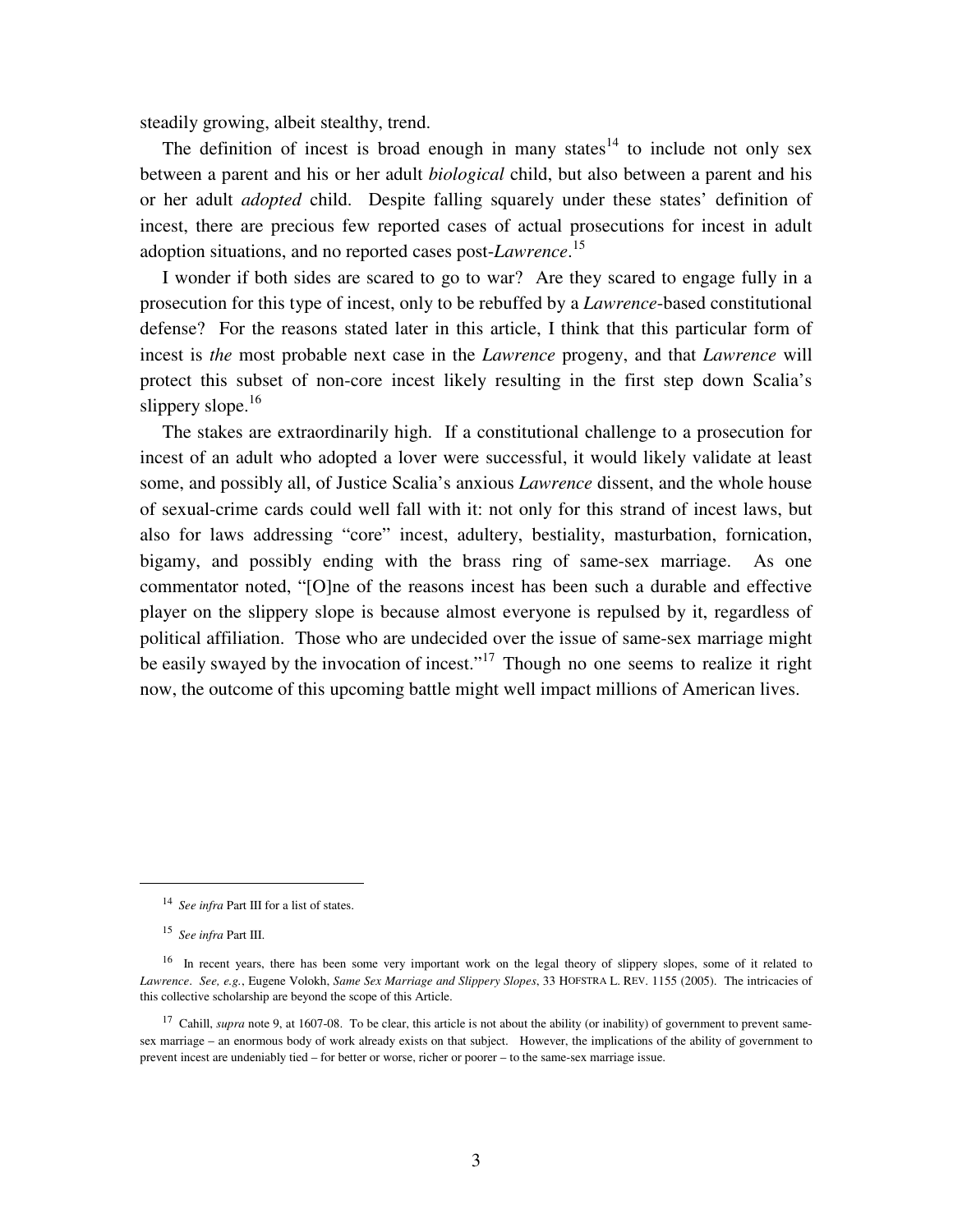#### II. WHY WOULD SOMEONE CHOOSE TO ADOPT A LOVER?

*[T]aboos do not work rationally but seek to induce reflexive disgust at a prohibited practice.<sup>18</sup>*

In olden<sup>19</sup> times, the notion of adoption was, mostly, to care for orphaned children.<sup>20</sup> But it has also served some very important purposes: To provide an heir for the adoptor and/or to perpetuate a family name by a childless individual;<sup>21</sup> to enable a stepparent to adopt a spouse's children, whether adult or not;<sup>22</sup> or to adopt an adult who was raised by the adopter (but, for whatever reason, did not get adopted during childhood).<sup>23</sup> In the 20th and 21st centuries, several different and more controversial motives have emerged

<sup>19</sup> Walter Wadlington, *The Adopted Child and Intra-Family Marriage Prohibitions*, 49 VA. L. REV. 478, 483 (1963).

Adoption was known to the Egyptians, Assyrians and Hebrews, but reached a high level of legal development during Roman times. The primary purpose in early civilizations was to benefit the adopter by preserving continuity of family lines and religious rites, with the practice being used more as a will substitute than anything else. As primarily a creature of Roman law, adoption is found most prevalently in civil law countries today. *Id.*

*See also* Walter Wadlington, *Adoption of Adults: A Family Law Anomaly*, 54 CORNELL L. REV. 566, 567 ("Under Roman law, adoption became a well established practice which on some occasions even determine imperial succession.") (citing H. WOLFF, ROMAN LAW 17, 45 (1951) (specific instances where adoption determined imperial succession)). Wolff, in fact, cites to a "long period of good government" that became possible by the fact that neither Nerva (who ruled briefly from A.D. 96-98) ". . . nor any of his first three successors had a son, so that they were able to select worthy successors through the formal step of adopting them." Wolff, *supra*, at 17. From the earliest days of civilization, then, adopted children were often more worthy than their biological counterparts.

<sup>20</sup> Russell G. Donaldson, Annotation, *Marital or Sexual Relationship Between Parties as Affecting Right to Adopt*, 42 A.L.R.4th 776, § 2[a] (1985).

<sup>21</sup> *Id.* (citing W. Wadlington, *supra*, note 19 at 567); *Id.* at § 3[a] (citing In re Adoption of Robert Paul P., 63 N.Y.2d 233, 235 (1984)). One high profile example involved Doris Duke. Matter of Duke, 305 N.J.Super. 408, 415 (N.J. Super. Ct. Ch. Div. 1995). In 1924, James B. Duke, executed his will and two trusts. *Id*. One trust entitled the "Doris Duke Trust" was created for the benefit of Duke's daughter Doris and other named relatives. *Id*. This trust provided that two-thirds of the income should be paid to Doris each year until her death. *Id*. Upon her death, this two-thirds of the trust income would be paid to her lineal descendants for life not to exceed the perpetuities period. *Id*. At the expiration of the perpetuities period, two-thirds of the trust corpus would be paid to her lineal descendants. *Id*. If Doris died without lineal descendants, the trust would terminate and her portion would be paid to Mr. Duke's other trust, which had been set up for charitable purposes. *Id.* Doris had one biological child who died in infancy. *Id.* In 1988 at the age of 75, Doris legally adopted thirty-five-year-old Charlene Gail Heffner (later known as Chandi Duke Heffner) pursuant to the New Jersey adoption statute. *Id.* When Doris died in 1993, Chandi (as she was then known) demanded that the trustee start paying her Doris's two-thirds income interest (off of a corpus worth, in 1995 dollars, an estimated \$170,000,000) since she was now a lineal descendant of Doris. *Id.* at 416. The issues before the court were many and complex, essentially boiling down to whether they should apply the adoption law in place when the trust was settled in 1925 (that did not allow adults to be adopted, only children), or the law passed 100 days after the execution of the trust that remained essentially unchanged explicitly allowing adult adoptions. *Id.* at 416 – 435. The court ruled against Chandi under the so-called "stranger to the adoption" doctrine; that Chandi was a stranger to testator Mr. Duke and that he almost certainly had not contemplated that an elderly Doris would adopt Chandi despite there being no parent-child relationship in the traditional sense. *Id.* at 435.

23 *Id.* 

-

<sup>18</sup> Milton C. Regan, Jr., *Reason, Tradition, and Family Law: A Comment on Social Constructionism*, 79 VA. L. REV. 1515, 1526 (1968).

<sup>22</sup> Donaldson, *supra* note 20, at 776, § 3[a] (citing Matter of Adoption of Robert Paul P., 63 N.Y.2d 233, 235 (1984)).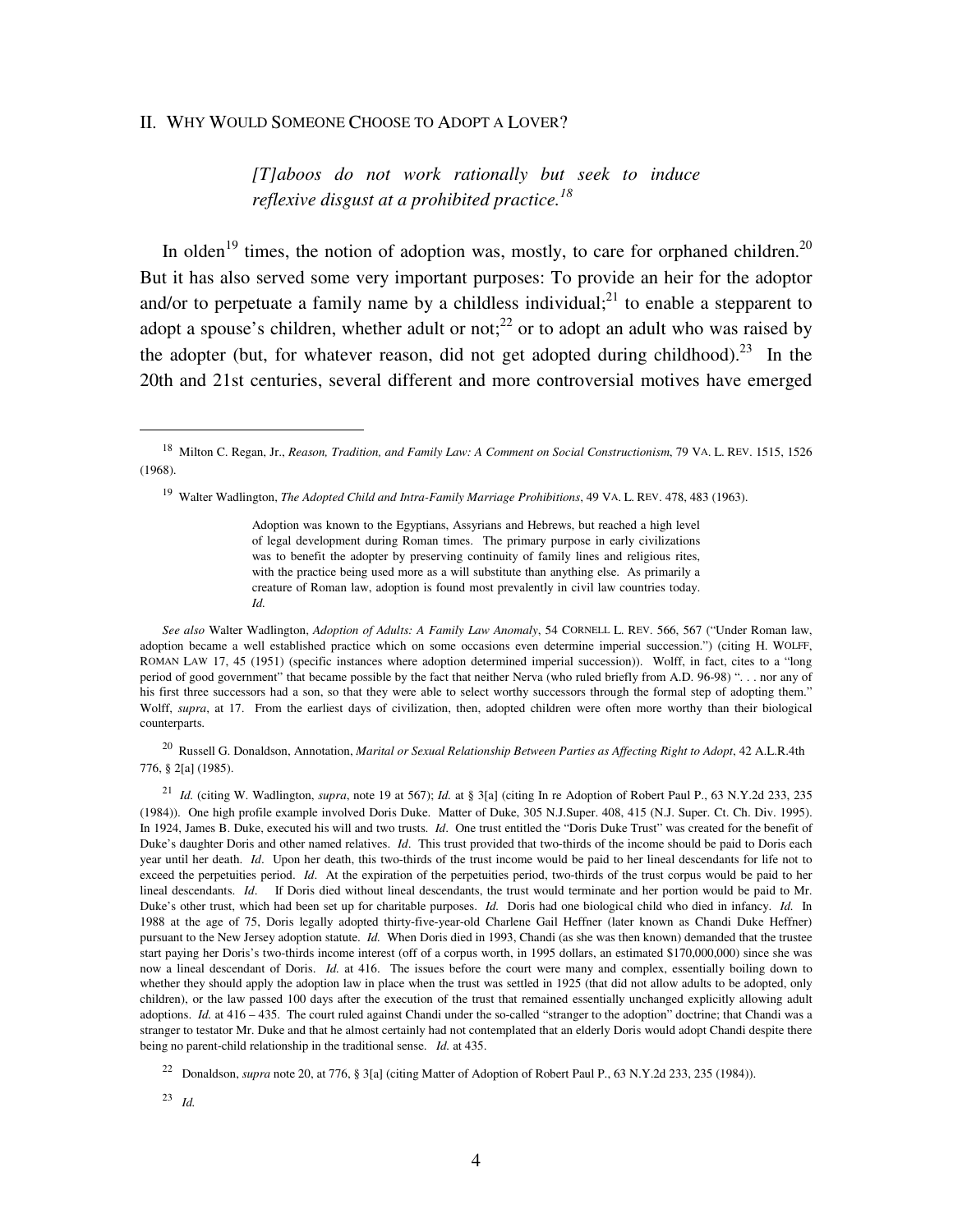as well.<sup>24</sup> The two case studies below are illustrative of these more controversial types of adoptions that are now being seen all over the country.<sup>25</sup>

 Some background is important. Without exception in America, if an unmarried individual dies without a will, survived by an adopted child but no biological children, the adopted child will take all of the decedent's probate property via intestacy to the exclusion of any other biological relative including siblings and parents.<sup>26</sup> Even if someone has a will (making intestacy irrelevant, assuming the will withstands challenge), adoption generally keeps other relatives from having standing to challenge a will (more on this later). Adoption, then, is an obvious, well-tested technique that helps to ensure that the adoptee takes the adoptor's property. $27$ 

 In the first case study, IBM (a company then known by another name) hired Tom Watson and in less than a year, he became president.<sup>28</sup> He was the highest paid CEO in 1930s America.<sup>29</sup> Watson turned over the reins of IBM to his son, Tom Watson, Jr., in 1952.<sup>30</sup> Watson, Jr., established a large trust fund for the benefit of his children and

<sup>25</sup> Unlike tracking the adoption of children, there are no statistics on the number of adults adopted – lovers or otherwise – in this country. *See e.g.,* Karen Hawkins, *Adult Adoption Isn't Just About Flashy Court Cases*, ASSOCIATED PRESS REPORT (Mar. 12, 2007).

<sup>26</sup> Jeffrey G. Sherman, *Undue Influence and the Homosexual Testator*, 42 U. PITT. L. REV. 225, 253 (1981) (citing, e.g., ILL. REV. STAT. ch. 110 1/2, §§ 2-1(b), 2-4 (1979); 20 PA. CONS. STAT. ANN. §§ 2103, 2108 (Purdon Supp. 1979)).

<sup>28</sup> Tim Reid, Adoption Could Earn Lesbian Lover a Fortune, THE TIMES Feb. 27, 2007, *available at*  http://www.timesonline.co.uk/tol/news/world/us\_and\_americas/article1444139.ece (last visited June 10, 2008).

29 *Id.*

-

30 *Id.*

<sup>&</sup>lt;sup>24</sup> Though probably not an adoption of a lover, the following is illustrative of the genius of the human spirit. Some time in 1940, Jerri Blanchard began renting an apartment in Manhattan. 333 East 53rd Street Associates v. Mann, 503 N.Y.S.2d, 289, 289 (N.Y. App. Div. 1986). In 1970, Helen Mann moved into the apartment as a co-tenant with Blanchard. *Id.* In 1983, the building was converted to a co-op, but Blanchard and Mann were allowed to continue to rent under a rent-controlled regime, though at all times Blanchard was the only official tenant. *Id.* Five days after the conversion to co-op status, Blanchard's (then 83) adoption of Mann (then 67) became final via a New York County Surrogate Court order. *Id.* Blanchard died in 1984, at which time Mann invoked § 56(d) of the New York City Rent, Eviction and Rehabilitation Regulations (*see* 9 NYCRR § 2104.6[d]) that provides in part: "No occupant of housing accommodations shall be evicted under this section where the occupant is either the surviving spouse of the deceased tenant or some other member of the deceased tenant's family who has been living with the tenant." *Id.* (emphasis added). The co-op association sued to evict Mann arguing that the order of adoption was fraudulent because it was obtained for the sole purpose of allowing Mann to keep the rent-controlled apartment after the death of Blanchard. *Id.* With one dissenter, the majority of the Appellate Division of the New York Supreme Court ruled for Mann saying that the adoption would not have been fraudulent even if the co-op association could prove it had been solely motivated by the desire to protected Mann's rights in the rent-controlled apartment after Blanchard's death. *Id.* at 291. The court cited the A.L.R.3d: "Most of the cases which permit the adoption of an adult have recognized, at least by implication, that the fact that an adult is adopted for the purpose of making him eligible to inherit property or to share in the distribution of a trust does not necessarily affect the validity of the adoption." *Id.* (citing K.M. Potraker, *Adoption of an Adult*, 21 A.L.R.3d 1012, 1029 (1968)).

<sup>&</sup>lt;sup>27</sup> One sure disadvantage – in addition to its obvious irrevocable nature – is that adoption very often cuts off the ability of the adoptee from inheriting from his or her own natural parents under intestacy (the natural parents could still provide for the adoptee via a valid will). The law in this area varies dramatically from state-to-state. *See, e.g.,* DUKEMINIER, JOHANSON, LINDGREN AND SITKOFF, WILLS, TRUSTS, AND ESTATES, 87 n. 1 (7th Ed. Aspen 2005). Just guessing, in most instances this is a probably only a minor drawback that can be remedied by the natural parents if desired. Peter N. Fowler, *Adult Adoption: A "New" Legal Tool for Lesbians and Gay Men*, 14 GOLDEN GATE U. L. REV. 667, 681 (1984) ("in the majority of instances, the possibility or expectation of inheritance from one's natural parents or relatives may be a minor factor in deciding whether to use adult adoption as a means to legitimate a lesbian or gay relationship and designate one's own heir").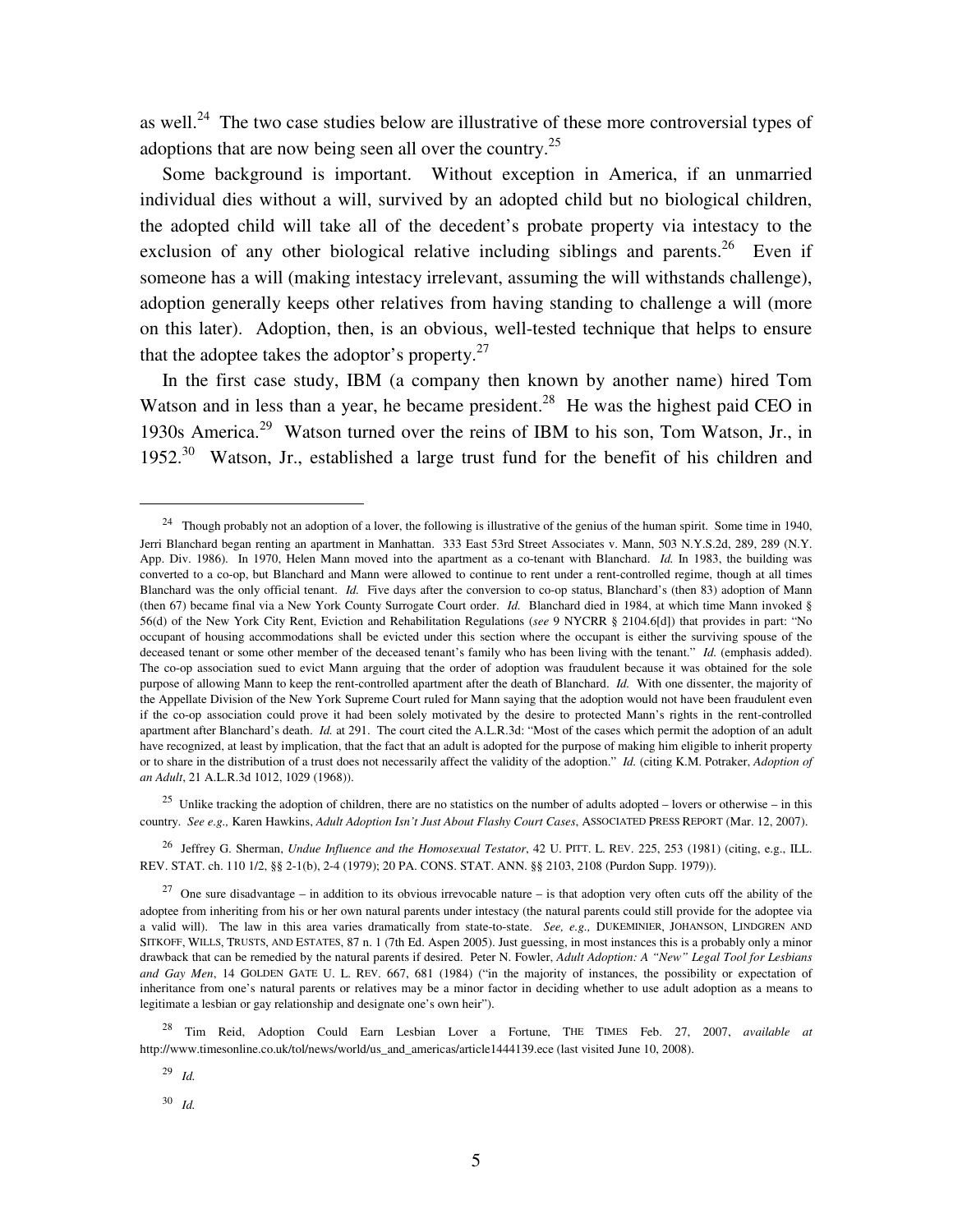grandchildren, such that his children would receive assets during their lifetime, and when Watson Jr. and his wife died, each of his grandchildren would receive trust payments once each turned 35 years old. $31$ 

One of Watson, Jr.'s children was Olive Watson.<sup>32</sup> As an adult, Olive was engaged in a committed lesbian relationship with one Patricia Spado, a slightly older woman.<sup>33</sup> Olive wanted to ensure that Patricia was well cared for in case Olive died, so she legally adopted the older Patricia under the laws of Maine.<sup>34</sup> As sometimes happens in any relationship, the two split apart about a year after the adoption was approved, with Patricia receiving a \$500,000 settlement in exchange for relinquishing a real estate claim.<sup>35</sup> The settlement made clear, though, that Olive would at no time initiate any action to revoke or annul her adoption of Patricia.<sup>36</sup> Activists in the gay community said that the case showed just how far same-sex couples must go to obtain the rights that those able to marry are routinely granted.<sup>37</sup>

 Watson, Jr. and his wife eventually died, with the result being that Watson, Jr.'s grandchildren, who had reached the age of 35, immediately became trust beneficiaries.<sup>38</sup> There were 18 grandchildren known to the trustee of the trust, Thomas J. Watson III.<sup>39</sup> During probate, Patricia came forward as the putative 19th grandchild.<sup>40</sup> As one article indicated, in what was undoubtedly an understatement, "this was not received warmly by Mr. Watson III."<sup>41</sup> Lawsuits in Connecticut and Maine ensued.<sup>42</sup>

 For the homosexuals in jurisdictions that do not recognize same-sex marriage (or something close that yields many of the same benefits and burdens), adoption is one darn sure (or darn-close to darn sure) way of ensuring inheritance, albeit drastic (read "irrevocable"<sup>43</sup>). There are many contract-based methods that are available to any

<sup>31</sup>*Id.*

 $\overline{a}$ 

<sup>32</sup> *Id.*

33 *Id.*

34 *Id.*

35 *Id.*

36 *Id.*

<sup>37</sup>*Id.*

38 *Id.*

39 *Id.* 

40 *Id.*

41 *Id.*

42 *Id.*

43 *See, e.g.,* Mandi Rae Urban, *The History of Adult Adoption in California*, 11 J. CONTEMP. LEGAL ISSUES 612, 615 n.21 (2000) (citing Gwendolyn L. Snodgrass, *Creating Family Without Marriage: the Advantages and Disadvantages of Adult Adoption Among*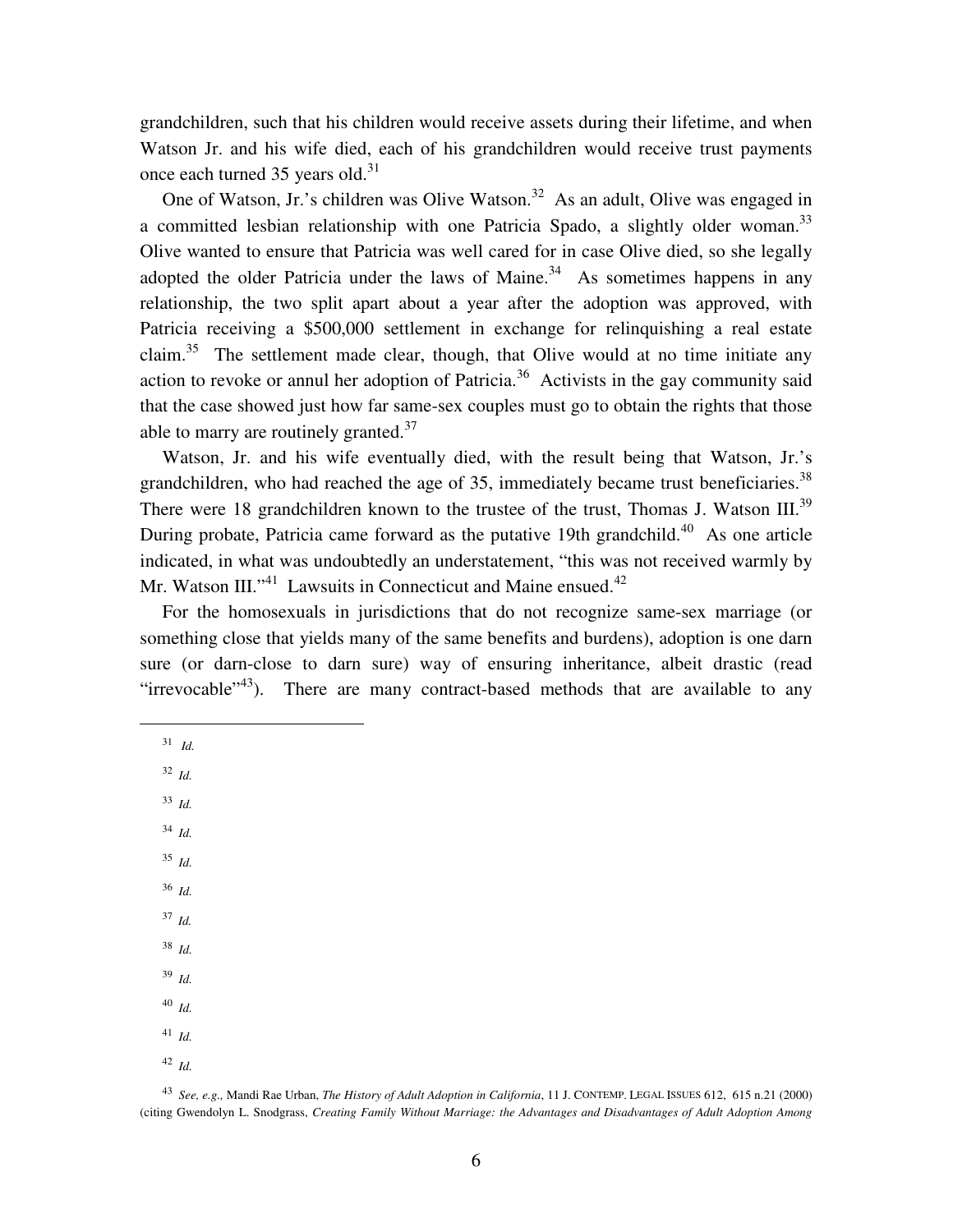competent individual of majority – wills, trusts, life insurance, retirement plans, powers of attorney for financial and health care matters, etc. – but all are subject to claims by heirs-at-law (those who would take probate property absent a will) of undue influence against the partner-recipient of the assets. $44$  These suits are more successful than one might imagine, since anti-gay biases are often quite evident in jury verdicts.<sup>45</sup>

 To prevent blood relatives from having standing to sue after the death of the highernet-worth partner, the lower-net-worth partner is adopted. Then the decedent would have a "child" who is his or her sole heir at law (the sole person who would take probate property absent a will) to the exclusion of siblings, parents, and more remote relatives. Because generally only heirs are given standing to sue to overturn a will or other contract to pass property, then the blood relatives are shut out completely from suing to overturn a will (or trust or life insurance policy, etc.) on undue influence grounds.<sup>46</sup> How elegant.

 In the second case study, we find one Luella Graybill, who set up a trust for her son Robert in 1914 to last during his life, with the remainder after Robert's death to "the heirs at law of my said son."<sup>47</sup> If Robert died without any heirs, the estate was to be divided

Except in very narrow circumstances, [citation omitted] or unless the statute provides for it, [citation omitted] once an individual has adopted her/his lover, the adoption cannot be abrogated. The adoptee is a legal heir forever unless by chance or design the adoptee is subsequently adopted by someone else. As a result, although either individual always has the power to disinherit the other [by will except in Louisiana], the adoption gives either the adoptor or adoptee the standing to contest the other's will, even if s/he has long since ended the relationship.

Fowler, *supra* note 27, at 706; But see CAL. CIVIL CODE § 227(p) (6) (2007) (allowing an adopted adult to file a petition for termination of the adoptive relationship after written notification is provided to the adoptive parent).

44 *See generally,* Sherman, *supra* note 26, at 255; DUKEMINIER ET AL., *supra* note 27, at 158-86.

 $\overline{a}$ 

45 Snodgrass, *supra* note 43, at 76 (citing Adam Chase, *Tax Planning for Same-Sex Couples*, 72 DENV. U. L. REV. 359, 386 (1995)).

46 *See, e.g.,* In re Adoption of Brundage, 134 N.Y.S.2d 703 (1954), *aff'd* 143 N.Y.S.2d 611 (1955), *appeal denied*, 144 N.Y.S.2d 921 (1955) (adoptive parent's blood relatives are estopped from questioning validity of adoption order).

<sup>47</sup> Bedinger v. Graybill's Executor & Trustee, 302 S.W.2d 594, 596 (Ky. 1957). The court in *Bedinger* detailed a nice summary of the statutory nature and origins of adoption.

> Adoption, in the sense of voluntarily taking a child of other parents as one's own child, is of ancient origin. The history and development of adoption reflect its use as the means of establishing not only the social relationship of parent and child but as well its use for the exclusive purpose of making the adoptee eligible to inherit property the same as one born to a party in lawful wedlock. Adoption was practiced by ancient Egyptians and Hebrews. When Joseph went up out of Egypt to the land of Goshen to visit his sick father, Jacob, he took with him his two sons, born of an Egyptian mother, and presented them to his father. Jacob adopted them, and Manasseh and Ephraim took their stations and heritage as Jacob's heirs in the place of Joseph, and their descendants became two of the twelve tribes of Israel. *Genesis*, 41:50, 52; 48:5, 14-20. Years afterward Moses, the Hebrew child, was adopted by the Egyptian Pharaoh's daughter as her own son. *Exodus* 2:10. Adoption was a familiar Roman custom; and the modern law came to us from the civil law, for the practice was unknown in the English common law*.* Power v. Hafley*,* 4 S.W. 683 (1887). Hence, adoption has always been and is now strictly a statutory creation.

*Gay and Lesbian Partners,* 36 BRANDEIS J. FAM. L. 75, 83 (1998) ("Unless fraud or undue influence is present, adoption cannot be annulled")). Another commentator gave this more complete analysis: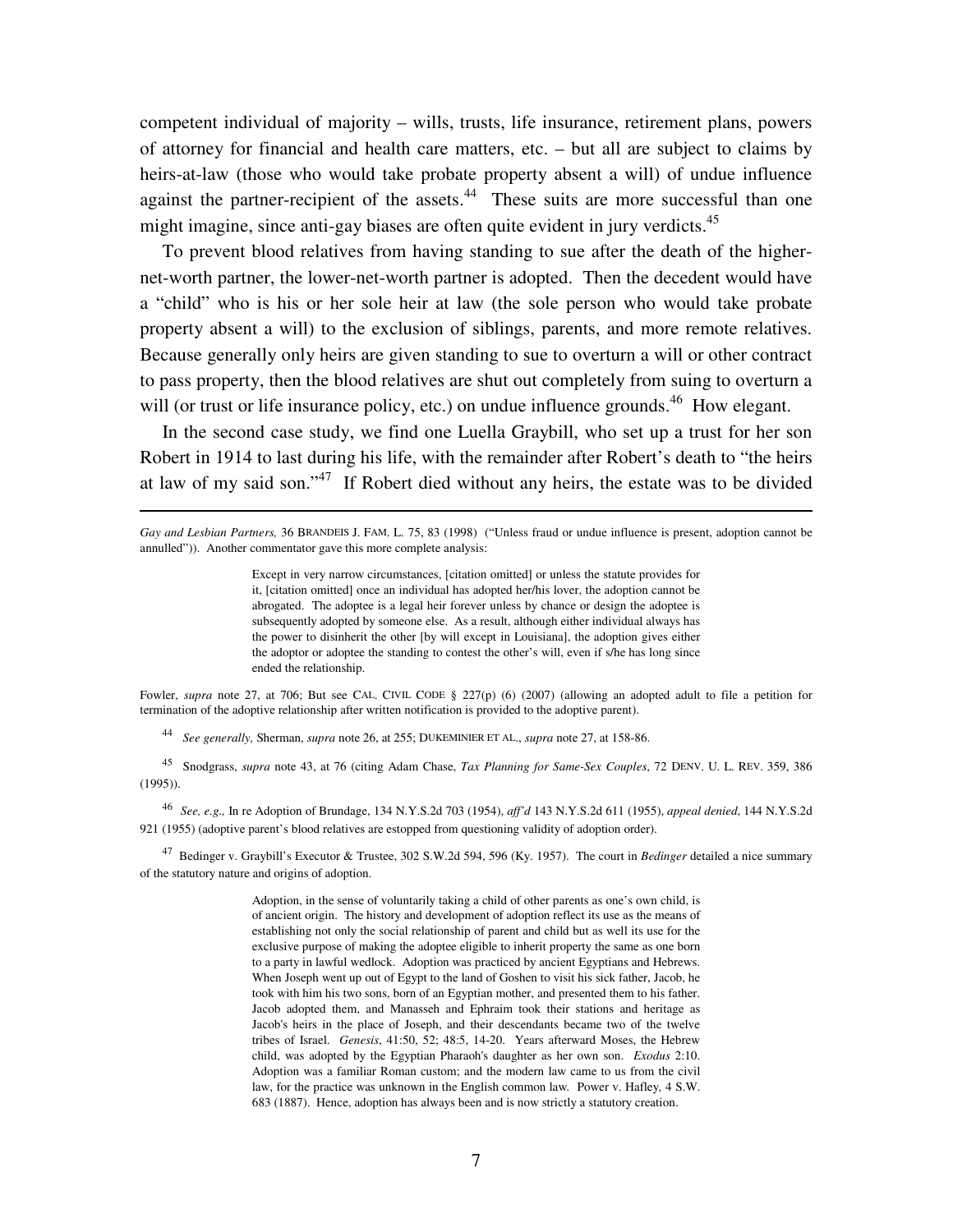between two charities.<sup>48</sup> Perhaps sensing that they were not ever going to produce biological children, Robert (then 58 years old) got the bright idea to adopt his wife Louise (then 45 years old), thereby instantly producing a sole heir at law under the rules of descent and distribution in Kentucky.<sup>49</sup> Robert died in 1955 without children.<sup>50</sup> Robert's cousins (who would have been his heirs at law absent the adoption) and the two charities brought suit, challenging the distribution to Louise.<sup>51</sup> Citing to the very clear Kentucky adoption law that said "[a]ny adult person who is a resident of Kentucky may petition . . . for leave to adopt a child or another adult,"<sup>52</sup> the Kentucky Court of Appeals ruled that Louise was the sole remainder beneficiary of the trust: "Neither the cleverness of the scheme of Graybill to establish his wife as the ultimate beneficiary of the trust estate, nor the incongruity of the legal status of the parent and child, can lead the court away from the fact that the adoption was within the authorization of the statute."<sup>53</sup>

 There was a strong dissent in the case that seemed to rely, for the most part, on the "ick" reflex (just in case it is not obvious, these are my words, not the dissenting judge's), and on the very real issue of the testator's intent: "[w]e perceive no reason for assuming that Harry Baylor Hanger contemplated that a child adopted by one of his own heirs at law should take upon the death of the adoptive parent."<sup>54</sup> (For those not specializing in *God's work* (trusts and estates law), this concept is commonly known as the "stranger to the adoption" rule.) $55$ 

 The majority decision of the Kentucky court did indeed think to look at the incest statute, but as it was written at the time, the statute applied only to those related by blood.<sup>56</sup> This implies that a court looking at a similar situation today in one of the many states listed below in Part IV that includes adopted relationships within the definition of incest could/should/would take a long, hard look at the incest statute to see if it is relevant.

 The latter case study brings forth the issue of whether adopted children are, in general (*i.e.*, absent a sexual relationship between the adoptor and adoptee) included in the class

<u>.</u>

*Id*. at 597. For more on the history of the law of adoption, *see* Potraker, *supra* note 24, at § 2.

<sup>48</sup> *Bedinger*, 302 S.W.2d at 596. 49 *Id.* <sup>50</sup>*Id.* 51 *Id.* 52 *Id.* at 597. 53 *Id*. at 600. 54 *Id.* 55 *See, e.g.,* DUKEMINIER ET AL., *supra* note 27, at 655. 56 *Id.*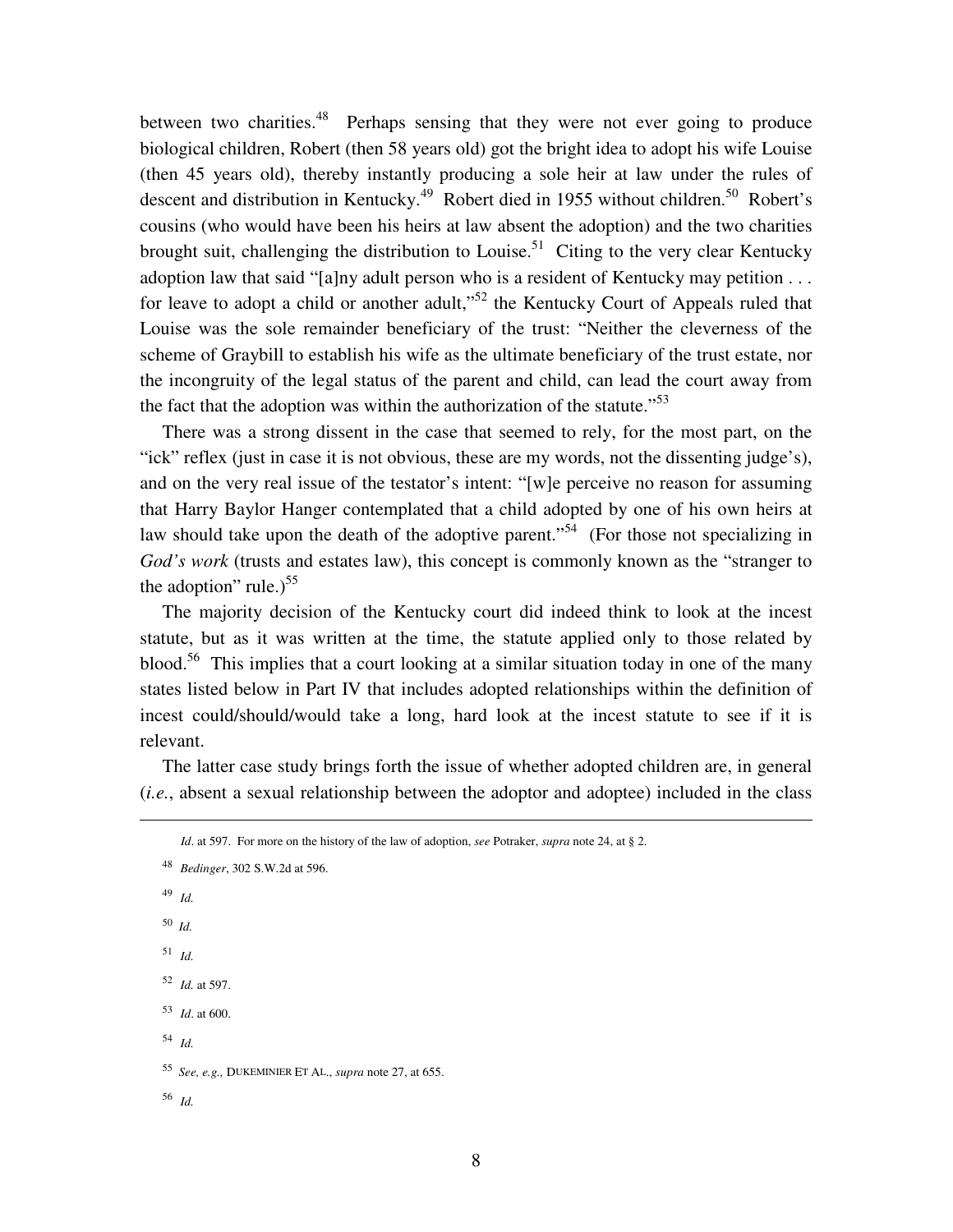gifts of ancestors who never knew the adopted child. Courts have gone both ways on this issue, with some courts refusing to allow individuals adopted as an adult to count as part of a class (such as "to my descendants" written into the trust document of a parent or grandparent of the settler-adoptor),<sup>57</sup> while other courts have allowed adult adoptees to qualify for class gifts.<sup>58</sup> The Uniform Probate Code would disallow adult lover adoptees from taking a class gift through a decedent-adoptor, specifying that in construing class gifts "an adopted individual is not considered the child of the adopting parent unless the adopted individual lives while a minor … as a regular member of the household of the adopting parent."<sup>59</sup>

 Finally, there are, sometimes, other lesser advantages – some tax-related and some not – that encourage adult adoptions. In some states, the state inheritance tax rate is lower if property flows to a close relative than if it flows to someone unrelated, an advantage mentioned in at least one reported case. $60$  One can also imagine almost countless other possible advantages, including (but certainly not limited to): access to health insurance coverage and other employee benefits of the adoptor; allowing recovery in tort actions and survivor benefits;<sup>61</sup> circumventing housing and zoning restrictions; life insurance

 $\overline{a}$ 

<sup>57</sup> WILLIAM M. MCGOVERN, JR. & SHELDON F. KURTZ, WILLS, TRUSTS AND ESTATES, 104 n.46 (3d ed. 2004) (citing Matter of Trust Created by Belgard, 829 P.2d 457 (Colo. Ct. App. 1991); Matter of Duke, 702 A.2d at 1007; Cox v. Whitten, 704 S.W.2d 628, 628 (Ark. 1986) (48-year-old adoptee); Cross v. Cross, 532 N.E.2d 486, 488-89 (Ill. App. Ct. 1988) (the "adoption of an adult solely for the purpose of making him an heir of an ancestor under the terms of a testamentary instrument known and in existence at the time of the adoption is an act of subterfuge" that "does great violence to the intent and purpose of our adoption laws"); In re Estate of Ida Graham Ketcham, 495 A.2d 594, 597 (Pa. Super. Ct. 1985) (85-year-old life tenant adopted a 56-year-old in an attempt to qualify as a "child" of the life tenant under the terms of the textatrix's will that directed the life tenant's estate be paid as a gift over to third parties if the life tenant died without children: court said this was "a blatant attempt to rewrite the testatrix's will . . . to prevent a gift over in default of a natural child or children"); In re Nowells Estate, 399 N.W.2d 861, 863 (Mich. Ct. App. 1983) (statutory presumption that adopted persons are included within the term "child" does not operate in favor of a person adopted as an adult when an examination of the circumstances shows that the probable intent of the testator was not to include the adopted adult as a beneficiary); Bürgerliches Gesetzbuch [BGB] [Civil Code] 2008 § 1771(1), sentence 1, *available at* http://www.bundesrecht.juris.de/bgb/\_\_1771.html (last visited July 3, 2008) (adoption of an adult normally has no effect on relatives of the adopter)).

<sup>58</sup> MCGOVERN ET AL., *supra* note 57, at 104 n.47 (citing Solomon v. Central Trust Co., 584 N.E.2d 1185, 1186 (Ohio 1992) (adoptee had lived with adopter from age 9, even though adopted as an adult); Satterfield v. Bonyhady, 446 N.W.2d 214, 215 (Neb. 1989) (adopted stepchild); In re Estate of Joslyn, 45 Cal.Rptr. 612, 616 (Cal. Ct. App. 1995); Hagaman v. Morgan, 886 S.W.2d 398, 399 (Tex. App. 1994) (stepdaughter); Evans v. McCoy, 436 A.2d 436, 437 (Md. 1981) (adoption of a 53-year-old cousin bars a gift over on death "without issue")).

<sup>59</sup> MCGOVERN ET AL., *supra* note 57, at 105 (citing UNIF. PROBATE CODE § 2-705(c) (1990) (applying only when donor or testator is a stranger to the adoption).

<sup>60</sup> *See, e.g.*, *In re Adoption of Swanson*, 623 A.2d 1095, 1096 (Del. 1993) (court allowed one man (age 66) to adopt his "companion of 17 years" (age 51) with the complaintants offering a three-fold purpose to "formalize the close emotional relationship that had existed between them for many years," to "prevent collateral claims on their respective estates from remote family members," and to "obtain the reduced inheritance tax rate which natural and adopted children enjoy under Delaware law"). Note that Delaware has since repealed its inheritance tax and replaced it with an estate tax that does not differentiate the rate based on who is receiving the property. 71 DEL. LAWS, c. 353, § 10, eff. Jan. 1, 1999. Eleven states still collect an inheritance tax, including: Connecticut, Indiana, Iowa, Kansas, Kentucky, Maryland, Nebraska, New Jersey, Oregon, Pennsylvania, and Tennessee. *See* Retirement Living Information Center, http://www.retirementliving.com/RLtaxes.html (last visited July 3, 2008). In some of these states, transfers to children are exempt from taxation completely, or have a reduced taxation rate. *Id*. Adult adoption also triggers some income tax considerations, including dependency exemptions and head of household status. Chase, *supra* note 45, at 388.

<sup>61</sup> *See, e.g.,* Gwendolyn L. Snodgrass, Note, *Creating Family Without Marriage: The Advantages and Disadvantages of Adult Adoption Among Gay and Lesbian Partners*, 36 BRANDEIS J. FAM. L. 75, 82-83 (1997) ("Because adult adoption creates a legal relationship between two people, it also creates the right to recover damages in tort for actions available only to family members.").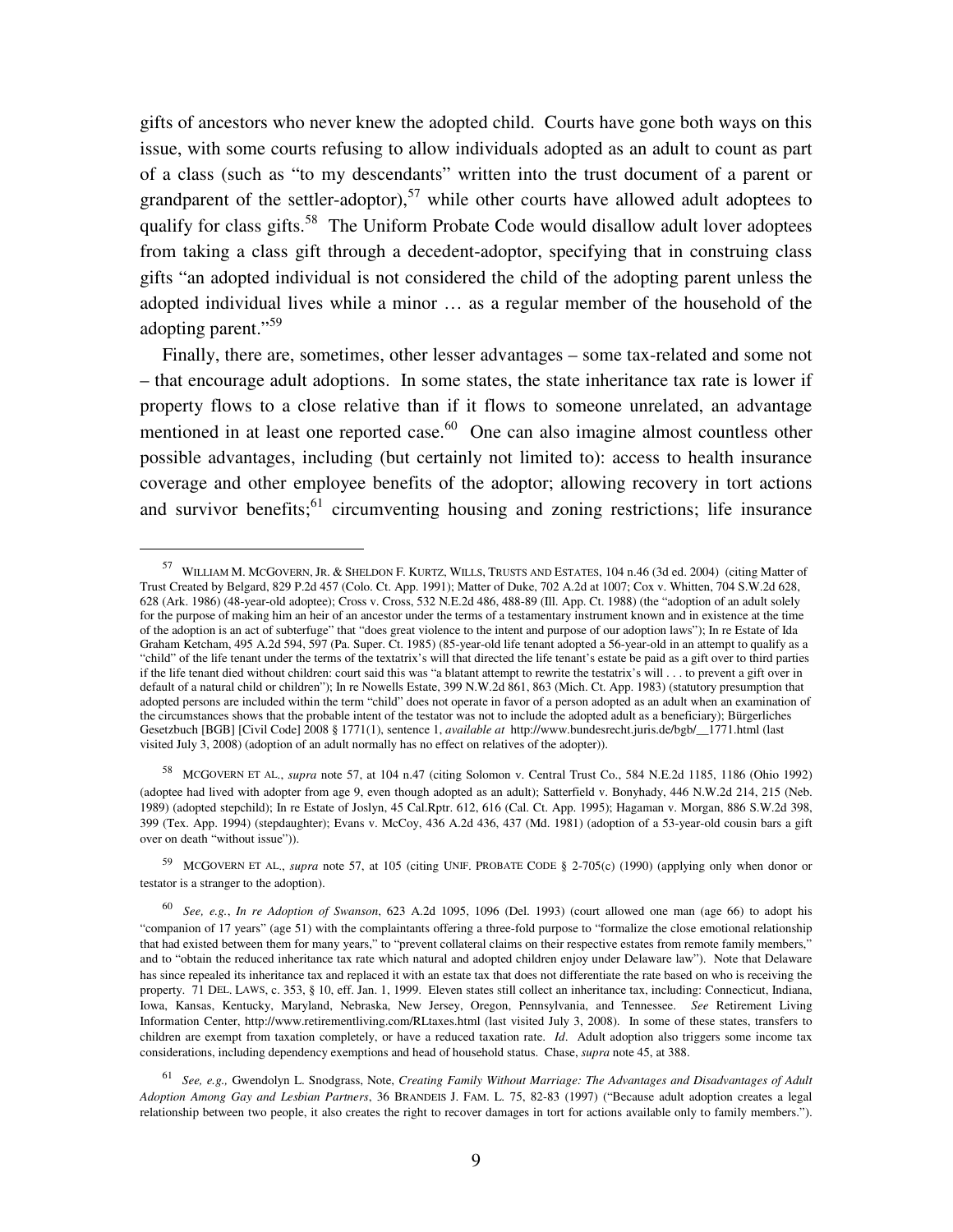beneficiary designation;<sup>62</sup> Social Security payments;<sup>63</sup> consent authorizations or visitation privileges relating to hospitals, jails, and other governmental agencies;  $64$  attainment of immigration status; obtaining royalty status;<sup>65</sup> taking advantage of rent control;<sup>66</sup> and, something near and dear to my heart, permitting an adopted child of a university employee to enroll in said university (or a reciprocal university) free of charge.<sup>67</sup>

#### III. ARE ADULT ADOPTIONS OF LOVERS GENERALLY RECOGNIZED AS VALID?

### *We know it's strange, but does it hurt anybody?<sup>68</sup>*

 This Article addresses two types of non-core family concepts: adult adoption and adoptive incest. Neither is what people typically think of when they think of adoption or incest. In this way, they are related. They are related in another way: Courts and legislatures have tried to set policy/determine the validity of both (absent the federal constitutional overlay only recently present post-*Lawrence*) by using almost exactly the same set of arguments discussed in detail below. The statutory and common law bottom

Snodgrass also cites the case of a man that witnessed the physical assault of his gay partner, but was unable to recover tort damages. *Id.* at 83 (citing Coon v. Joseph, 237 Cal. Rptr. 873 (Cal. Ct. App. 1987)).

<sup>62</sup> As one commentator explained:

-

Before they will issue life insurance policies, insurance companies often require evidence of a close relationship between the insured and her/his proposed beneficiary. While an individual may designate anyone she/he wishes as beneficiary, and some states prohibit carrier discrimination in the issuance of policies on the basis of sexual orientation [citation omitted], prospective heirs might raise undue influence to attack the deceased policyholder's designation of beneficiary. In such instances, adoption may provide persuasive factual evidence as to the relationship between the beneficiary and the inured thus countering an allegation of undue influence. Fowler, *supra* note 27, at 682.

- 63 Angela Chaput Foy, *Adult Adoption and the Elder Population*, 8 MARQ. ELDER'S ADVISOR 109, 119 (2006).
- 64 Fowler, *supra* note 27, at 681.

<sup>65</sup> My friends, colleagues, and students all know that I can work Anna Nicole Smith into virtually any discussion given the myriad legal (and other) issues surrounding her life and death. This article is, by goodness, no exception. One of the men who claimed to be the father of Anna's daughter, Prince Frederick von Anhalt, (since proven by DNA testing not to be the father) the 59 year-old husband of actress Zsa Zsa Gabor, obtained his royal title by being adopted as an adult by a German princess. Hawkins, *supra* note 25. The Prince, who claimed to have had a decade-long affair with Anna, wanted to adopt Anna so she could fulfill every young girl's dream of becoming a princess. *Id.* (By the way, how cool would that have been!) Not surprisingly, Gabor would not sign the necessary paperwork to effectuate the adoption. *Id.* Yet another heartwarming Anna story.

66 *See, e.g.,* discussion, *supra*, note 24 of 333 East 53rd Street Associates v. Mann.

67 Urban, *supra* note 43, at 612 & n.1. One last note, in case you believe the author made an error by omission: The Woody Allen/Soon-Yi Previn relationship is not germane to this article in the strict legal sense as Mr. Allen was never Ms. Previn's adopted father, nor was she ever his stepdaughter. *See generally,* Marion Meade, The Unruly Life of Woody Allen, (Cooper Square Publishers, 2001). Nonetheless, many who followed this very public and controversial relationship were repulsed in a way quite similar to the aversion often displayed toward relationships between two individuals who have been in a legal parent/child relationship. Doubtless, there are many such relationships that never enter the public sphere.

68 Wadlington, *supra* note 19, at 579.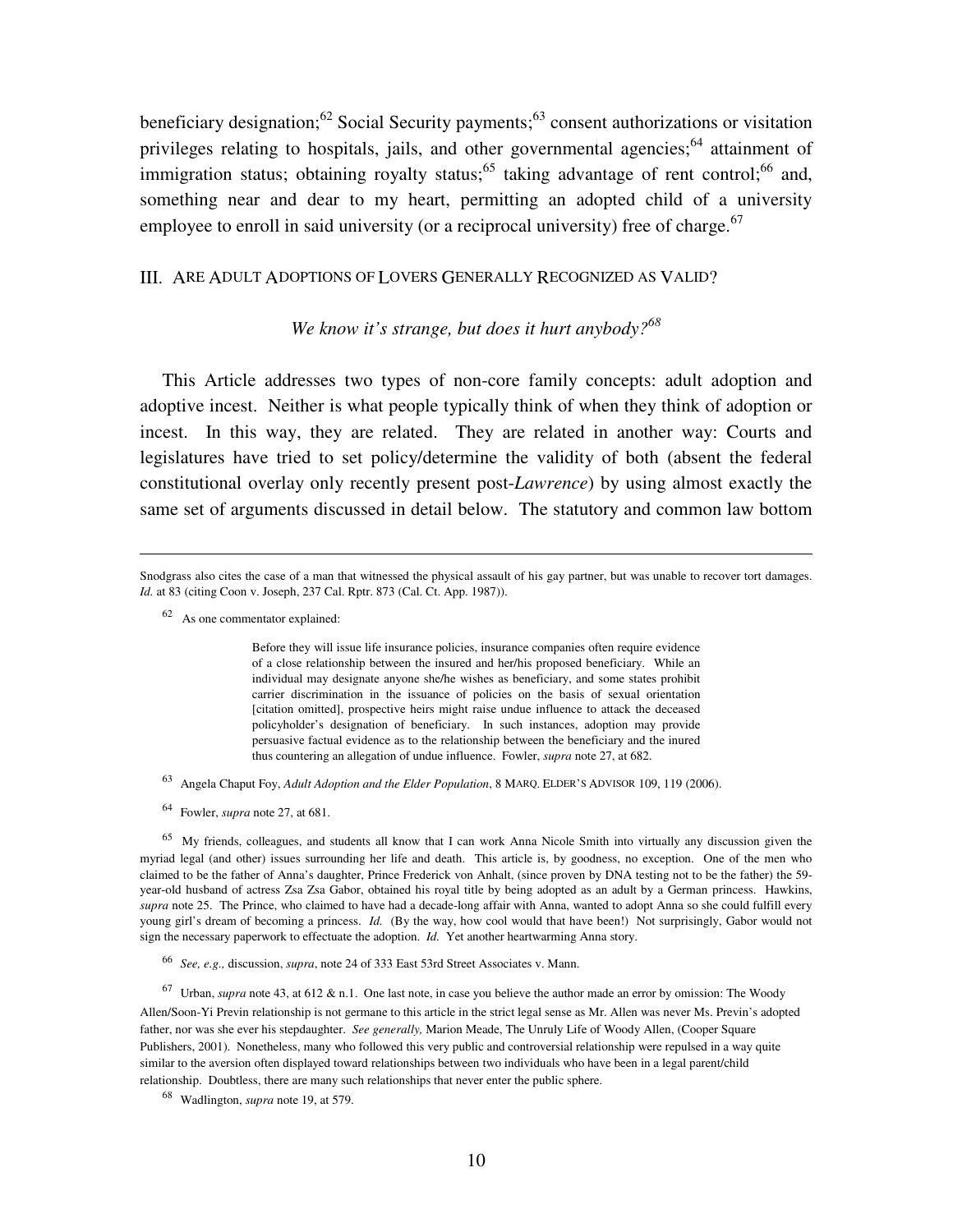lines of both, in addition, vary dramatically between jurisdictions. Precisely because they are both non-core, there is something tangibly important to looking at both in a single piece since adult adoption and adoptive incest have more in common than people might think at first glance.

Adoption "is the common<sup>69</sup> means by which a status or relationship of parent and child is created between persons who are not so related by nature."<sup>70</sup> It is strictly a creature of statute, not common law.<sup>71</sup> Generally, if a jurisdiction's statute does not specifically authorize the particular type of adoption being attempted, then a court will disallow its validity.<sup>72</sup> So far, neither the Congress nor the federal courts have recognized a right to adopt.<sup>73</sup> In lieu of the dearth of federal action, many state legislatures have recognized such a right. The Uniform Adoption Act, for example, allows an adult to be adopted.<sup>74</sup> There appear to be only six states – Arizona, Florida, Idaho, Nebraska, New Jersey, and Ohio – plus Puerto Rico that currently prohibit or place restrictions on adoptions of adults even in the absence of a sexual or marital relationship.<sup>75</sup> It should be

72 *Id.*

 $\overline{a}$ 

73 *See, e.g.*, David D. Meyer, *A Privacy Right to Public Recognition of Family Relationships? The Cases of Marriage and Adoption*, 51 VILL. L. REV. 891, 894-95 (2006).

The question of a constitutional right to public recognition of family relationships is by no means unique to marriage. Lower federal and state courts have relied on the same limiting principle suggested in Lawrence to conclude, for example, that the right of privacy does not include a right to adopt children. [Citations omitted] Whatever protection the privacy right might afford against state destruction of established family relations, these courts have held, the Constitution cannot be construed to entitle a claimant to the state's affirmative assistance in forming an adoptive relationship. As the Ninth Circuit put it, "[a] negative right to be free of governmental interference in an already existing familial relationship does not translate into an affirmative right to create an entirely new family unit out of whole cloth." [citing Mullins v. Oregon, 57 F.3d 789, 794 (9th Cir. 1995) (citing Lipscomb v. Simmons, 962 F.2d 1374, 1378-79 (9th Cir. 1992).] Because adoption is "wholly a creature of the state," the courts have dismissed almost out of hand the suggestion that there might be a "fundamental right to adopt or to be adopted:"

> The decision to adopt a child is not a private one, but a public act. At a minimum, wouldbe adoptive parents are asking the state to confer official recognition – and, consequently, the highest level of constitutional insulation from subsequent state interference – on a relationship where there exists no natural filial bond. . . . Accordingly, such intrusions into private family matters are on a different constitutional plane than those that "seek[ ] to foist orthodoxy on the unwilling by banning or criminally prosecuting" nonconformity. [citing Lofton v. Sec. of Dept. of Children and Family Services, 358 F.3d 804, (11th Cir. 2004).]

74 UNIF. ADOPTION ACT, § 3 (1994).

75 *See* ARIZ. REV. STAT. ANN. § 14-8101 (2007), *as amended by* 2008 ARIZ. LEGIS. SERV. CH. 162 (2008) (requires any adult adoptee older than twenty-one to be a "stepchild, niece, nephew, cousin or grandchild of the adopting person" and allows a foster parent to adopt an adult who was placed in his or her care as a juvenile as long as the foster parent and the adoptee have maintained a familial relationship for at least five years); *see also* FLA. STAT. ANN. § 63.042 (2007) (no "person eligible to adopt under this statute may adopt if that person is a homosexual"); MCGOVERN ET AL., *supra* note 57, at 104 & n.42 (citing Matter of Adoption of Chaney,

 $69$  As of the 1980s, an estimated 150,000 children were adopted annually, about five percent of the children born annually in the U.S., and the relationships created affected up to one-third of the citizenry. Jan Ellen Rein, *Relatives by Blood, Adoption, and Association: Who Should Get What and Why*, 37 VAND. L. REV. 711, 711-12 (1984).

<sup>70</sup> Potraker, *supra* note 24, at § 2.

<sup>71</sup> Donaldson, *supra* note 20, at § 4.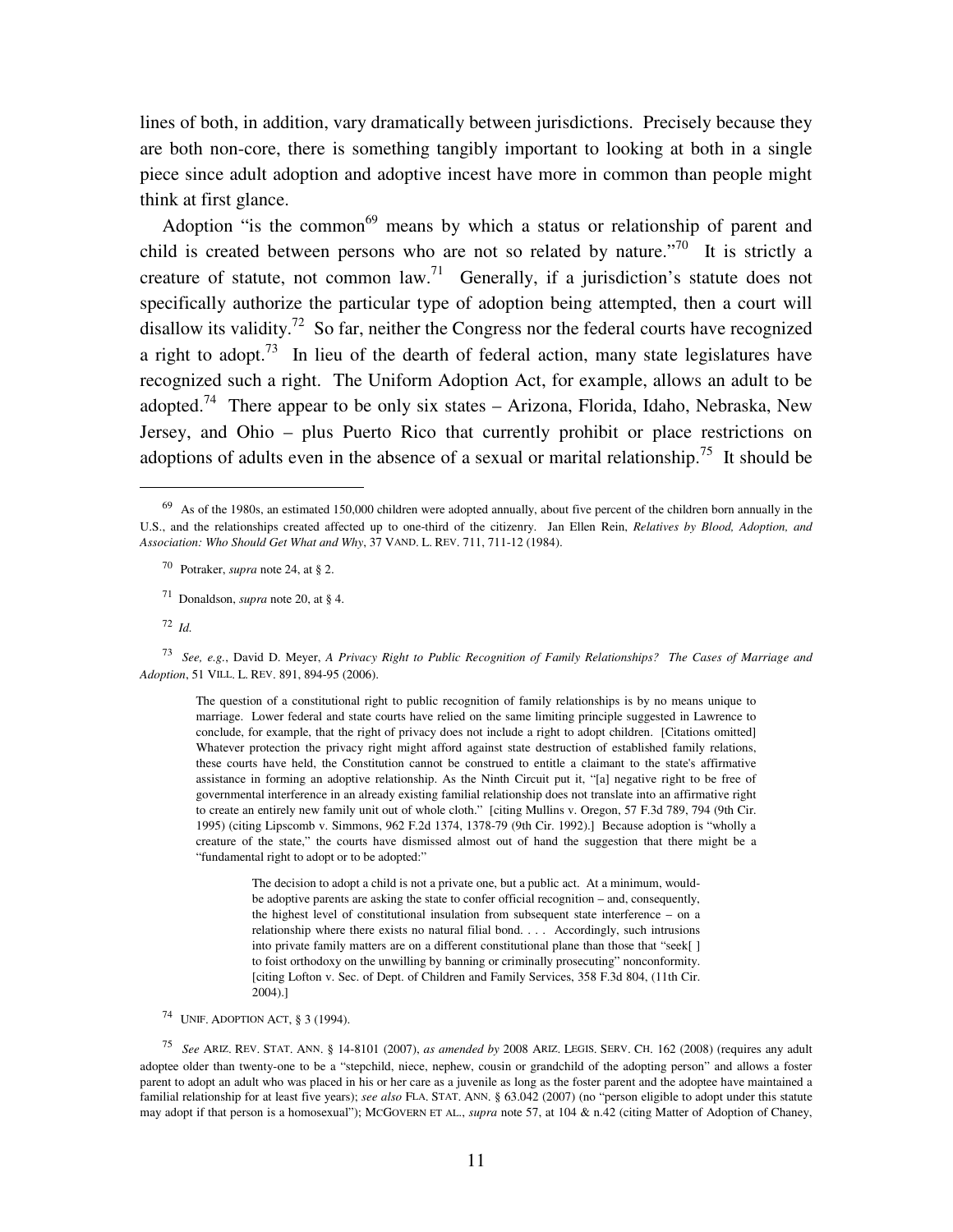noted that Ohio has a unique statute that allows an individual to designate an heir, which might serve the needs of the couple just as well (and perhaps better in some instances) than adoption if inheritance is the prime motivating factor.<sup>76</sup> Is it possible, by the way, that something as simple as this replicated in other states might appease both sides of this issue? It certainly seems quite sound from a policy perspective.

 Once you add a sexual relationship between two adults who desire to enter into a parent/child bond, however, the plot definitely thickens in many states.<sup>77</sup> Despite scholars thinking about this issue as early as the mid-19th century,<sup>78</sup> the situation today is

76 Fowler, *supra* note 27, at 703 (citing OHIO REV. CODE ANN. § 3107.02 (any competent person may file a written declaration that appoints another as an heir at law and will take via intestacy the same as a child "born in lawful wedlock").

 $77$  From as early as 1968, commentators have been calling adult adoption of a mistress or a homosexual partner, for example, an "undesirable social use" of adult adoption. *See, e.g.,* Wadlington, *supra* note 19, at 579.

<sup>78</sup> As Cahn noted:

 $\overline{a}$ 

In 1873, Philip Joachimsen lamented that the New York adoption statute did not address incest. Philip J. Joachimsen, *The Statute to Legalize the Adoption of Minor Children*, 8 ALB. L. REV. 353, 357 (1873). And, in 1876, Whitmore called for better definition of how adoption affected existing incest laws. WILLIAM H. WHITMORE, THE LAW OF ADOPTION IN THE UNITED STATES AND ESPECIALLY IN MASSACHUSETTS, 83-88 (1876). That same year, Massachusetts amended its adoption statute to prohibit marriage between an adopted parent and child. Massachusetts also clarified that, although the adopted child was otherwise severed from her biological parents, this was inapplicable concerning "marriage, incest, or cohabitation." Delano v. Bruerton, 20 N.E. 308, 308 (Mass. 1889). Adoptees were thus subject to two sets of prohibited incestuous relationships: those involving their biological and adoptive parents. William Whitmore compared marriage to adopted children to the prohibition in other nations of marriage to stepchildren. Whitmore, *supra*, at 83 ("In most English speaking nations the marriage of near relations is forbidden, and a person is debarred from marrying a stepparent or stepchild."). Incest, including stepparent incest, was frequently labeled a crime "Against Public Morals." *E.g.,* IND. REV. STAT., art. 5, § 1990, at 373 (1881). Because statutes explicitly addressed the stepparent relationship, and otherwise generally confined themselves to blood-based or affinity-based (*i.e.,* marriage-based) incest, adoptive relationships would not have been included under the general crime of incest. And, although Whitmore did not explain why, it may be that adoptive-child incest was not a crime against the marriage in the way that stepchild incest was, because the latter involved the blood relative of the aggressor's spouse. Adoptive-child incest was certainly a problem. As one historical study found, in contrasting incest committed by biological and nonbiological caretakers, the nonbiological fathers were overrepresented. Linda Gordon & Paul O'Keefe, *Incest as a Form of Family Violence: Evidence from Historical Case Records*, 46 J. MARRIAGE & FAM. 27, 30 (1984) (reporting on case records from 1880 to 1960, with nonbiological fathers including step, foster, and adoptive fathers). Naomi Cahn, *Perfect Substitutes or the Real Thing?*, 52 DUKE L.J. 1077, 1141-42 (2003).

<sup>887</sup> P.2d 1061 (Idaho 1995) (refusing to allow an eighteen year old to be adopted because statutory procedures contemplated only adoption of minors); NEB. REV. STAT. § 43-101 (2007) (adoption of an adult by another adult who is not the adoptee's stepparent is only permitted if the two have had a parent-child relationship for a period of at least six months preceding the adoptee's age of majority); N.J. STAT. ANN. § 2A:2202 (2000) (adoptee must be at least 10 years younger than adopter, but court may waive requirement); OHIO REV. CODE ANN. § 3107.02 (2006) (adult may be adopted only if disabled, mentally retarded, or established a child-parent relationship while still a minor); and P.R. Laws Ann. tit. 31, § 531(4) (2007) (adoptee must be at least 14 years younger than adoptor). Note that four other states require that the adoptor be older than the adoptee, which would not as much hinder an adult adoption as fix who is to be the adoptor and who is to be the adoptee. *See* CAL. CIV. CODE § 227p (2007); CONN. GEN. STAT. ANN. § 45-67 (2007); MASS. GEN. LAWS ANN. ch 210, § 1 (2007); and NEV. REV. STAT. § 127.190 (2007). The person who has the shorter life expectancy and the wealthier relatives should be the adoptor. Sherman, *supra* note 26, at 256-57 (noting two relevant issues: first, in some states, the adoptee's blood relatives would have standing to contest the adoptee's will if the adoptee dies first; and second, in most states, an adopted person loses his or her right to inherit from or through his natural parents so the person with the wealthier relatives should be the adoptor).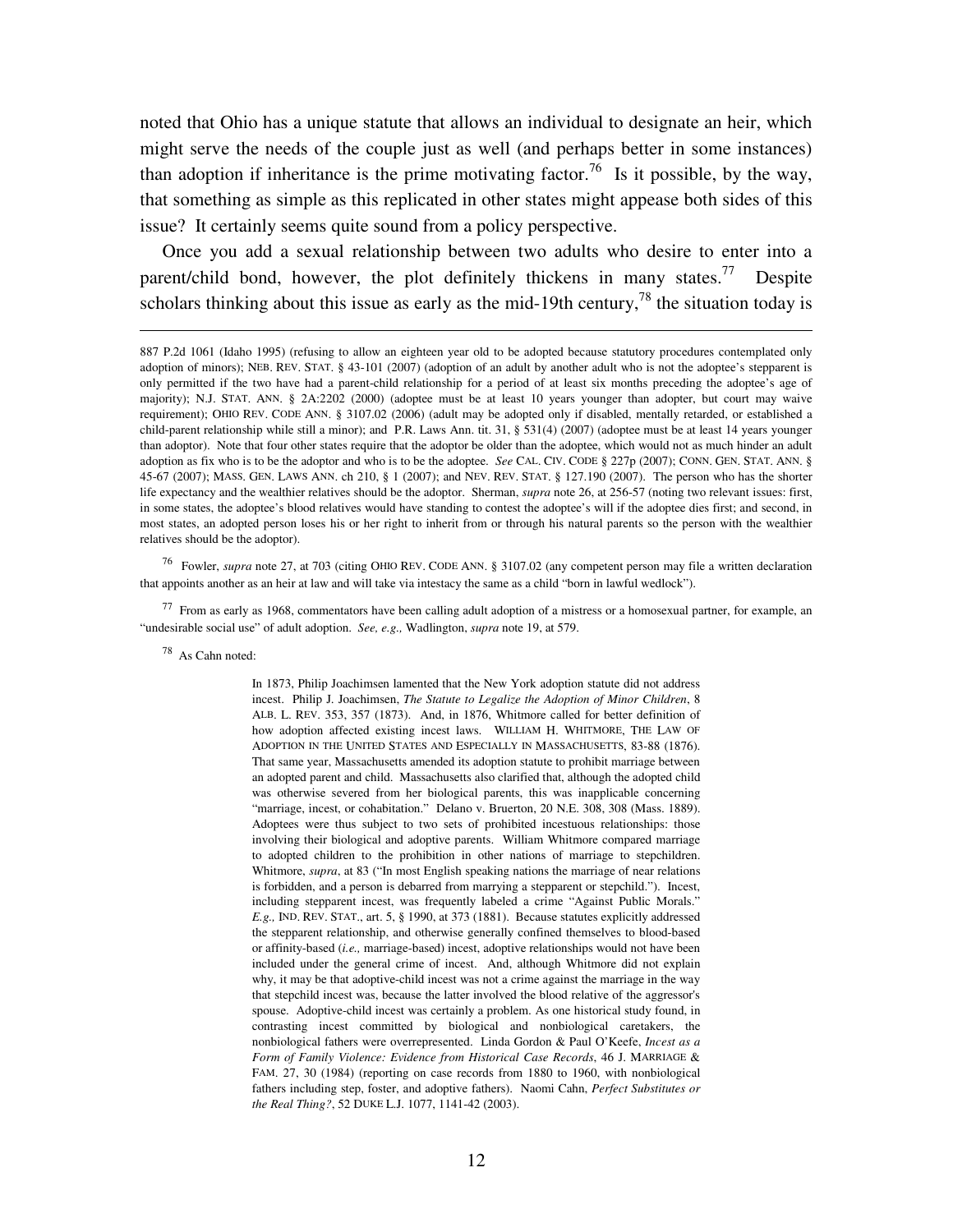indeed murky.

-

 To start, the official commentary to the Uniform Adoption Act specifically prohibits the adoption of a spouse, though adoption of a non-spousal lover is conspicuously absent from the uniform act's language.<sup>79</sup> Regarding spousal adoption,<sup>80</sup> as you might expect, reported cases are rare (and mostly in Kentucky, for some odd reason), though as you might not expect, almost all of those rare cases have allowed the validity of these adoptions (though the adopted spouse has not always been allowed to be the beneficiary of a will drafted by an ancestor of the adoptor under principles of will construction).<sup>81</sup>

 At first blush, the acceptance of these spousal adoptions is an odd result, is it not? The husband's wife is also his daughter, or vice-versa. Courts have, however, struggled to find any way of stopping these seemingly unnatural multiple legal relationships.<sup>82</sup>

Outside of the instances where one spouse is attempting to bring the other spouse into

 $82$  Do not get confused between adopting an existing spouse and attempting to marry someone you are related to by adoption, as the latter is a distinct legal issue that is beyond the scope of this article. *See, e.g.,* Meisner v. Geile, 747 S.W.2d 757, 757 (Mo. Ct. App. 1988) (uncle and niece related by adoption did not come within statutory prohibition of marriage between uncle and niece); *see also* Bagnardi v. Hartnett, 366 N.Y.S.2d 89, 89 (N.Y. App. Div. 1975) (marriage between adoptive father and adopted daughter legally permissible under marriage statute); In re Marriage of MEW and MLB, 4 Pa. D. & C.3d 51, 51 (1977) (marriage of adopted siblings denied on ground of "public policy and decency" and, if allowed, such marriages would "undermine the fabric of family life"). Even pre-Lawrence, at least one prohibition on the right to marry of individuals related only by adoption was ruled unconstitutional. Israel v. Allen, 577 P.2d 762, 764 (Colo. 1978) (Statutory provision prohibiting marriage between a sister and a brother related by adoption was struck down because it failed to satisfy even rational basis review. The court reasoned that there was no reason to prevent an adopted sister and brother from marrying as there was no genetic issue. In part, the court based its decision on the fact that the Colorado criminal incest statute did not prohibit adopted family members from having sexual relations.). For a summary of U.S. Supreme Court jurisprudence on the right to marry, *see* Terry L. Turnipseed, *How Do I Love Thee, Let Me Count the Days: Deathbed Marriages in America*, 96 KY. L.J. 275, 291-294 (2008).

<sup>79</sup> UNIF. ADOPTION ACT, § 3(4) (Official Commentary).

<sup>&</sup>lt;sup>80</sup> The advisability of intra-family marriage prohibitions generally have long been disputed, at least since Biblical times. Walter Wadlington, *The Adopted Child and Intra-Family Marriage Prohibitions*, 49 VA. L. REV. 478, 479 (1963) (citing 2 POLLOCK & MAITLAND, THE HISTORY OF ENGLISH LAW 383-387 (1895); Moore, *A Defense of First-Cousin Marriages*, 10 CLEV.-MAR. L. REV. 136, 137 (1961)).

<sup>81</sup> *See* Donaldson, *supra*, note 20 at §§ 2[a], 7; *see also* Matter of Trust Created by Belgard, 829 P.2d 457, 458 (Colo. Ct. App. 1991) (adoption of wife allowed, but the court disallowed the adopted wife from taking as a remainder beneficiary of a trust established by the adoptor's mother; this despite the trust explicitly defining "child" and "descendant" to include "persons legally adopted by my said son" because the adoptee was a stranger to the trust settler and at the time of trust establishment, the state did not recognize adult adoptions); Bedinger v. Graybill's Executor and Trustee, 302 S.W.2d 594, 596 (Ky. 1957), *overruled on other grounds in* Minary v. Citizens Fidelity & Trust Co., 419 S.W.2d 340, 341 (Ky. 1957) (rejecting an attempt to void a spousal adoption to allow spouse to take corpus of a trust as adoptor's heir at law because state incest statute defined incest to be only those marriages between persons who are of "kin to each other by consanguinity" in specified degrees construed to embrace only blood relationships); Pennington v. Citizens Fidelity Bank & Trust Co., 390 S.W.2d 671, 671 (Ky. 1965) (adoption of a 71-year-old husband by his childless, 74-year-old wife, court recognized the validity of the adoption, but then interpreted the particular language of the wife's mother's will as not bringing the adopted husband within the class of beneficiaries: the adoption gave the husband the status of "heir at law" but not "child"); Minary v. Minary, 395 S.W.2d 588, 588 (Ky. 1965) (though the court refused to rule on the validity of a husband's adoption of his wife, since the court held that *in personam* jurisdiction had not been obtained in the case; nonetheless, the mere fact that the adoption had been obtained at all indicated that the adoption had been recognized as valid by the court initially ordering it); Minary v. Citizens Fidelity Bank & Trust Company, 419 S.W.2d 340, 341 (Ky. 1967) (recognizing a husband's adoption of his wife, but that wife was not an "heir" of husband's mother within the meaning of the mother's will that created a trust for her husband and three sons with remainder to "my then surviving heirs, according to the laws of descent and distribution then in force in Kentucky"); Successions of Plummer ex rel. Guttuso v. Plummer, 577 So. 2d 751, 752 (La. Ct. App. 1991), *cert. denied*, 580 So. 2d 676, 677 (La. 1991) (under a complex web of related statutory provisions, court set aside father's attempted adoption of his second wife such that she could not inherit from the estate of the father's parent; this result despite the fact that there would have been no criminal incest consequences because the two were not related by blood as required by the incest statute).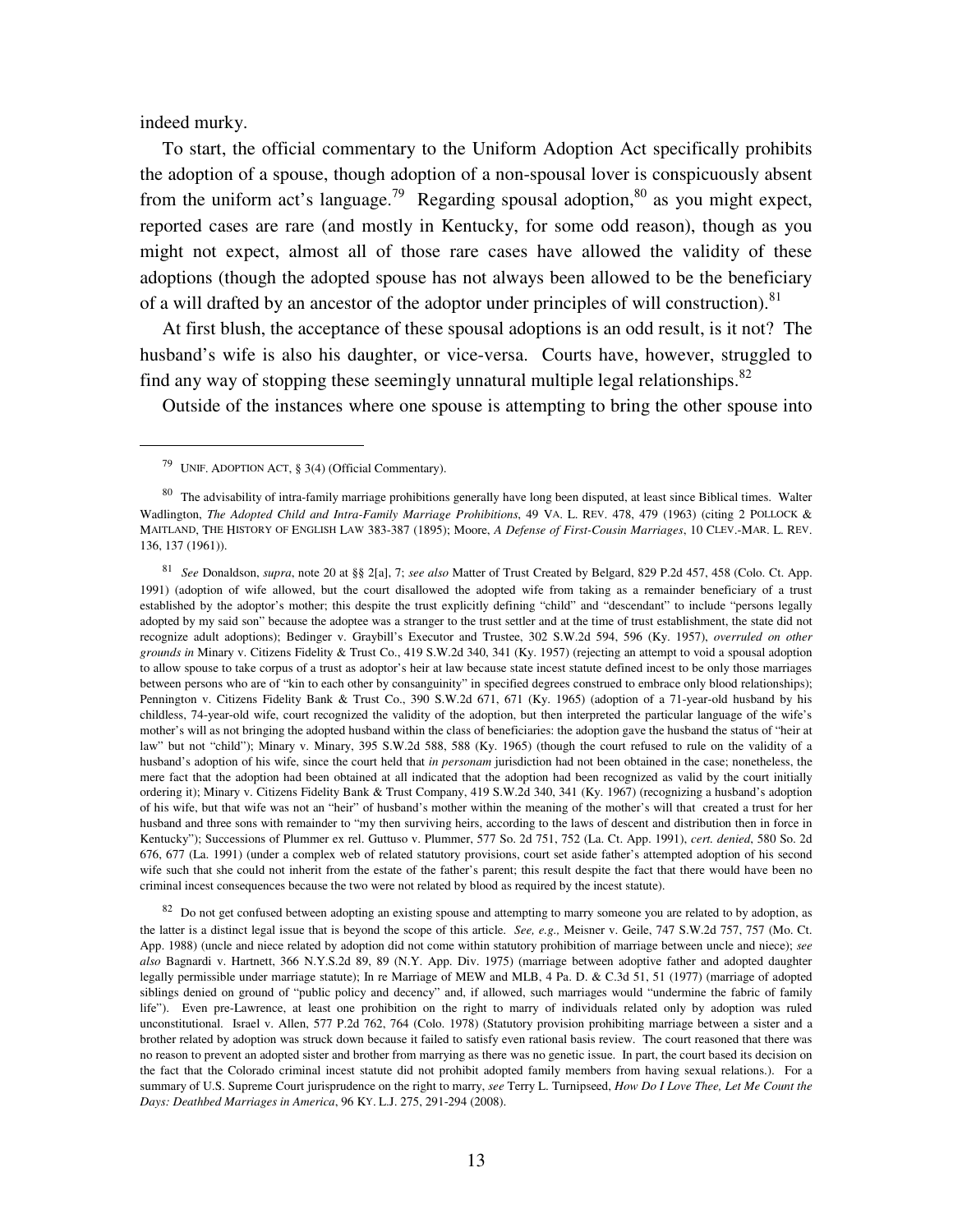a class of trust beneficiaries ultimately for pecuniary gain, the remaining controversial adult adoptions do not involve adopting a spouse, but instead adopting a non-spousal lover – either heterosexual adulterers or same-sex lovers. $83$  Once you think about it, this makes sense because most heterosexual, unmarried lovers who desire to ensure (or at least to vastly increase the chances) that their partner ultimately becomes their heir and/or beneficiary have only to get married. $84$  Of course, many same-sex couples may now gain many of these same rights in a large handful of states, at least at the state level.<sup>85</sup> While the list is growing, same-sex couples cannot gain the state-level privileges of marriage in the overwhelming majority of jurisdictions.

 Should we really care why one is being adopted? Should adoption be purposeneutral? Or should we require some sort of true parent/child-type relationship in order to adopt? Commentators and courts are both split, with some jurisdictions judging harshly the morals of a paramour or spousal adoption<sup>86</sup> and some indicating its irrelevancy absent specific statutory language denying someone from adopting a lover<sup>87</sup> or spouse.<sup>88</sup>

 For courts rejecting the right to adopt a lover or spouse, several grounds consistently arise: (1) non-statutory public policy;<sup>89</sup> (2) very narrow statutory interpretation;<sup>90</sup> (3) fraud on the court by attempting to conceal the sexual relationship; $91$  and/or (4) incestrelated arguments.<sup>92</sup>

 Most courts supporting the right to adopt a lover or spouse make the simple argument that, in essence, adoption purely a statutory creation and if the statute says you can adopt

<u>.</u>

- <sup>86</sup> Donaldson, *supra* note 20, at §§ 2[a], 8[b] and 9.
- 87 *Id.* at §§ 2[a] and 8[a].
- 88 *Id.* at §§ 2[a] and 7.

89 *Id.* §§ 2[a] and 3[a]; *see, e.g.,* Matter of Robert Paul P., 63 N.Y.2d 233, 234 (N.Y. 1984) (The relationship between the relevant adult parties "utterly incompatible with the creation of a parent-child relationship," such that adoption is not the "proper vehicle by which to formalize their partnership in the eyes of the law." The legislature must specifically choose to embrace this form of adoption as a matter of state public policy.); Stevens v. Halstead, 168 N.Y.S. 142, 142 (N.Y. App. Div. 1917) (against public policy for 70-year-old man to adopt a "woman of no more than middle years" who were allegedly having sexual relations); In re Jones 411 A.2d 910, 910 (R.I. 1980) (in disallowing a married man to adopt his paramour, court declared "a statute will not be construed so as to achieve an absurd, meaningless, or patently inane result," and that "public opinion had not descended to such a nadir as to require" an adoption of this type lest one "concede that the legislature had intended a sardonically ludicrous result"); Adoption of John A., 1992 WL 361416, \*4 (Del. Fam. Ct. 1992) ("inheritance is a proper purpose of an adult adoption only where it is accompanied by a parentchild relationship); Successions of Plummer ex rel. Guttuso, 577 So. 2d at 751.

<sup>83</sup> Donaldson, *supra* note 20, at §§ 2[a], 8 and 9.

<sup>84</sup> *Id.* at § 2[a].

<sup>&</sup>lt;sup>85</sup> Also note that DOMA disallows all federal rights and privileges to same-sex couples.

<sup>90</sup> Donaldson, *supra* note 20, at §§ 2[a] and 4[a].

<sup>91</sup> *Id.* at §§ 2[a] and 6[a].

<sup>92</sup> *See* Part IV, *supra*; *see also Id.* §§ 2[a] and 5[a].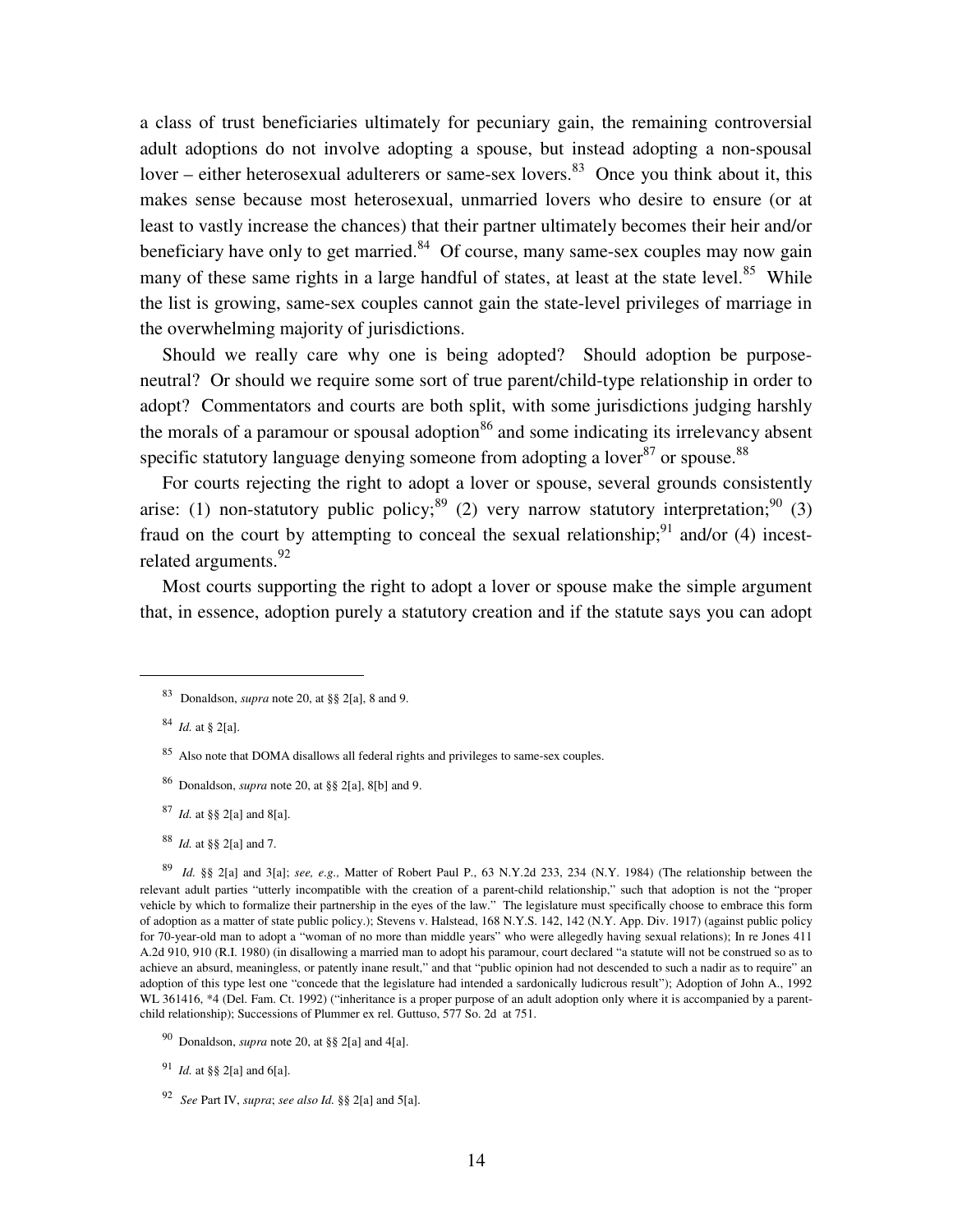anyone then you can adopt anyone – case closed.<sup>93</sup> Some have gone on to say that concealment of the sexual relationship is not sufficient to stop the adoption,  $94$  and some have expressly rejected the adoption-creates-incest argument.<sup>95</sup> Keep in mind as well that most state statutes do not require that the parties serve notice of the adoption on either their own biological parents or other blood relatives,  $96$  which obviously tends to give courts a rather one-sided version of the situation.

 New York courts, in particular, have had to struggle with numerous reported cases of adult adoption of lovers. $97$  New York's adoption statute gives little in the way of guidance on these issues, stating simply that "an adult unmarried person or an adult husband and his adult wife together may adopt another person" as long as consent is obtained of "the parties involved."<sup>98</sup> New York courts, then, have had to fill in the blanks.

 For adult adoptions, the New York standard is whether the adoption promotes the moral and temporal interests of the adoptee.<sup>99</sup> New York courts originally approved adult adoptions quite liberally, examining only the legal and economic purposes behind it to see if these purposes violated public policy.<sup>100</sup> New York courts seem not to factor in age differences between adoptors and adoptees, $101$  allowing adoptions when the adoptor is younger than the adoptee, $102$  something in direct conflict with some state statutes such as

 $\overline{a}$ 

 $97$  The importance of the New York precedent was highlighted by one commentator:

There is nothing especially unique about lesbians or gay men in New York, nor about the New York legal system. Rather, the importance of those decisions lies in the fact that the issue has been raised there first. Courts in other states will confront this issue eventually, but they will do so without a wealth of judicial opinion upon which to rely. Lacking direction from their own supreme courts, as well as attorneys, will naturally look to any reported decisions from other states for persuasive authority. For this reason, the preceding New York cases are important. Fowler, *supra* note 27, at 704.

98 N.Y. DOM. REL. LAW § 111(4) (McKinney 2007).

99 This standard was first announced in *Stevens*, 168 N.Y.S. at 142 (N.Y. App. Div. 1917), and has been followed in New York since. Interestingly, the court in *Stevens* said in dicta that public policy would be violated if a married man was permitted to adopt his mistress. *Id.* at 144.

100 *See, e.g.,* In re Adult Anonymous II, 452 N.Y.S.2d 198, 200 (1982).

<sup>101</sup> See, e.g., In Adoption of Elizabeth P.S. by Eileen C., 509 N.Y.S.2d 746, 746 (N.Y. Fam. Ct. 1986) (a 49-year-old nun and a 48-year-old woman could form the necessary parent-child relationship as the parties had known each other for a number of years and the nun had been a caregiver to the other woman).

102 *See* Matter of Adoption of Adult Anonymous, 435 N.Y.S.2d 527, 527 (N.Y. Fam. Ct. 1981) (adoptor was 22, adoptee was 26); *see also* In re Adult Anonymous II, 452 N.Y.S.2d at 200 (adoptor was 32, adoptee was 43).

<sup>93</sup> *Id.* §§ 2[a] and 3[b].

<sup>94</sup> *Id.* §§ 2[a] and 5[b].

<sup>95</sup> *See* Part IV, *supra*; *see also Id.* §§ 2[a] and 5[b].

<sup>96</sup> Rein, *supra* note 69, at 756 ("How can one respond to something he does not even know has occurred?").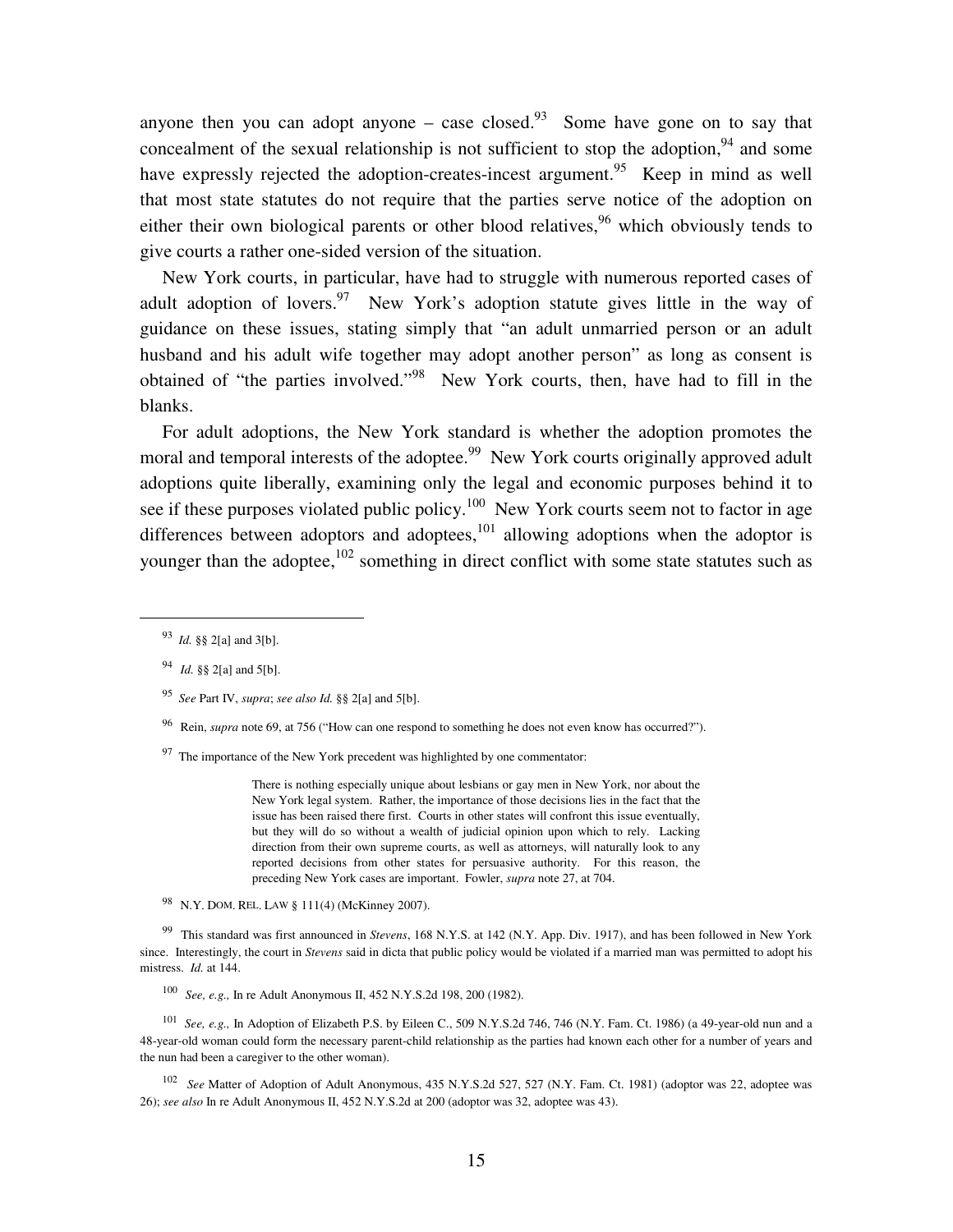California.<sup>103</sup> New York courts have dealt with all three types of adult adoptions mentioned above.

 In particular, New York courts have dealt with the issue of adult adoption of homosexual lovers more than any other jurisdiction.<sup>104</sup> As one commentator noted about adoption of gay and lesbian lovers generally: "The statutes and precedent on adult adoption . . . largely date from a time when legislators and courts did not realize that gay people existed, and therefore did not design the law to avoid helping them. Ironically, gay and lesbian litigants have no incentive to bring the law up to date."<sup>105</sup>

 While the first reported New York case found that adoption of a homosexual lover did not violate public policy,  $106$  this result has since been overturned,  $107$  so that currently, as a matter of common law in New York state, one may not adopt one's lover – whether homosexual or heterosexual.<sup>108</sup>

In *Adoption of Robert Paul*, the New York Court of Appeals<sup>109</sup> took up the case of a 57-year-old male attempting to adopt a 50-year-old male who had resided with him continuously for more than 25 years, and with whom he was in a homosexual relationship.<sup>110</sup> As noted above, New York's statute, like most state adoption statutes, gives no guidance as to the legality of homosexual relationship adoptions within its text other than to say that an adult "may adopt another person" without restriction.<sup>111</sup> When faced with such a liberal statute, most states that have addressed this issue have allowed adoptions even when confronted with sexual relationships between the parties.<sup>112</sup> The New York Court of Appeals' decision, on the other hand, spends quite a bit of time detailing the history of adoption ("unknown at common law, . . . unknown in England until  $\ldots$  1926," and "exist [ing] only by virtue of the legislative acts that authorize it") saying that adoption has never been a "means of obtaining a legal status for a nonmarital sexual relationship – whether homosexual or heterosexual" – with such being a "cynical

 $\overline{a}$ 

112 *See* discussion, *supra* note 60.

<sup>&</sup>lt;sup>103</sup> KATHRYN KIRKLAND, IRA LURVEY, & DIANA RICHMOND, CALIFORNIA FAMILY LAW PRACTICE AND PROCEDURE § 173.05 (2d ed. 1997). CAL. FAM. CODE § 9300-9340 (2007).

<sup>104</sup> Lisa R. Zimmer, *Family Marriage, and the Same Sex Couple*, 12 CARDOZO L. REV. 681, 689 (1990).

<sup>&</sup>lt;sup>105</sup> Urban, *supra* note 43, at 615, n.18 (citing Thomas S. Hixson, Public and Private Recognition of the Families of Lesbians and Gay Men, 5 AM. U. J. GENDER SOC. POL'Y & L. 501, 515 (1997)).

<sup>106</sup> *See Matter of Adoption of Adult Anonymous*, 435 N.Y.S.2d at 527; *see also In re Adult Anonymous II*, 452 N.Y.S.2d at 200.

<sup>107</sup> *Matter of Robert Paul P.*, 63 N.Y.2d at 233.

 $108$  *Id.* at 655.

<sup>&</sup>lt;sup>109</sup> For those unfamiliar with the New York state court system, the Court of Appeals is New York's highest court.

<sup>110</sup>*Matter of Robert Paul P.*, 63 N.Y.2d at 234.

<sup>111</sup> *Id.* at 237 (citing N.Y. DOM. REL. LAW §§ 109, 110 (McKinney 2007)).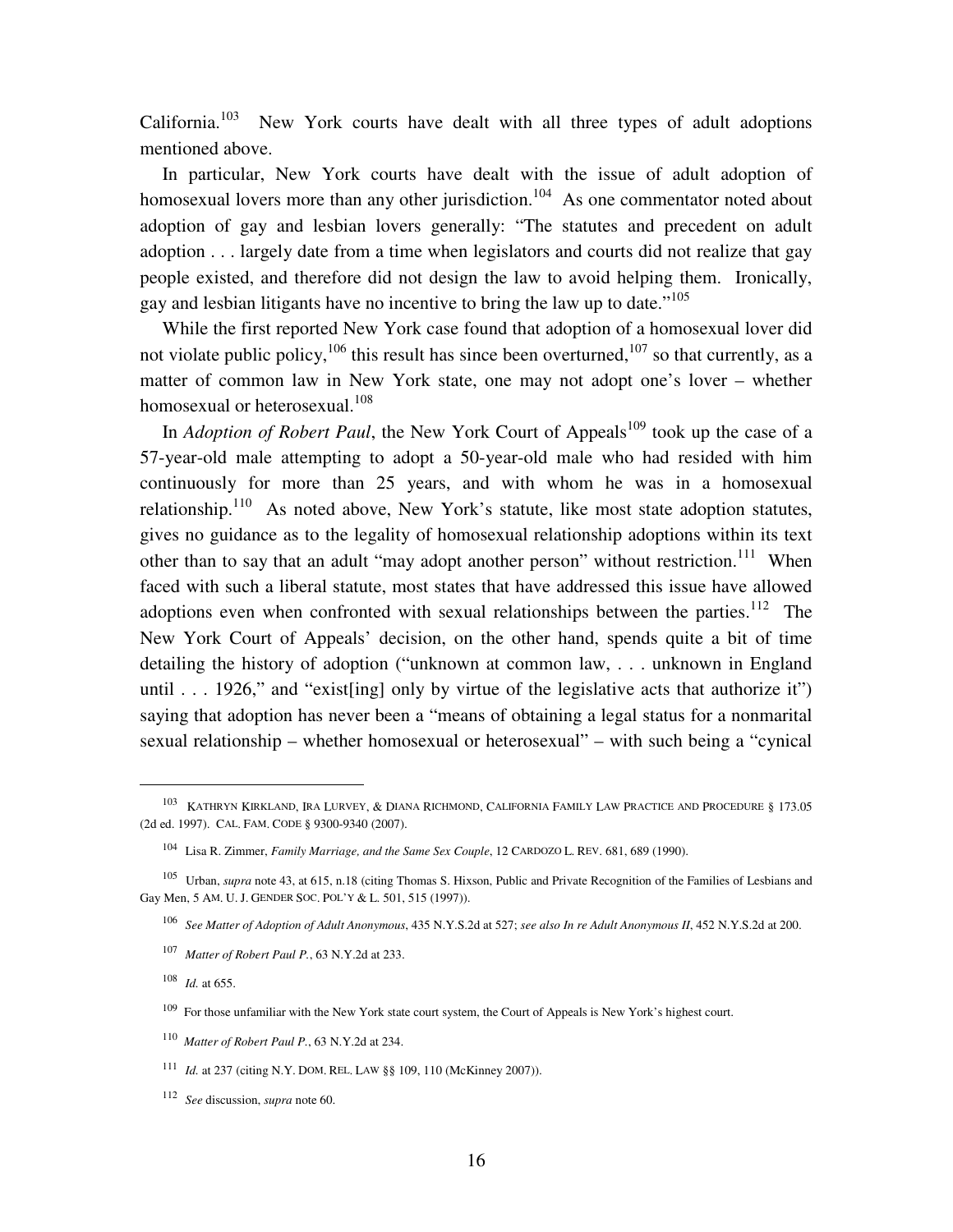distortion of the function of adoption."<sup>113</sup> The Court's rhetoric continues, stating: "Nor is it a procedure by which to legitimize an emotional attachment, however sincere, but wholly devoid of the filial relationship that is fundamental to the concept of adoption."<sup>114</sup> Finally, while acknowledging the dissent's main point that "there are no special restrictions on adult adoptions under" the New York statute, the Court says plainly that the "Legislature could not have intended that the statute be employed 'to arrive at an unreasonable or absurd result."<sup>115</sup>

 Besides the hotbed of New York case law, one other court has rejected an adoption based on incest or quasi-incest principles.<sup>116</sup> Duncan Clinton Fraser, a married thirtyyear-old sought to adopt his twenty-year-old lover Karen Mary Jones, who was also married at the time of the Supreme Court of Rhode Island's decision.<sup>117</sup> To be clear, Fraser and Jones were not married to each other.<sup>118</sup> Fraser and Jones also allegedly had a child together, in addition to Fraser's two children born from his marriage.<sup>119</sup> The Court soundly rejected Jones's argument that the lower court was "foreclosed from considering in any manner, shape, or fashion her past adulterous association with Fraser *and its potentially incestuous impact*."<sup>120</sup> Though the Rhode Island statute was silent on the issue, the Rhode Island Court – much like the New York Court – used pointed rhetoric in upholding the denial of the adoption petition: "[A] statute will not be construed so as to achieve an absurd, meaningless, or patently inane result."<sup>121</sup> The Court also referenced the lower court's use of the "tragedy of Oedipus Rex<sup>122</sup> and the Rhode Island statutes regarding incest," quoting finally:

It may be that public morality in our community has reached a low ebb.

113 *Id.* at 237.

<sup>114</sup>*Id.* at 238.

115 *Id.*

<u>.</u>

<sup>117</sup>*Id.* at 717.

<sup>118</sup>*Id.*

119 *Id.*

120 *Id.* at 718 (emphasis added). Note that Rhode Island has since repealed its incest law. *See* R.I. GEN. LAWS §§ 11-6-3, 11-6-4 (*repealed* 1989).

<sup>121</sup>*Id.*

<sup>122</sup> In Sophocles' version of the Oedipus saga, Oedipus is blinded, his wife/mother commits suicide, and their four children die. The earlier Homeric version, though, heaps no suffering or punishment from either the gods or their self-knowledge upon either Oedipus or Jocasta. Bratt, *supra* note 11, at 258-59 (citing R. E. L. MASTERS, PATTERNS OF INCEST 235, 11 (1963)). The incest condemnation found in Leviticus, similarly, "is not visited upon Abrahams' marriage to his half-sister, Sarah; to the contrary, the marriage was blessed." Bratt, *supra* note 11, at 259. Bratt notes, in addition, that the story of Lot (who fathered a child by both of his daughters) is yet another example of biblical incest that was not condemned. *Id.* at 259 (citing *Genesis* 20:1-38).

<sup>116</sup> *In re Jones*, 411 A.2d at 910.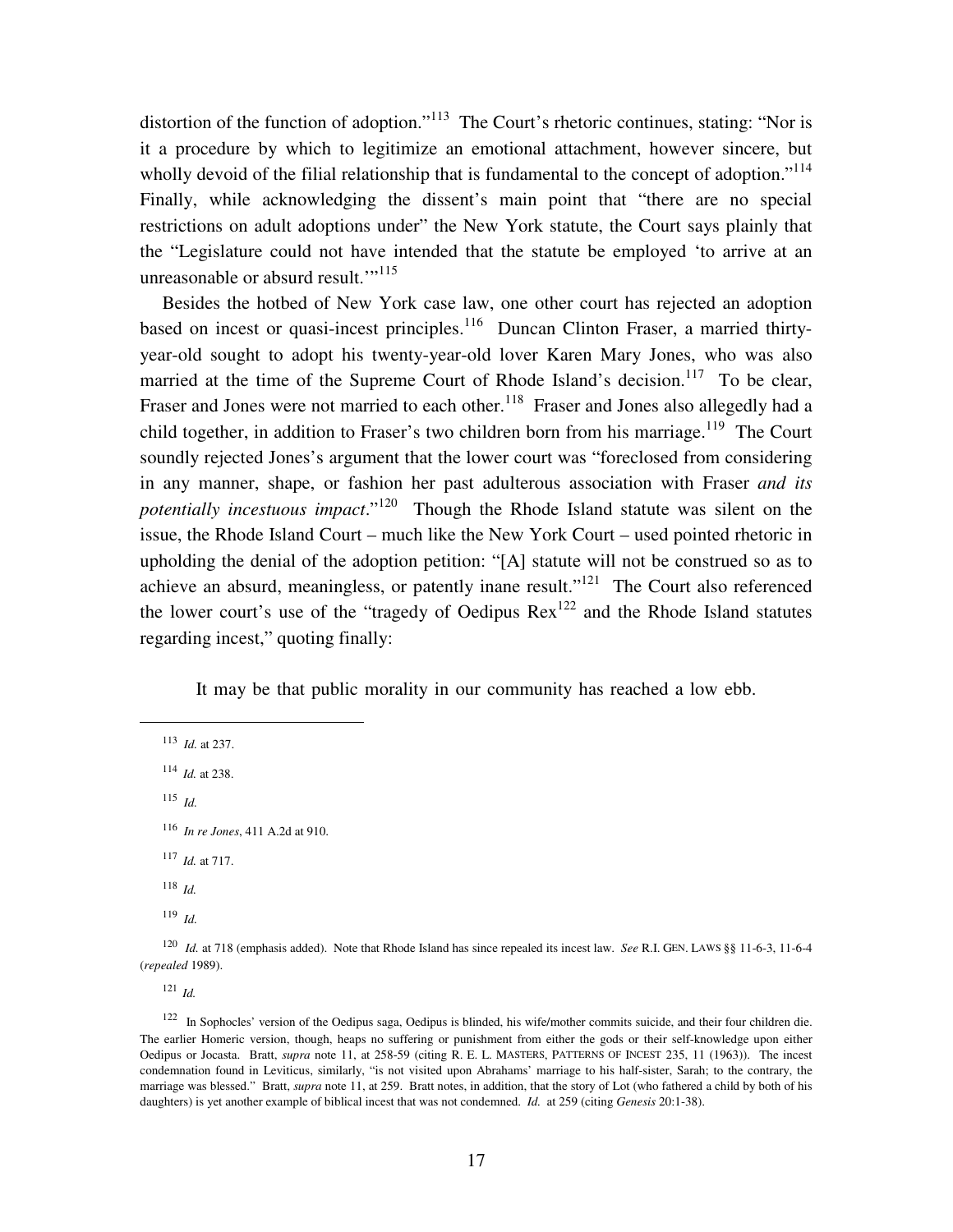However, it is the opinion of the Court that it has not yet descended to such a nadir as to require a probate or superior court judge to implement an adoption between persons whose relationship is essentially that of paramours. To suggest that the adoption statute requires such interpretation is to concede that the legislature of Rhode Island intended a sardonically ludicrous result. This Court cannot construe our adoption statutes in the light of any such intent.<sup>123</sup>

As one commentator noted, the case shows the court's role as "gate keepers of public policy, when silences in statutory language precipitate perverse attempts to distort legislative intent."<sup>124</sup>

 By and large, though, most American courts that have been faced with the adoption petitions of lovers have acceded to the petition and not looked at the underlying relationship between the parties.<sup>125</sup> California, in particular, seems to grant petitions for adult adoption of gay and lesbian partners routinely, without a reported court case<sup>126</sup> (though they disallow spousal adoptions by statute).<sup>127</sup> This does not mean, however, that acceptance of the adoption would foreclose a criminal incest prosecution. Let us now explore that possibility.

IV. WHAT EXACTLY IS THE CRIME OF INCEST AND DOES IT REALLY COVER THE ADULT ADOPTION OF A LOVER?

*Is incest disgusting because it is harmful? Or does incest* 

<u>.</u>

<sup>&</sup>lt;sup>123</sup> Bratt, *supra* note 11, at 259

<sup>&</sup>lt;sup>124</sup> Note, *Annual Survey of Rhode Island Law: Adult Adoption – Probate Court has Discretionary Power to Deny Petition When One Adult Seeks to Adopt Another*, 15 SUFFOLK U. L. REV. 730, 734 (1981).

<sup>125</sup>*See, e.g.,* Donaldson, *supra* note 20, at § 5[b]; Greene v. Fitzpatrick, 295 S.W. 896, 896 (K.y. 1927) (allowing wealthy bachelor to adopt a married woman and impliedly rejecting incest argument); *see also* Bedinger v. Graybill's Executor and Trustee, 302 S.W.2d 594, 596 (Ky. 1957), overruled on other ground by Minary, 419 S.W.2d at 340 (Ky. 1957) (rejecting an attempt to void a spousal adoption to allow spouse to take corpus of a trust as adoptor's heir at law because state incest statute defined incest to be only those marriages between persons who are of "kin to each other by consanguinity" in specified degrees construed to embrace only blood relationships); Ex Parte Libertini, 224 A.2d 443, 444 (1966) (lower court should have granted a hearing to a 56-year-old woman attempting to adopt a 35-year-old woman to allow inheritance; unless document plainly appears to the contrary, adopted person should be treated as an heir, issue, or its equivalent in a deed, grant, will or other written instrument).

<sup>126</sup> *See* Lynn D. Wardle, *A Critical Analysis of Interstate Recognition of Lesbigay Adoptions*, 3 AVE MARIA L. REV. 561, 596 (2005) (citing Snodgrass, *supra* note 61, at 75; *see also* Urban, *supra* note 43, at n.23 ("It has been estimated that somewhere between two and three hundred adult adoptions in California are granted each year, and that about 30-40% of these adoptions are lesbian or gay adult adoptions.") Now that California Supreme Court has ruled that same-sex couples have a constitutional right to marry, there may well be a decrease in adult adoptions by California gays and lesbians.

<sup>127</sup> CAL. FAM. CODE § 9320(a) (2007).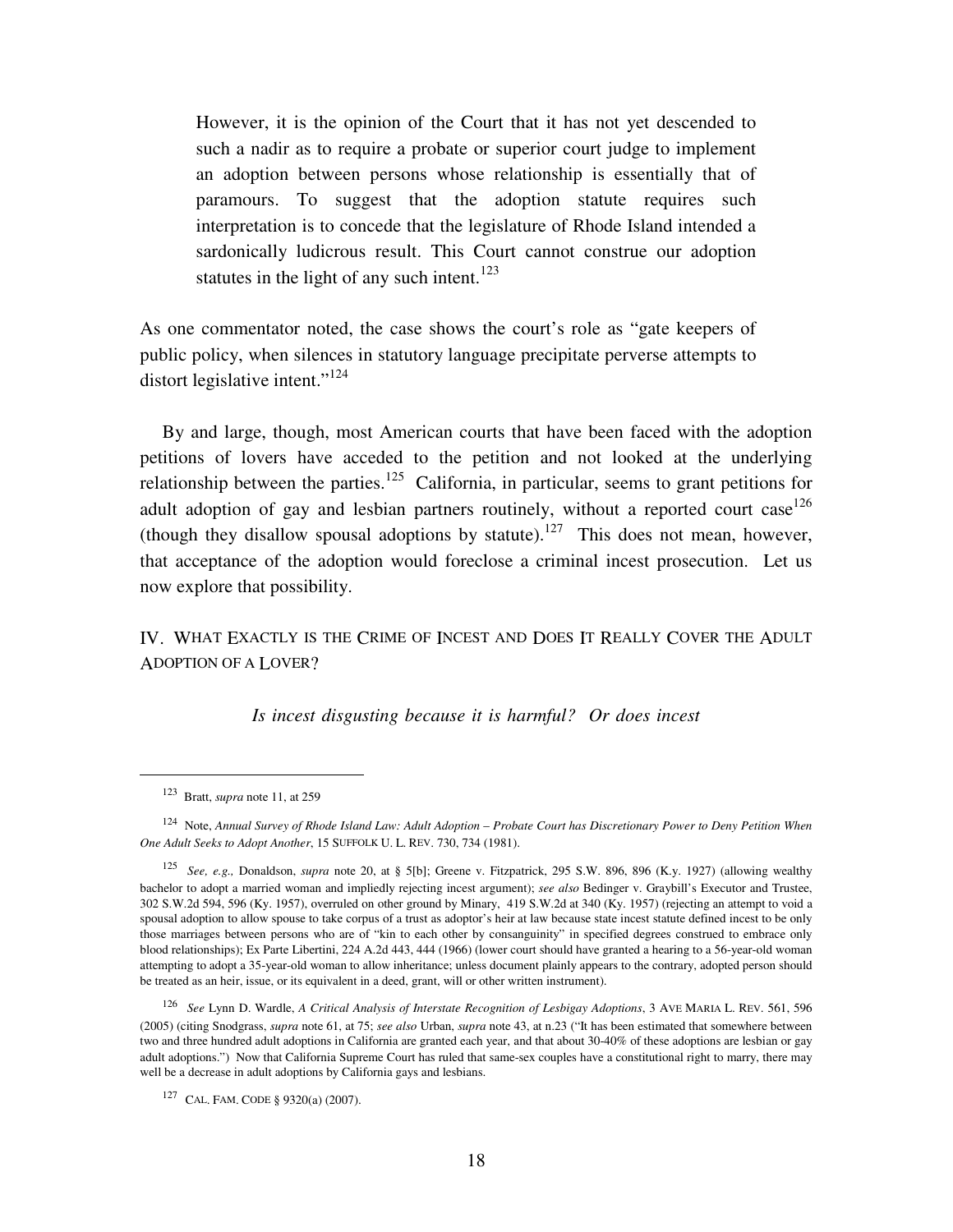*trigger revulsion even in the absence of harm?<sup>128</sup>*

*You can't just say the practice in question is icky. You have to state a principle and think through its implications. Often, you have to change your opinions on related issues in order to honor that principle, or you have to throw out the principle and change your mind about the original question.<sup>129</sup>*

 Since the beginning, almost all cultures (except, most notably, ancient Persia) have outlawed at least some form of sexual relations and/or marriage between family members.<sup>130</sup> Written prohibitions can be traced as far back as the Levitical Codes.<sup>131</sup> Punished by the ecclesiastical courts of England as an offense against good morals, incest is not an indictable offense at common law.<sup>132</sup> It is, then, a statutory crime that has been around in America since colonial times, $133$  and that varies considerably  $134$  in definition

<u>.</u>

130 *See, e.g.,* Anonymous, *Inbred Obscurity: Improving Incest Laws in the Shadow of the "Sexual Family,"* 119 HARV. L. REV. 2464, 2464 (June 2006); Bratt, *supra* note 11, at 258 & n.2 (1984) (describing the incest taboo as "present in almost every society" but noting ancient Persia as one exception)); *see also* Milton C. Regan, Jr., *Reason, Tradition, and Family Law: A Comment on Social Constructionism*, 79 VA. L. REV. 1515, 1523 & n. 30 (some civilizations "have had no incest taboo" including ancient Persia and a "dozen or so societies" that "countenance intrafamilal sex" most recently a 1982 revelation in Malaysia) (citing HERBERT MAISCH, INCEST 22 (Colin Bearne trans., 1972) (1968) *and* JAMES B. TWITCHELL, FORBIDDEN PARTNERS: THE INCEST TABOO IN MODERN CULTURE 11, 243-45 (1987)); Graham Hughes, *The Crime of Incest*, 55 J. CRIM. L. CRIMINOLOGY & POLICE SCI. 322, 326 (1964) ("Fragmentary exceptions are recorded as with the obligation of members of royal families in ancient Egypt, in Incaic Peru, and in Hawaii to contract incestuous marriages, and we are told that 'in Bali fraternal twins of opposite sex were permitted to marry, apparently on the theory that they had already been completely intimate in utero.' It may, however, safely be asserted that we are dealing here with one of the most unswerving and deeply held of human prohibitions."). Cleopatra, in fact, "was the issue of at least eleven generations of incest and was herself a sibling partner." Regan, *supra* note 18, at 1523 (citing Twitchell at 11).

<sup>131</sup> Michelle Murray, *Problems with California's Definition of Incest*, 11 J. CONTEMP. LEGAL ISSUES 104, 104 – 05 (2000) ("The Old Testament's prohibitions, for example, include the consanguineous relationships of parent-child, full siblings and half siblings, aunts/uncles and nephews/nieces, and the relationships-by-affinity of spouse's sibling, spouse's parent, spouse's child, parent's spouse, sibling's spouse, child's spouse, and aunt's or uncle's spouse." Citing *Leviticus* 18:6-18, 20:11-21). The author goes on to point out one other interesting tidbit:

> Yet the Israelites' incest taboos admitted of exceptions, at least prior to their creation. The Israelites claim to descend from Abraham and Sarah, who were half-siblings; *see Genesis* 20:2-18. And Jacob, contrary to what would become the Levitical prohibitions, married two sisters who together bore him the twelve sons whose progeny became the twelve tribes of Israel; *see Genesis* 29-30. *Id.* at 105, n.5.

- 132 State v. Rogers, 133 S.E.2d 1, 2 (1963) (citing Donaldson, *supra* note 20).
- 133 Naomi Cahn, *Perfect Substitutes or the Real Thing?*, 52 DUKE L.J. 1077, n.299.

<sup>134</sup> As one commentator notes: "Surely, an act against nature should not be so dependent on time and place for its definition." Bratt, *supra* note 11, at 288. Indeed.

<sup>128</sup> Cahill, *supra* note 10, at 1568.

<sup>129</sup> William Saletan, *The Love That Dare Not Speak Its Surname*, Slate (April 10, 2002), *available at* www.slate.com/toolbar.aspx?action=print&id=2064227 (last visited July 2, 2008).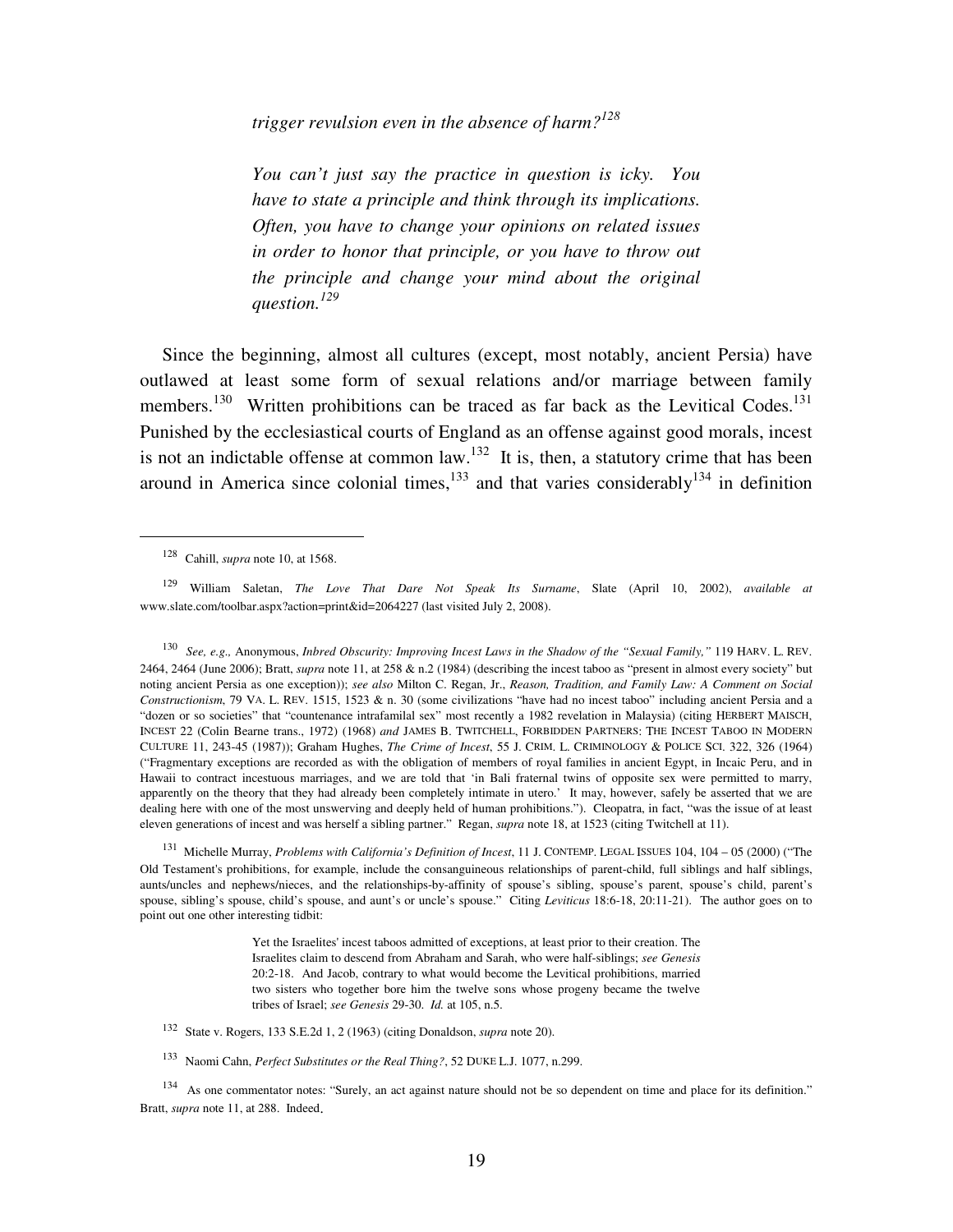from state to state.<sup>135</sup>

 $\overline{a}$ 

The "dark figure" of offenses<sup>136</sup> – incest – is rare in judicially-reported case law, and even those cases reported to law enforcement officials (that do not make it to judiciallyreported case law) are likely only a small fraction of the actual incidents that occur.<sup>137</sup> Making things harder is the fact that national crime reports do not separate out incest from other sex offenses. Incest between consenting adults is a subset of these incest cases, and sexual relations between a parent and an adopted adult child is yet again an even smaller set. All of this makes studying this issue difficult.

 For our purposes, though, the key distinction is what motivates a state legislature to outlaw certain sexual relations: biological considerations, or is there something greater at play that would include a broader definition of incest even where there is no chance of the parties producing abnormal children.<sup>138</sup> Generally, society has been confused on these issues throughout history and into present day.<sup>139</sup> Indeed, are we asking the wrong

<sup>139</sup> From present day, the movie "The Royal Tenenbaums" had, as a major plotline, a character that was in love with his adopted sister. Lines from the movie itself are confused as to whether this is somehow "wrong" or incestuous (Eli: "I did find it odd when you said you were in love with her. She's married you know." Richie: "Yeah." Eli: "And she's your sister." Richie: "Adopted.") Memorable Quotes for The Royal Tenenbaums, Internet Movie Database, http://www.imdb.com/title/tt0265666/quotes (last visited June 12, 2008). Even a review of the movie by the New Yorker magazine was confused on the subject. Anthony Lane, *Bloody Relations: The Royal Tenenbaums and The Business of Strangers*, NEW YORKER, 97 (Dec. 17, 2001) (reproduced in Cahn, *supra* note 78, at 1077, n.300) ("[t]his isn't strictly incest, because Margot was adopted"). Though slightly off topic (but certainly well worth the space), my favorite movie quote involving sexual taboos is taken from the first Austin Powers movie:

> Dr. Evil: The details of my life are quite inconsequential . . . very well, where do I begin? My father was a relentlessly self-improving boulangerie owner from Belgium with low grade narcolepsy and a penchant for buggery. My mother was a fifteen year old French prostitute named Chloe with webbed feet. My father would womanize, he would drink. He would make outrageous claims like he invented the question mark. Sometimes he would accuse chestnuts of being lazy. The sort of general malaise that only the genius possess and the insane lament. My childhood was typical. Summers in Rangoon, luge lessons. In the spring we'd make meat helmets. When I was insolent I was placed in a burlap bag and beaten with reeds – pretty standard really. At the age of twelve I received

<sup>135</sup> 1A. AM, JUR. 2<sup>D</sup> *Incest* § 1 (2007). Incest has been criminalized by virtually "every literate society and many pre literate tribal groups;" *see,* 3 ENCYCLOPEDIA OF CRIME AND JUSTICE 880, 881 (Sanford H. Kadish ed., 1983) ("The Code of Hammurabi (c. 1750 b.c.), probably derived form Sumerian law (c. 3500 b.c.), specifies four prohibited acts of incest and establishes different penalties for each.").

<sup>136</sup> Graham Hughes, *The Crime of Incest*, 55 J. CRIM. L. CRIMINOLOGY & POLICE SCI. 322, 324 (1964) ("with incest the 'dark figure' of offenses that never come to the attention of the authorities is incalculable but probably extensive").

<sup>137</sup> Leigh B. Bienen, *Defining Incest*, 92 NW. U. L. REV. 1501, 1502 (1998). Summarizing the studies to date, one 1983 book estimated that incest affected the lives of "as many as twenty million Americans," and that "incest is found at all social levels" of society and not just in what some might call the steerage class. GEORGE THORMAN, INCESTUOUS FAMILIES, v. (1983).

<sup>138</sup> *See generally,* Cahill, *supra* note 9, at 1569–77. Note that it is not relevant to this article whether incest covers relationships of affinity, *i.e.,* a nonblood relationship acquired through marriage. For completeness, know that a statutory prohibition defined in terms of consanguinity does not automatically extend to affinity relationships. *See* Neecheles, 42 C.J.S. INCEST § 16 (citing Com. V. Rahim, 805 N.E.2d 13 (Mass. 2004)). Incest statutes in some jurisdictions do, however, extend to relationships by affinity, including stepparent and stepchild, and between stepsiblings. *Id.* (citing Grossenbacher v. State, 197 N.E. 382, 382 (Ohio Ct. App. 1934); People v. Armstrong, 536 N.W.2d 789, 790 (Mich. Ct. App. 1995); Dennis v. Com., 156 S.W.3d 759, 760 (Ky. Ct. App. 2004), *review denied*, (Mar. 9, 2005); State v. Morgan, 968 P.2d 1120, 1121 (1998)). Finally, courts have found sexual relations between stepgrandparents and stepgrandchildren, and the relationship of a spouse and the other spouse's half sibling to be outside incest statutes. *See Id.* (citing State v. Johnson, 670 N.W.2d 802, 806 (Neb. Ct. App. 2003), *aff'd*, 269 Neb. 507 (2005); State v. Handyside, 711 P.2d 379, 380 (Wash. Ct. App. 1985), declined to follow on other grounds by State v. Kitchen, 730 P.2d 103, 104 (Wash. Ct. App. 1986), *aff'd*, 110 Wash. 2d 403 (1988); State v. Dodd, 871 S.W.2d 496, 496 (Tenn. Crim. App. 1993)).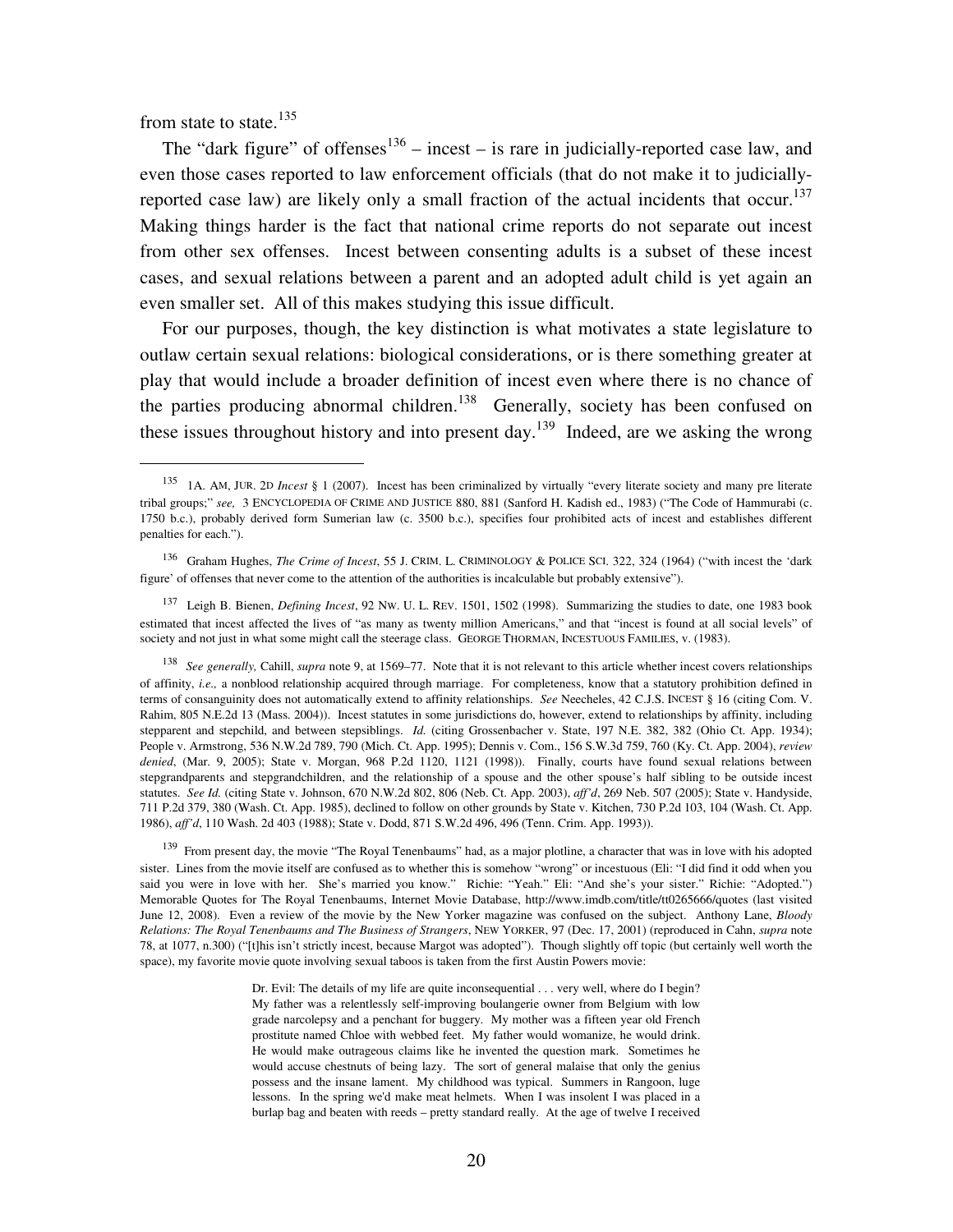question? Should the inquiry instead be case-by-case whether a true parent-child relationship exists rather than distinguishing between blood or adoption?<sup>140</sup> More to come later on these questions.

 To date, there have been relatively few reported cases where an adult adoptor was prosecuted for incest for having sexual relations with his or her (so far exclusively *his*, to be precise) adopted child. Consistently, incest has received precious little attention from scholars throughout American history, with the non-core incest subcategory of adopted relationships receiving even less.<sup>141</sup> As one commentator noted: incest has "supplanted homosexuality as '[t]he love that dare not speak its name.' There is no incest lobby in the halls of Congress, no incest legal defense fund, and no incest pride parade."<sup>142</sup> Perhaps these sexual relationships have been, in a relative sense, under the radar screen of modern prosecutors, but they will not be for long as adoption of lovers increases in frequency.

 Until late last century, the cases and statutes did not consider sexual relations with adult adopted children to be incest, mostly because the older statutes included only sexual relations with blood relatives within the definition and, in addition, because views about adopted children have matured.<sup>143</sup> The tale begins with Bishop's 1873 definition of

> my first scribe. At the age of fourteen a Zoroastrian named Vilma ritualistically shaved my testicles. There really is nothing like a shorn scrotum . . . it's breathtaking – I highly suggest you try it.

Memorable Quotes for Austin Powers: International Man of Mystery, Internet Movie Database, http://www.imdb.com/title/tt0118655/quotes (last visited June 12, 2008). The entire scene – complete with Carrie Fischer's wonderful performance as the group psychologist attempting to help Dr. Evil and his son Scott – can be seen at http://www.youtube.com/watch?v=hVaz8ZZxoxo (last visited June 12, 2008).

140 *See, e.g.,* Cahn, *supra* note 78, at 1139 ("[T]he history of adoption and incest indicates, once again, the difficulties of applying existing law to emerging families, and of assuming that analogical reasoning is appropriate. Because courts and legislatures have focused on the differences between biological and adoptive families, rather than on the similarities of the parent-child relationships, they have not treated incest within adoptive families as punitively as incest within biological families.").

<sup>141</sup>*Id.* at 1142.

<u>.</u>

<sup>142</sup> Brendan J. Hammer, *Tainted Love: What the Seventh Circuit Got Wrong in Muth v. Frank*, 56 DEPAUL L. REV. 1065, 1065-66 (2007). There is an international, internet-based group called CUDDLE ("Cousins United to Defeat Discriminating Laws through Education") that promotes an agenda to remove barriers to cousins being lovers or getting married. Nancy J. White, *Kissing Cousins; Stigma Attached to Marriage Between Relatives*, Toronto Star (July 3, 2004) (2004 WLNR 6137363). The CUDDLE website gets about 5,000 hits per month. *Id*. Their website points out that, in addition to the myriad ancient cousin marriages, Albert Einstein, Charles Darwin and Canada's first prime minister, Sir John A. Macdonald, wed cousins. *Id*. Another website, www.cousincouples.com, gets about 600 hits daily. *27 Million Ways to Live Your Life*, TORONTO STAR (Apr. 6, 2004) (2004 WLNR 6076618). Am I alone in seeing the Darwin marriage as a tad ironic? Finally: "You can't appeal to Victorian morality; Queen Victoria married her first cousin. You can't appeal to the Bible; in the Bible, God *commands* marriages between first cousins." Saletan, *supra* note 7.

<sup>143</sup>*See* State v. Lee, 17 So,2d 277, 277 (Miss. 1944) (observing that the dictionary definition of "daughter" was the "the female offspring of a man or woman, or an immediate female descendant," the court concluded that sexual relations between a father and an adult adopted daughter was not punishable via the state incest statute); *see also* People v. Kaiser, 51 P. 702, 702 (Cal. 1897) (the word "daughter" means "an immediate female descendant," and not an adopted daughter); State v. Rogers, 133 S.E.2d 1 (N.C. 1963) (although "detestable," incest statute is based on consanguinity and excludes sexual relations between parent and adopted child: statute subsequently amended to encompass adoptive relationships (N.C. GEN. STAT. § 14-178(a) (ii) (2007)); State v. Youst, 59 N.E.2d 167, 167 (Ohio Ct. App. 1943) (fact that lover was adopted "could not by the wildest stretch of the imagination constitute her the natural daughter of the accused"); Honorable Elmer D. Strickler, 50 W. Va. Opp. Atty. Gen. 236, 1963 WL 66310 at \*1 (Mar. 12, 1963) (West Virginia Attorney General Opinion that adoptive father could not be convicted of incest where relevant statute included only those related by blood); Cahn, *supra* note 78, at 302 ("The approach that incest is not a crime in the adoptive family, but only between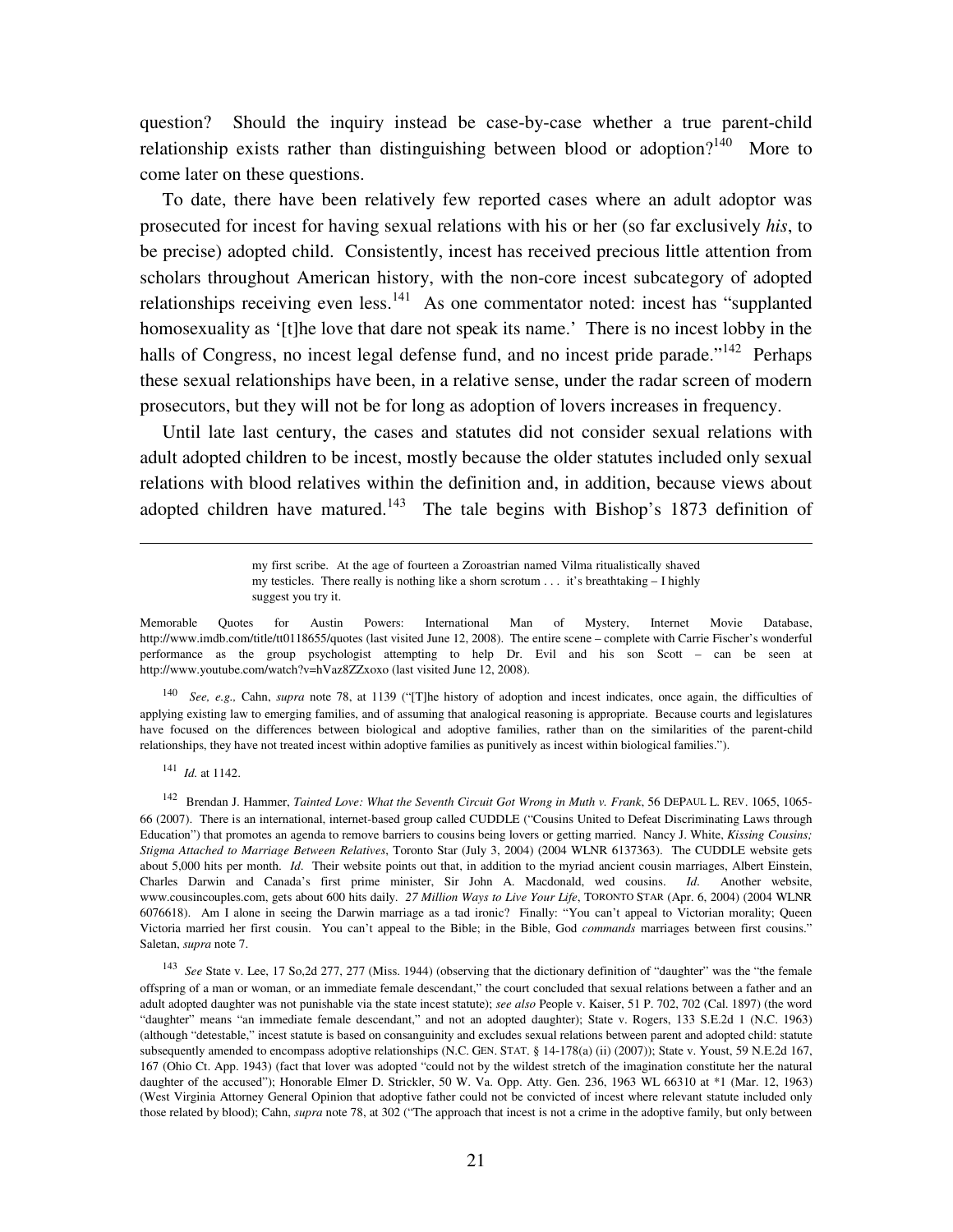incest excluding adoptive relationships, wherein "unlawful carnal<sup>144</sup> intercourse. [between two parties who] are related to each other within the degrees of consanguinity of affinity wherein marriage is prohibited by law"<sup>145</sup> was embraced virtually uniformly well into the twentieth century.<sup>146</sup> None of the early criminal law treatises mention adoption at all, neither excluding sexual relations between adoptive parties from the incest definition, nor including it.<sup>147</sup> Finally, in 1952 (in a treatise that had been around since the early twentieth century), Clark and Marshall at last make a passing reference to adoption in the comments area of their incest discussion.<sup>148</sup>

 Indeed, the first Model Penal Code draft that included within the definition of incest sexual relations between a parent and an adopted child was the proposed official 1962 version.<sup>149</sup> This represented, at last, a shift in underlying rationale for the incest statute away from genetics to something perhaps more primordial. The current Model Penal Code incest definition does still include adopted relationships.<sup>150</sup> The explanatory note yields the drafters' policy reasoning:

<sup>144</sup> Easton's 1897 Bible Dictionary defines carnal as:

 $\overline{a}$ 

Unconverted men are so called (1 *Corinthians* 3:3). They are represented as of a "carnal mind, which is enmity against God" (*Romans* 8:6, 7). Enjoyments that minister to the wants and desires of man's animal nature are so called (*Romans* 15:27; 1 *Corinthians* 9:11). The ceremonial of the Mosaic law is spoken of as "carnal," because it related to things outward, the bodies of men and of animals, and the purification of the flesh (*Hebrews* 7:16; 9:10). The weapons of Christian warfare are "not carnal," that is, they are not of man's device, nor are wielded by human power (2 *Corinthians* 10:4).

 Webster's defines carnal as "Of or pertaining to the body or its appetites; animal; fleshly; sensual; given to sensual indulgence; lustful; human or worldly as opposed to spiritual." WEBSTER'S REVISED UNABRIDGED DICTIONARY (1998).

<sup>145</sup> Cahn, *supra* note 78, at 1142 (citing JOEL PRENTICE BISHOP, COMMENTARIES ON THE LAW OF STATUTORY CRIMES 465  $(1873)$ ).

146 *Id.* at 1142 (citing WILLIAM L. CLARK & WILLIAM L. MARSHALL, A TREATISE ON THE LAW OF CRIME 704-06 (2d ed., 1912) defining incest as "marriage or cohabitation, or sexual intercourse without marriage, between a man and woman who are related to each other within the degrees within which marriage is prohibited by law" and failing to refer to incestuous adoptive relationships).

147 *Id.* & n312-24 (citing as examples Bishop, *supra* note 145, at § 502, at 307-08; Clark & Marshall, *supra* note 146, at 704-06 (defining incest as "marriage or cohabitation, or sexual intercourse without marriage, between a man and woman who are related to each other within the degrees within which marriage is prohibited by law" and failing to refer to incestuous adoptive relationships); 4 WILLIAM BLACKSTONE, COMMENTARIES 64 (noting that in 1650 incest was made a capital crime [good times!])). As Cahn wryly points out, Bishop's treatise lumps the crime of incest into the same section as polygamy and selling and buying a wife. Cahn, *supra* note 78, at n312 (citing Bishop, *supra*, at 307-08).

- 148 Cahn, *supra* note 78, at 1142 & n.315 (citing Clark & Marshall, *supra* note 146, at 688-89).
- <sup>149</sup>*Id.* at 1140 (citing MODEL PENAL CODE § 230.2 at 188-89 (Proposed Official Draft 1962).

<sup>150</sup> MODEL PENAL CODE § 230.2 (2007) (A person is guilty of incest, a felony of the third degree, if he knowingly marries or cohabits or has sexual intercourse with an ancestor or descendant, a brother or sister of the whole or half blood [or an uncle, aunt, nephew or niece of the whole blood]. "Cohabit" means to live together under the representation or appearance of being married. The relationships referred to herein include blood relationships without regard to legitimacy, and relationship of parent and child by adoption.) (emphasis added).

members of the original biological family, was the approach of most cases until the late twentieth century."). The latter West Virginia opinion is not current law as the state changed their statute to include adopted relatives in the definition of incest. W. VA. CODE § 61- 8-12(a) (2007). Some more recent cases also look to statutes that have not been changed to include adopted relationships within the definition of incest. *See, e.g.,* State v. Bale, 512 N.W.2d 164, 165 (S.D. 1994) ("an adoption statute cannot erase lineal consanguinity and then create a new lineal consanguinity").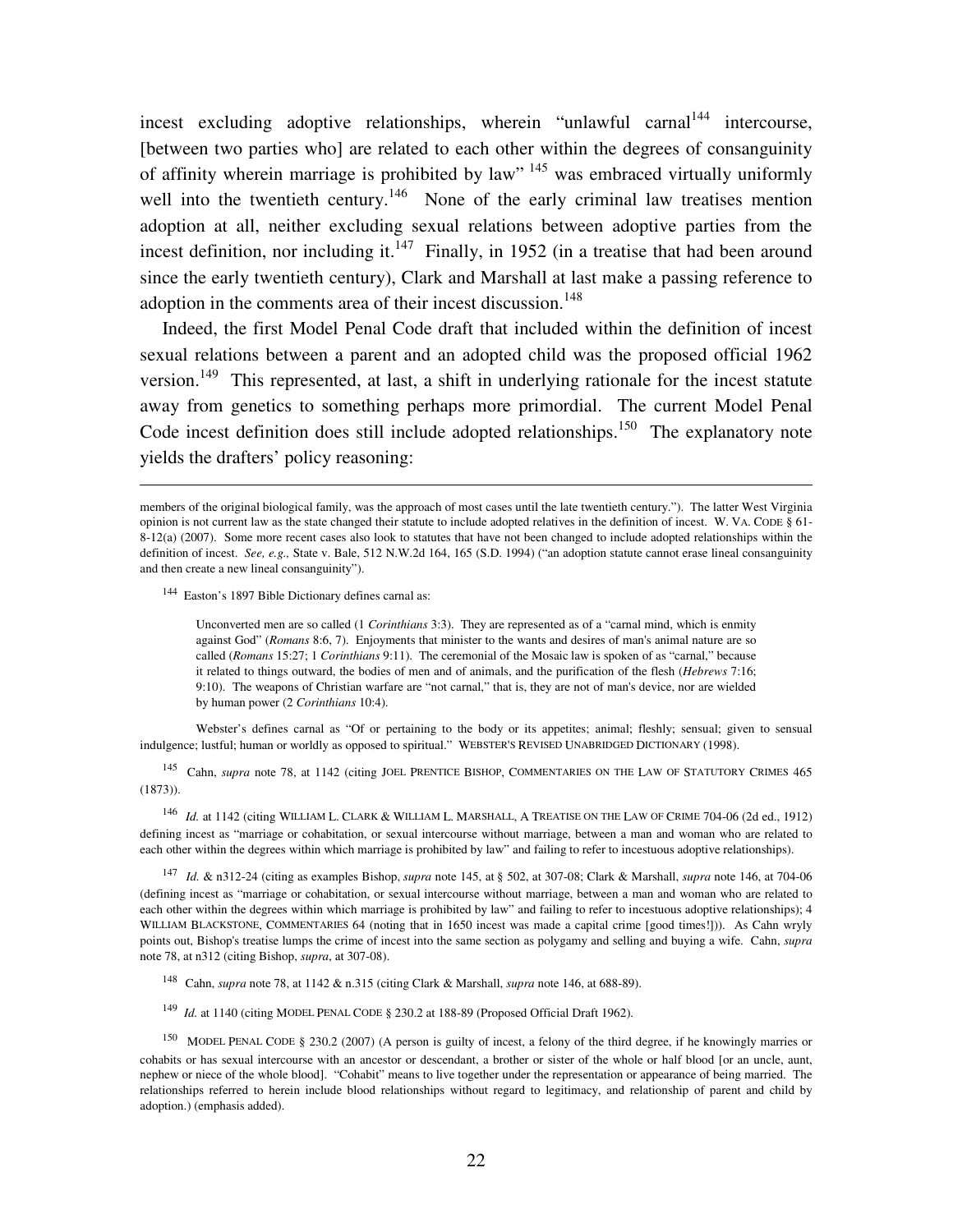The major policy to be effected by a law of incest is the protection of the integrity of the family unit, and it is primarily for this reason that the prohibition includes marriage and cohabitation and is extended to adopted children. Affinal relations are excluded, principally because there are situations where marriage between persons who are not related by blood should be permitted.<sup>151</sup>

So, until the 1960s or so, negative eugenics<sup>152</sup> was the underlying basis for incest laws,  $153$  but something broader runs through many modern statutes. By explicit statutory reference, at least twenty-five states and territories, representing over 140.8 million people (approximately 46.03 percent of the total population)<sup>154</sup> in the United States, are subject to statutory or common laws that include the adopted parent/adult child relationship within the definition of incest (which clearly would have no eugenics-type motive). Those states with relevant statutes are: Alabama, Arkansas, Colorado, Connecticut, Delaware, Guam, Illinois, Kansas, Kentucky, Mississippi, Missouri, Montana, New Hampshire, North Carolina, Ohio, Oregon, Pennsylvania, Puerto Rico, Tennessee, Texas, Utah, West Virginia and Wyoming.<sup>155</sup> While other state statutes are silent on whether sexual relations between a parent and an adopted adult child or grandchild is included within the definition of incest,  $156$  other states, by common law,

 $\overline{a}$ 

<sup>154</sup> State and territory population estimated by the United States Census Bureau as collected during the year 2000 census. *See*  Resident Population, *available at* http://www.census.gov/population/www/cen2000/respop.html (last visited July 3, 2008).

<sup>151</sup> MODEL PENAL CODE §§ 230.1 – 230.5 (Explanatory Note 2007).

<sup>&</sup>lt;sup>152</sup> From the Greek meaning "well-born," eugenics was coined by Sir Francis Galton, the so-called "father of the modern-day eugenics movement." Bratt, *supra*, note 11 at n. 58 (citing Comment, *Eugenic Sterilization Statutes: A Constitutional Re-Evaluation*, 14 J. FAM. L. 280, 281 n.6 (1975)). Eugenics is the "study of or belief in the possibility of improving the qualities of the human species or of a human population, especially by such means as discouraging reproduction by persons having genetic defects or presumed to have inheritable undesirable traits (negative eugenics) or encouraging reproduction by persons presumed to have inheritable desirable traits (positive eugenics)." RANDOM HOUSE UNABRIDGED DICTIONARY \_\_ (\_\_ ed. 2006).

<sup>153</sup> Cahn, *supra*, note 78 at 1140-41 (citing Wadlington, *supra*, note 19 at, 483. There has been much written about the terrible misconceptions relating to assertions of a strong correlation between consanguineous matings and genetically defective offspring. *See, e.g.,* Bratt at 267-81 (gathering and summarizing all the scientific statistical evidence, concluding that there is almost no statistically significant increase in the odds of a genetically defective child being born of even a core incestuous relationship, much less non-core).

<sup>155</sup> ALA. CODE 1975 § 13A-13-3(a) (1) (Alabama 2007); ARK. CODE ANN. § 5-26-202(a) (2) (2007); COLO. REV. STAT. § 18-6- 301(1) (2007); Con. Gen. Stat. 530.020 (2007); DEL. CODE ANN. 11 § 766(b) (2007); GUAM CODE ANN. 9 § 31.15 (2007); 720 ILL. COMP. STAT. 5/11-11(2) (2007); KY. REV. STAT. ANN. § 530.020(1) (2007); MISS. CODE ANN. §§ 97-29-5, 93-1-1 (2007); MO. REV. STAT.. 568.020.1(1) (2007); MONT. CODE ANN. § 45-5-507(1) (2007); N.H. REV. STAT. ANN. § 639:2(I) (2007); N.C. GEN. STAT. ANN. § 14-178(a) (ii) (2007); OHIO REV. CODE ANN. § 2907.03(5) (2007); OR. REV. STAT. §§ 163.505(2), 163.505(2) (2007) (*see* State v. Buck, 757 P.2d 861, 862 (Or. Ct. App. 1988) ("marrying the natural or adoptive parent of a child creates the relationship that the statutory proscription against incest is intended to protect"); 18 PA.CONS. STAT.§ 4302 (2007); TENN. CODE. ANN. § 39-15-302 (2007); TEX. PENAL CODE ANN. § 25.02(a)(1) (2007); UTAH CODE ANN. 1953 § 76-7-102(1) (2007); W. VA. CODE § 61-8-12(a) (2007), and WYO. STAT. ANN. § 6-4-402(a) (i) (2007). *See also,* RICHARD A. POSNER AND KATHARINE B. SILBAUGH, A GUIDE TO AMERICA'S SEX LAWS, Ch. 10 (The University of Chicago Press 1996).

<sup>156</sup> Note that one state has no incest statute and another does not outlaw adult incest at all. Anonymous, *supra* note 130, at 2470-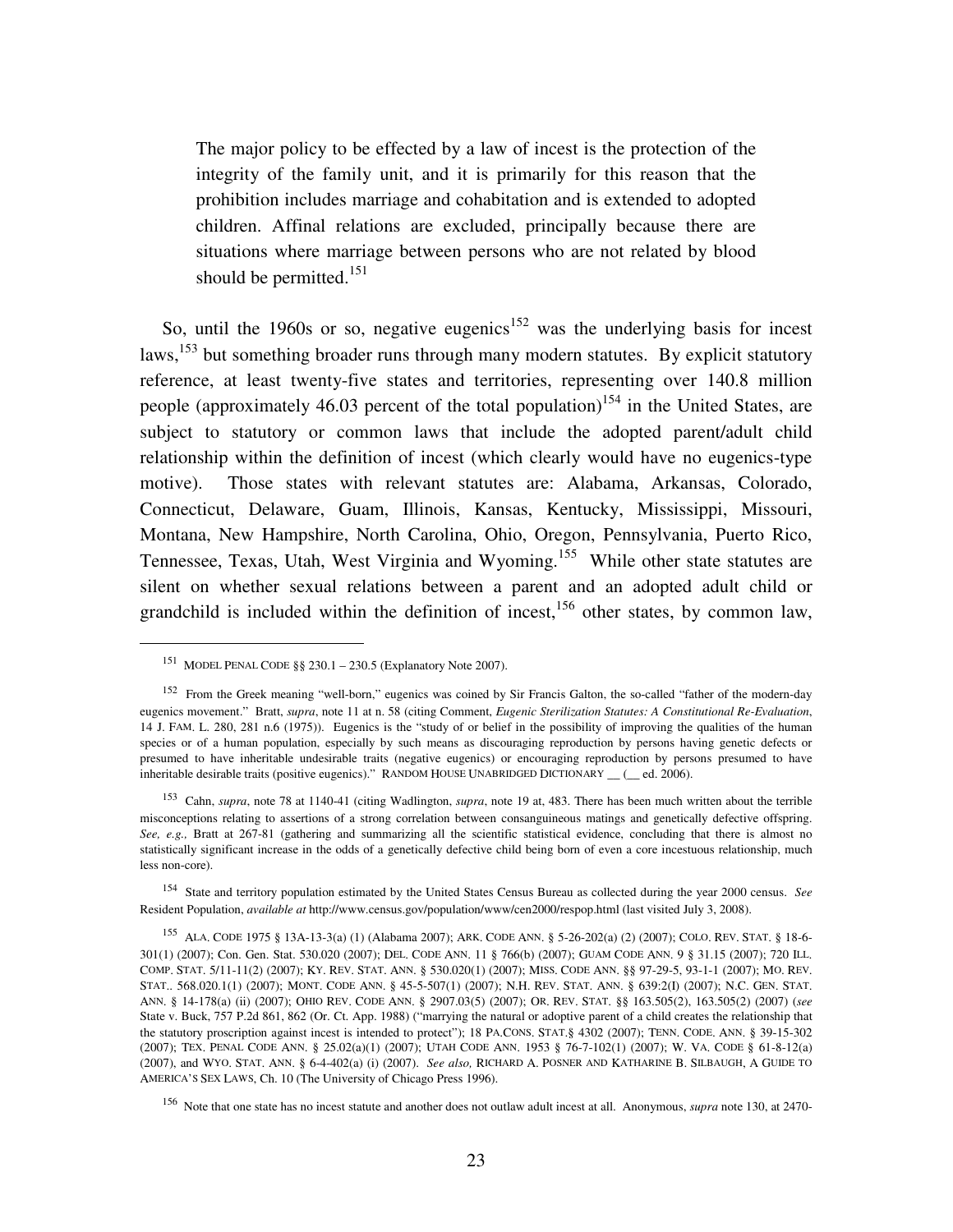have decided this issue in the affirmative, including Montana.<sup>157</sup> In Massachusetts and Georgia, strong dicta in related cases indicates that the definition of incest would include relationships by adoption.<sup>158</sup> There have been a few successful prosecutions for incest under these modern statutes.<sup>159</sup> Indiana has had an unusual line of cases relating to whether a man can be convicted of incest with his biological daughter, who had been adopted by another family as a four-year-old child, an issue that goes directly to the heart of the blood relation versus parent-child type relationship dichotomy found in current incest statutes (a notion Cahn refers to as the blood/function distinction).<sup>160, 161</sup>

<sup>158</sup> Edmonson v. State, 464 S.E.2d 839, 841 (Ga. Ct. App. 1995) ("The effect of this adoption was to create 'the relationship of parent and child … as if the adopted individual were a child of biological issue . . . .'" "Because adopted individuals 'enjoy every right and privilege of a biological child,' they are statutorily protected from incest.") (citing GA. CODE ANN. § 19-8-19(a) (2)). The Edmonson case is an imperfect analogy because the adopted child was a minor. *Id.* at 323. One Massachusetts case is indicative of what is likely to be the view of many states faced with this issue:

> That "consanguinity" is a necessary element of the crime of incest is not inconsistent with the prosecution of incest between a parent and an adopted child. Although the issue is not presented in this case, we note that statutory language in the adoption statute, G.L. c. 210, § 6, specifically demonstrates the Legislature's intent that adoptive children be treated as consanguineous for the purpose of the criminal incest prohibition. The adoption statute states that an adoption decree shall provide that "except as regards succession to property, all rights, duties and other legal consequences of the natural relation of child and parent shall thereafter exist between the child and the [adoptive parent] and his kindred" (emphasis added in original). *Id.* Moreover, the adoption statute plainly anticipates that the criminal incest prohibition will apply to adoptive relationships when it states that "such decree shall not place the adopting parent or adopted child in any relation to any person, except each other, different from that before existing as regards marriage, or as regards rape, incest or other sexual crime committed by either or both" (emphasis added in original). Com. v. Rahim, 805 N.E.2d 13, 15 n.2 (Mass. 2004).

<sup>159</sup> State of Connecticut v. George B., 785 A.2d 573, 576 (Conn. 2001) (incest statute encompasses "adopted as well as blood relatives"); *McQuiston*, 922 P.2d at 519 (Mont. 1996) (conviction of incest between man and adoptive daughter upheld).

<sup>160</sup> Cahn, *supra* note 78, at 1146 ("The struggle over the appropriate approach to incest and adoption shows that the blood/function distinction is deeply embedded in the development of adoption law. Whether adoption brings about the existence of a new family has been a critical issue. Subjecting adoptees to double-incest prohibitions recognizes both blood-based family ties and adoptive-based ties. Legal severance of the relationship between biological parents and their children cannot sever all such connections under all circumstances.").

161 *Id.* at 1145-46

-

[I]n State v. Fischer, [493 N.E.2d 1265 (Ind. Ct. App. 1986)], an Indiana court overturned the incest conviction of a man who had intercourse with his biological daughter who had been adopted by another family at the age of four. [*Id.* at 1266; *see* State v. Burney, 455 A.2d 1335, 1338 (Conn. 1983) (overruling the defendant's conviction for sexual assault because the state failed to prove an essential element of the crime: "that the defendant was not responsible for the general supervision of the complainant's welfare" (construing CONN. GEN STAT. ANN. § 53a-71(a) (4) (West 1983)).] The court reasoned that the adoption completely severed the biological relationship; the child's parents were her adoptive parents. *Fischer*, 493 N.E.2d at 1266. In overruling this decision three years

<sup>71,</sup> n.37, & n.39 ("Rhode Island repealed its criminal incest statute in 1989 [Act of July 5, 1989, ch. 214, 1989 R.I. Acts & Resolves 563] . . . and New Jersey does not punish acts committed when both parties are over eighteen years old [N.J. STAT. ANN. § 2C: 14-2 (West 2005)]").

<sup>157</sup> *See* State of Montana v. Leslie McQuiston, 922 P.2d 519, 521 (Mont. 1996), overruled on other grounds in State of Montana v Herman, 343 Mont. 494, 2008 WL 2221908 (2008) (conviction of incest between man and adoptive daughter upheld). Some incest statutes include in the definition of incest only sexual relations with an adopted child only when said child is below a certain age. *See, e.g.,* 41 AM JUR. 2d Incest § 11. Courts have held that these laws create a defense for one accused of incest with an adult adopted child. *Id.*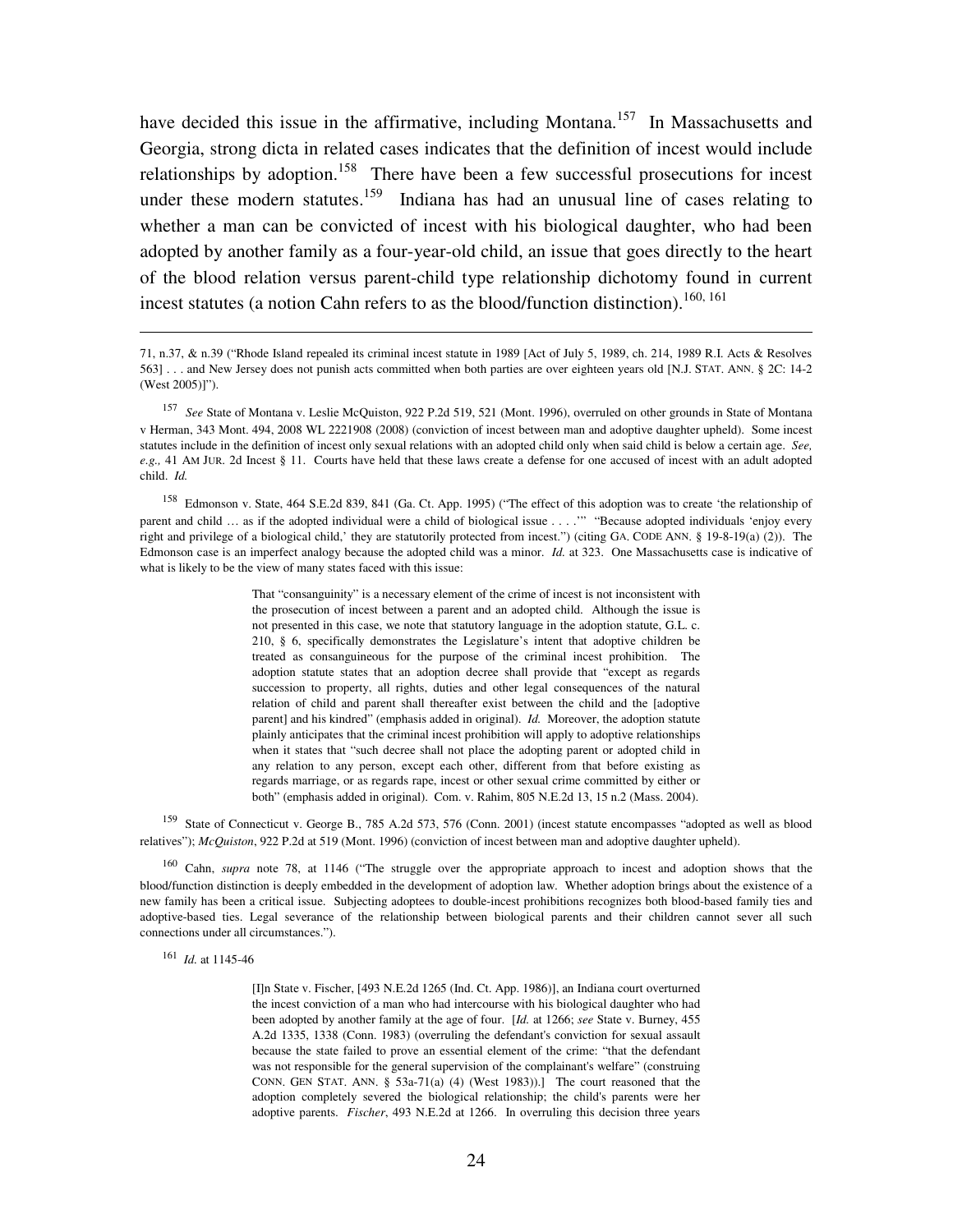Other countries have struggled in a similar way with these issues.<sup>162</sup> For example, in 1986 Parliament amended the English Marriage Act to disallow marriages between an adult and his or her adopted child in instances when said child "has lived in the same household [as the parent] and been treated by that person as a child of his family."<sup>163</sup> The English approach, then, would seem to allow an adoption of an adult lover as long as there had never been a traditional parent/child relationship.

 From a policy perspective, whether or not one believes adult adoption of a lover is incest seems to be quite instinctual, something we perhaps think about in an almost subconscious way somewhere in the murky base of our brain. The Supreme Court of Georgia, in a case about stepparents, and not adoptive parents (there is often a difference in the way they are treated so the cite is imperfect), hit upon this notion of "the cultural origin of the incest taboo" when it said that "being primarily cultural in origin, the taboo is neither instinctual nor biological, and it has very little to do with actual blood ties  $\dots$ . Georgia's decision to include stepparents in its statutory proscription against incest is neither unreasonable nor out of keeping with the historical purpose and meaning of the  $taboo.$ "<sup>164</sup>

 In sum, the states are currently split on whether someone who adopts a lover can be prosecuted for incest as well as on the related question of whether they would be allowed

<u>.</u>

later, however, the Indiana Supreme Court observed that "the link of consanguinity cannot be erased by enactment" of the adoption statute. State v. Bohall, 546 N.E.2d 1214, 1215 (Ind. 1989). In *Bohall*, the Indiana Supreme Court upheld an incest conviction against a man who sexually molested his biological daughter, who had been adopted by another family, but who had returned to live with her biological father. *Id.* at 1215-16. Finally, in State v. Sharon H., 429 A.2d 1321 (Del. 1981), a Delaware court allowed an incest prosecution to proceed against a half-brother and half-sister, who had the same mother. *Id.* at 1323-24, 1330. The sister had been adopted when she was ten days old, and her brother had been raised as a ward of the state. Although the adoption statute eliminated any ties between the biological parents and the children, the blood relationship continued. *Id.* at 1323-34.

*See also* Hendry v. State, 571 So.2d 94, 95 (Fla.App. 2 Dist. 1990) (defendants, who were father and daughter, could be charged with incest even though daughter had been adopted by third party prior to her marriage to her father; adoption statute, terminating all legal relations between adoptive person and natural parents, did not erase lineal consanguinity).

162 Cahn, *supra* note 78, at 1145 (citing, *e.g.,* a 2000 New Zealand Law Commission that explained: "Case law demonstrates considerable confusion about whether [current law] means that both adoptive parents and natural parents are considered parents for the purposes of any enactment relating to forbidden marriages or the crime of incest . . . ." LAW COMMISSION, REPORT 65, ADOPTION AND ITS ALTERNATIVES: A DIFFERENT APPROACH AND A NEW FRAMEWORK 179, http:// www.lawcom.govt.nz/documents/publications/R65ado.pdf (Sept. 2000) (last visited, June 12, 2008) (on file with the Duke Law Journal)).

163 Margaret M. Mahoney, *A Legal Definition of the Stepfamily: the Example of Incest Regulation*, 8 BYU J. PUB. L. 21, 34 (1993) (citing Marriage (Prohibited Degrees of Relationship) Act 1986, § 1, *reprinted in* 27 HALSBURY'S STATUTES OF ENGLAND 562 (4th ed. 1987)). Two other examples: Sweden allows half-siblings to marry and France allows aunt-nephew and uncle-niece marriages. Regan, *supra* note 18, at 1523 (citing MARY A. GLENDON, STATE, LAW AND FAMILY 40 (1977)). Sweden also has relatively light maximum incest penalties: four years for an adult and child under age fifteen; two years for father-daughter; and only one year for siblings. *Id.* at 1527 (citing RICHARD A. POSNER, SEX AND REASON, 72 (1992)). Regan points out that Posner's thesis is that the only regulations that can be rationally defended are those that are intended to prevent harm to others, and the United States overregulates laws relating to sex. *Id.* at 1526 (citing POSNER, *supra*, at 181-204)).

164 Cahill, *supra* note 10, at 1609 (citing Benton v. State, 461 S.E.2d 202, 205 (Ga. 1995) (Sears, J., concurring)).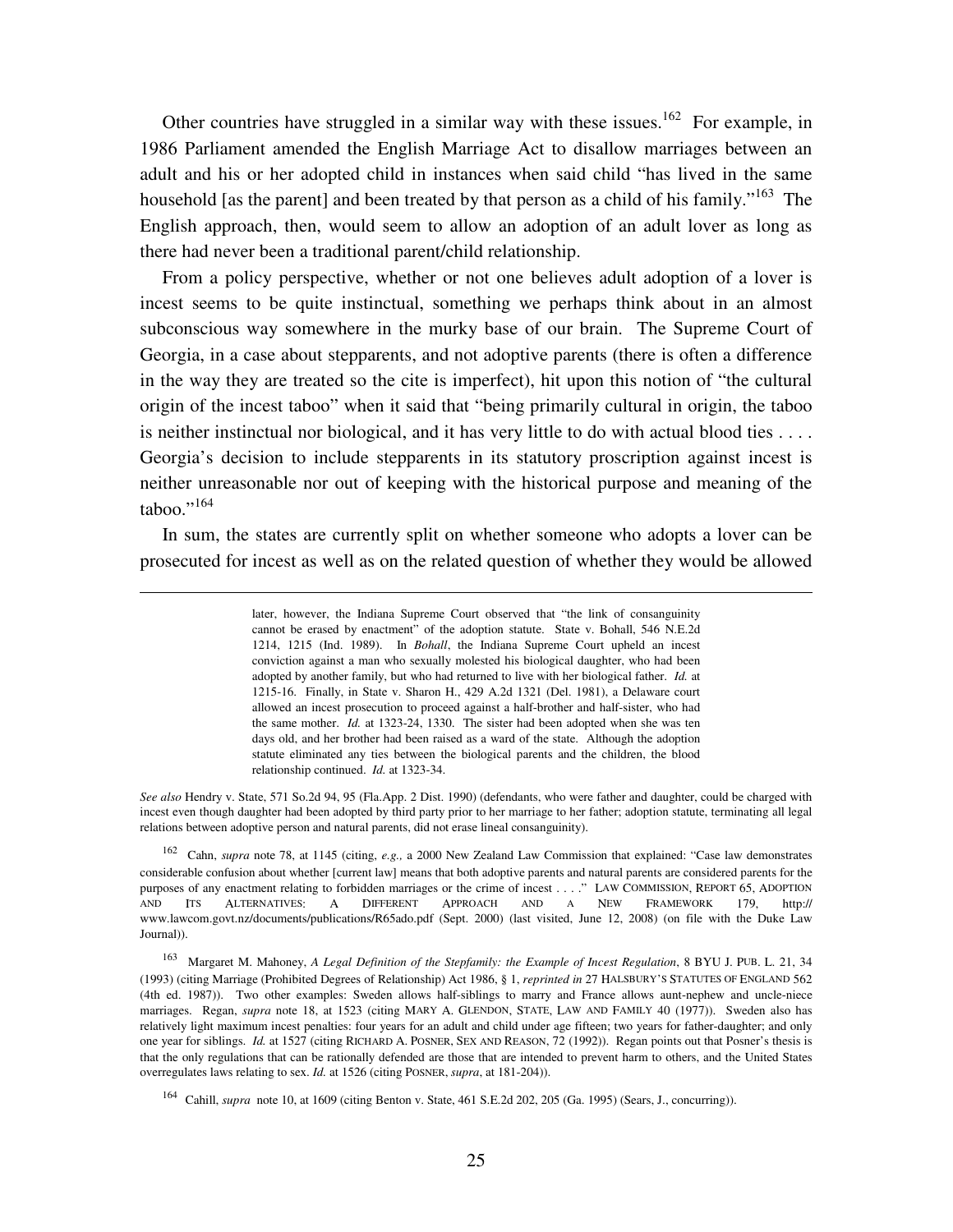to adopt in the first instance. There have been no *Lawrence*-based challenges, though, to these proscriptive laws; so the jury is still very much out on whether the statutory and common law impediments to adopting a lover (or adopting a spouse) would withstand a full-on post-*Lawrence* constitutional attack.

 Everything this article has discussed so far has related to the law of incest at the state level. But what about a federal prosecution of someone who has adopted an adult lover? One of the most famous (or infamous) federal criminal code sections is 19 U.S.C. § 2421, commonly known as the "Mann Act." The Mann Act has been broadened quite a bit since its inception in the first half of the  $20<sup>th</sup>$  century, when it targeted exclusively men who carried female prostitutes over state lines. Now, the Mann Act states:

Whoever knowingly transports any individual in interstate or foreign commerce, or in any Territory or Possession of the United States, with intent that such individual engage in prostitution, or in *any sexual activity for which any person can be charged with a criminal offense*, or attempts to do so, shall be fined under this title or imprisoned not more than 10 years, or both. $165$ 

 While no reported cases of Mann Act prosecutions for incest-related activities appear, it seems clear from the Act's language that, in states where the incest statute covers sexual relations between a parent and an adopted adult, federal prosecutors could utilize the Mann Act (and/or conspiracy to violate the Mann Act) to prosecute the parties involved. This could lead to a federal court *Lawrence* showdown<sup>166</sup> similar to the state court arena showdown described above.<sup>167</sup>

V. AFTER *LAWRENCE*, ARE STATUTORY AND COMMON LAWS THAT CRIMINALIZE SEXUAL RELATIONS BETWEEN A PARENT AND HIS OR HER ADULT ADOPTED CHILD UNCONSTITUTIONAL?

> *Since few opponents of homosexual unions are brave enough to admit that gay weddings just freak them out, they hide behind the claim that it's an inexorable slide from legalizing gay marriage to having sex with penguins*

 $\overline{a}$ 

<sup>165</sup> 19 U.S.C. § 2421 (emphasis added).

<sup>&</sup>lt;sup>166</sup> From its inception, the Mann Act's reach has been the subject of significant speculation given the unspecific nature of the Act's text. *See, e.g.,* Laura Elizabeth Brown, Comment: *Regulating the Marrying Kind: The Constitutionality of Federal Regulation of Polygamy Under the Mann Act*, 39 MCGEORGE L. REV. 267 (2008).

<sup>167</sup> Note that being married is not a defense to the Mann Act under prior precedent. *See* Pappas v. U.S., 241 F. 665 (9th Cir. 1917); *see also* Whitt v. U.S., 261 F.2d 907 (4th Cir. 1959); Cohen v. U.S., 214 F. 23 (Or. 1914), *cert. denied* 235 U.S. 696 (1914).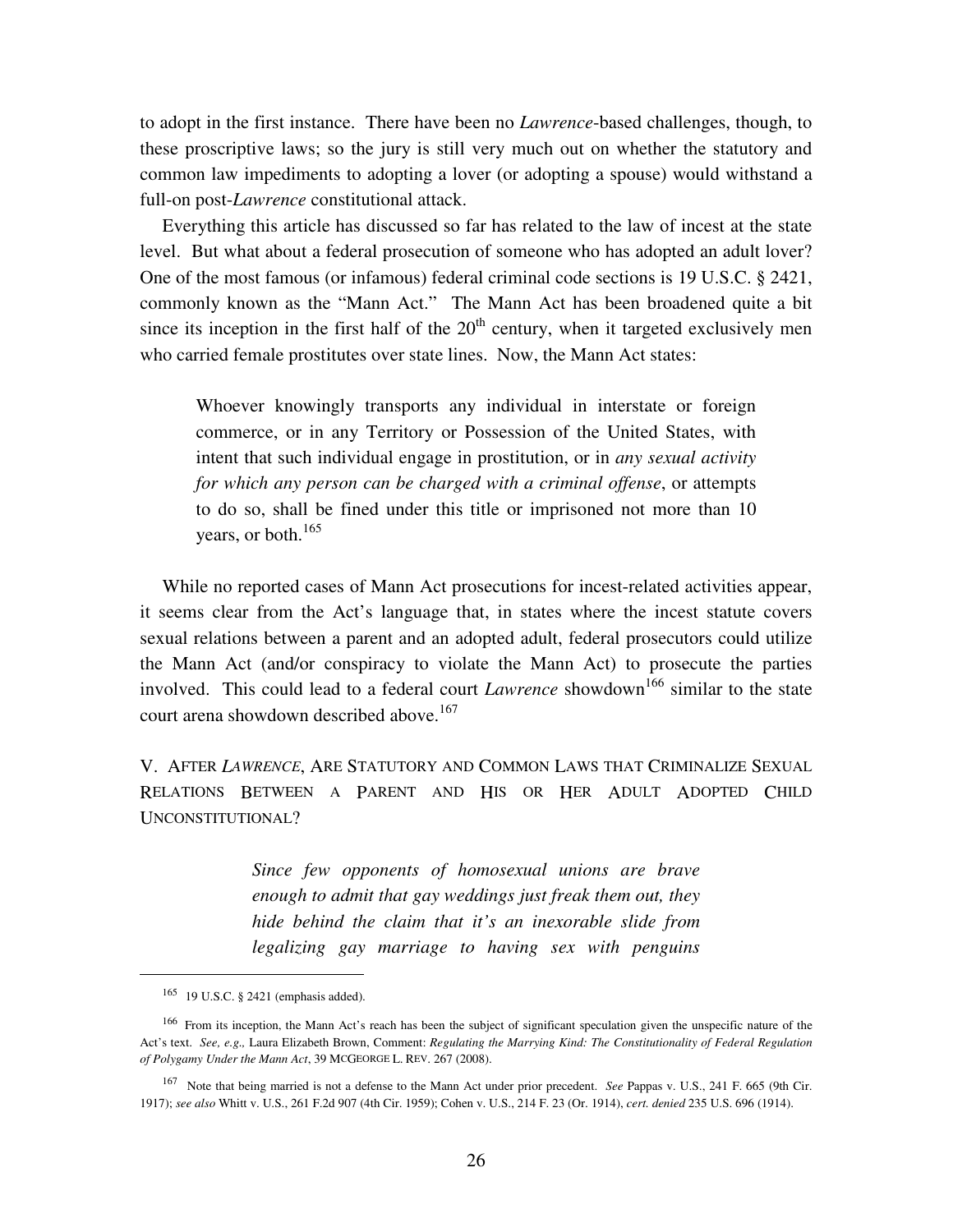*outside JC Penney's. The problem is it's virtually impossible to debate against a slippery slope.<sup>168</sup>* 

 A vast, almost overwhelming, number of law review words have been penned in response to the 2003 Supreme Court decision in *Lawrence*. <sup>169</sup> When put together, from sex toys<sup>170</sup> to gay marriage, these analyses have peered into every conceivable legal and policy nook and cranny, with every conceivable viewpoint on display. I do not, then, plan to attempt to reproduce the sizable body of work relating to the constitutionality of traditional incest laws post-*Lawrence*. The body of work is literally too voluminous to cite.<sup>171</sup> Having read a great deal of it, I can assure the reader that the only thing We (the Royal We, of the Academy) are certain of is the uncertainty of how our post-*Lawrence* individual constitutional privacy rights world will play out.<sup>172</sup>

 $\overline{a}$ 

<sup>172</sup> As mentioned, there are eminent scholars on both sides of the game of *Lawrence* interpretation. All professors are equal but some professors are more equal than others. Note Professor Sunstein's thoughts; "[I]t would be surprising if Lawrence were understood to require a careful inquiry into the adequacy of government justifications for banning (say) adult incest and bestiality." Sunstein, *supra* note 10, at 49. Professor Sunstein goes on later to make a finer distinction:

> But somewhat harder cases are imaginable even here. Suppose, for example, that under a public university's sexual harassment policy, a teacher and a graduate student are banned from having a consensual relationship, even though the teacher is not (and will not be) in a supervisory position over the student. Or suppose that the incestuous relations are between adults-first cousins, let us say. In an "as applied" challenge, these would be genuinely difficult after *Lawrence*. If real consent is found in either case, a fundamental right might well be involved. But it would be possible to defend the broad sexual harassment prohibition as a way of reducing risks and introducing clarity for all. And it would be possible to defend the ban on incest among adults as a way of eliminating certain psychological pressures and protecting any children who might result from medical risk [citation omitted]. In neither case can it be said that the prohibitions run afoul of some emerging national awareness. These are far weaker cases for invalidation than *Lawrence*, but some of the underlying logic of the case seems to raise doubts in imaginable applications. Sunstein, *supra* note 10, at 61-2.

Sunstein continues to refine his thinking, starting to hint at a possible distinction between core verses non-core incest:

As I have noted, fully consensual incest is a somewhat harder case. In the case of adult brothers and sisters, it might be urged that the goal is to prevent harms to any children who might result, or psychological difficulties that would predictably produce and accompany any such relationships. Certainly the ban on sexual relations within the family cannot be said to be anachronistic. There is no "emerging public awareness" that such relations should be accepted. But imagine, for example, that sex is banned among first cousins, in circumstances in which any harms are highly speculative. Rational basis review would be satisfied. But *Lawrence* does not apply rational basis review, and in some applications, the ruling would seem to throw legal prohibitions on incest into considerable doubt. Sunstein, *supra* note 10, at 64-5.

As you can tell from this excerpt, even top constitutional minds can be a bit wishy-washy when predicting how the Court's wind will blow.

<sup>168</sup> Lithwick, *supra* note 9.

<sup>169</sup>A Westlaw search revealed 338 law review and journal articles (as of April 15, 2008) with *Lawrence* in the title written after the date of the decision, June 23, 2003.

<sup>170</sup>I kid you not. Michael J. Hooi, *Substantive Due Process: Sex Toys After Lawrence*, 60 FLA. L. REV. 1065 (2008).

<sup>&</sup>lt;sup>171</sup> Of the 338 law review and journal articles relating to *Lawrence* cited in note 168, 107 of those were articles that related in one way or another to incest.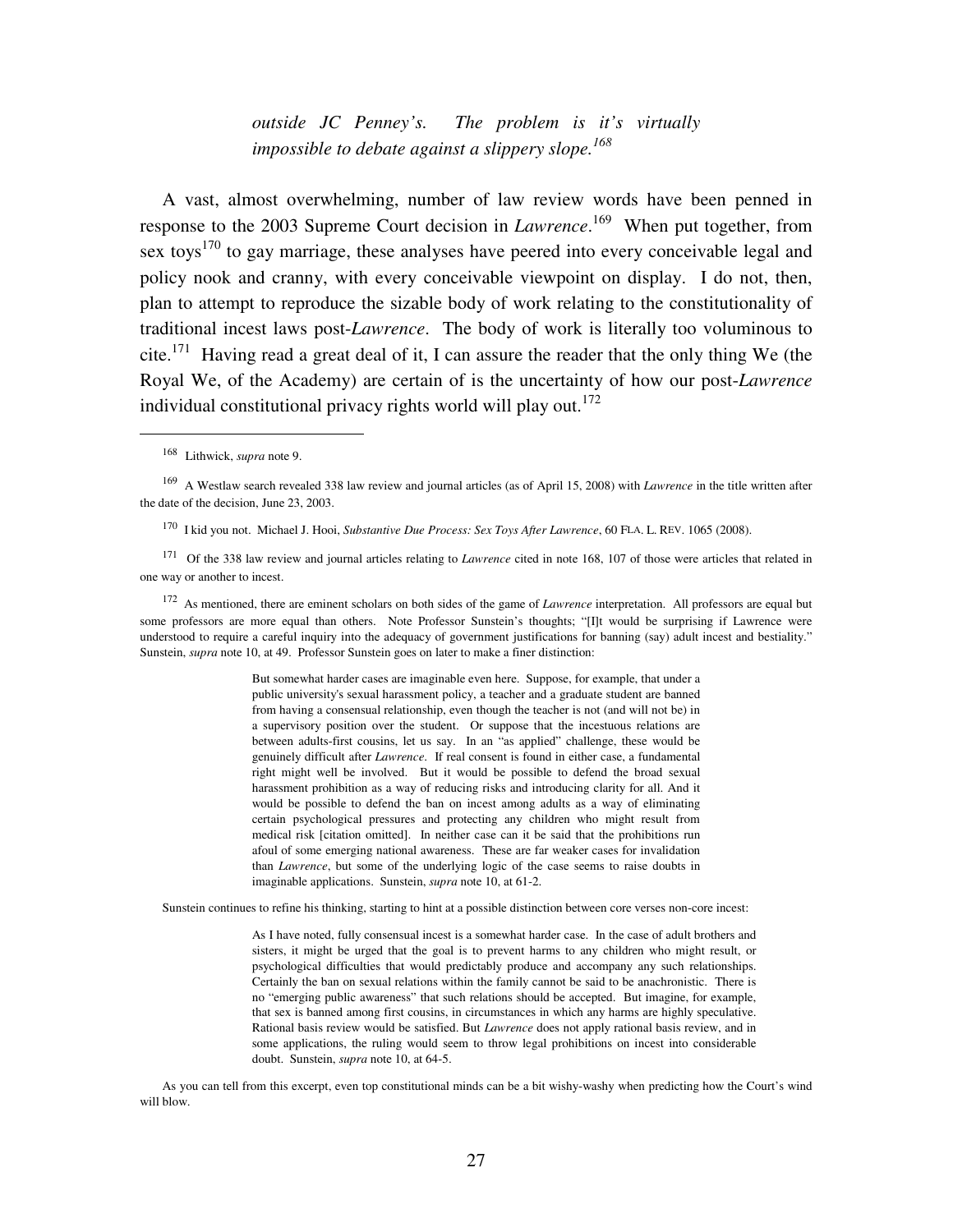With regard to incest laws in particular, the median viewpoint seems to me to be represented quite well by a 2004 article simply and relevantly entitled *Is Incest Next?*<sup>173</sup> Using both formalistic and realist inquiries, the Professor McDonnel concludes that it is unlikely that the Court would protect "core" incest "any time soon."<sup>174</sup> (Again, sexual relations involving minors are off the table; there is no chance that a state will be kept from regulating said behavior.) This view is supported by the only post-*Lawrence* federal appellate case testing the constitutionality of core incest: the Seventh Circuit (with the petition for a writ of *certiorari* denied) did not extend *Lawrence* protection to two adult married siblings who had been successfully prosecuted for incest, though one complicating factor was the fact that the conviction had preceded *Lawrence* and so the case did not directly address the question of whether incest prosecutions are constitutionally permissible post-*Lawrence*. <sup>175</sup> [As one commentator correctly noted: "The *Muth* decision may not garner much public sympathy; it is unlikely anyone will recall *Muth* as the *Dred Scott*<sup>176</sup> of the sexual realm."<sup>177</sup>] Three post-*Lawrence* state court opinions – two in Ohio – relating to core incest convictions held that *Lawrence* did not apply.<sup>178</sup>

 $\overline{a}$ 

Patty even agreed to be sterilized (and in fact was sterilized) in an unsuccessful plea for leniency as both Muths were sent to maximum-security prisons. Voll, *supra,* at 145. One final note: none of the Muths' four children were disabled or deformed in any way, which is in line with modern scientific thinking and statistics.

This decision was criticized in Hammer, *supra* note 142, at 1065 (2007) (arguing that all criminal incest statutes should be held unconstitutional even under a rational basis review standard). As discussed, the latter-cited article appears to be slightly left of the mainstream of the many articles written on this issue post-Lawrence.

<sup>&</sup>lt;sup>173</sup> McDonnell, *supra* note 10, at 337. This work was produced as part of a symposium entitled "Privacy Rights in a Post Lawrence World: Responses to Lawrence v. Texas.

<sup>174</sup> *Id.* at 338.

<sup>175</sup> Muth v. Frank, 412 F.3d 808 (2005), *cert. denied*, Muth v. Frank, 546 U.S. 988 (2005) (*Lawrence*, holding that states could not enact laws that criminalized homosexual sodomy between consenting adults, did not announce a new rule proscribing state laws that criminalized incest between consenting adults or announce existence of constitutionally protected fundamental right of adults to engage in all forms of private consensual sexual conduct, including incest, and thus did not entitle petitioner whose state-court conviction for incest preceded Supreme Court's issuance of *Lawrence* decision to writ of habeas corpus). As is sometimes tragically true in criminal incest prosecutions, the *Muth* siblings had spent their entire respective childhoods apart in a dizzying variety of foster care, orphanages, and adoptive families, and by all accounts had never met until Patty Muth's graduation when she was eighteen years old and Allen Muth was thirty-two. Daniel Voll, *An American Family*, ESQUIRE, July 1998, at 124-25. [The Esquire article is an absolutely gripping, well-written tale of the Muths from start to finish. I highly recommend it.] Until they fell in love, Allen and Patty were not aware that they were full siblings, though their relationship continued, including producing additional children, even after learning the truth. Mary Beth Murphy, *Brother, Sister Lose Parental Rights to Son*, MILWAUKEE J. SENTINEL, Feb. 11, 1997. Noting that the Muths were prosecuted despite not knowing the truth of their blood relationship until after falling in love, one commentator pointed out that cases like *Muth* "could lead to manifestly unjust results in more factually sympathetic cases, such as those involving artificial reproductive technology (ART) and multiple-father births." Hammer, *supra* note 142, at 1096. Out-of-wedlock births – currently around 35 percent of all births – are also relevant. *Id.* at n.257 (citing Centers for Disease Control statistics from 2003). The point is that, because of a number of factors, the odds of adults falling in love, unknowingly, with a close relative will be significantly greater in the future.

<sup>176</sup> Dred Scott v. Sandford, 60 U.S. (19 How.) 393 (1856).

<sup>&</sup>lt;sup>177</sup> Hammer, *supra* note 142, at 1095-96.

<sup>&</sup>lt;sup>178</sup> See State v. Freeman, 801 N.E.2d 906 (Ohio Ct. App. 2003) (rejecting Lawrence's application to core incest where there was uncertainty as to the consensual nature of the sexual act); see also Beard v. State, No. M200402227CCAR3PC, 2005 WL 1334378, at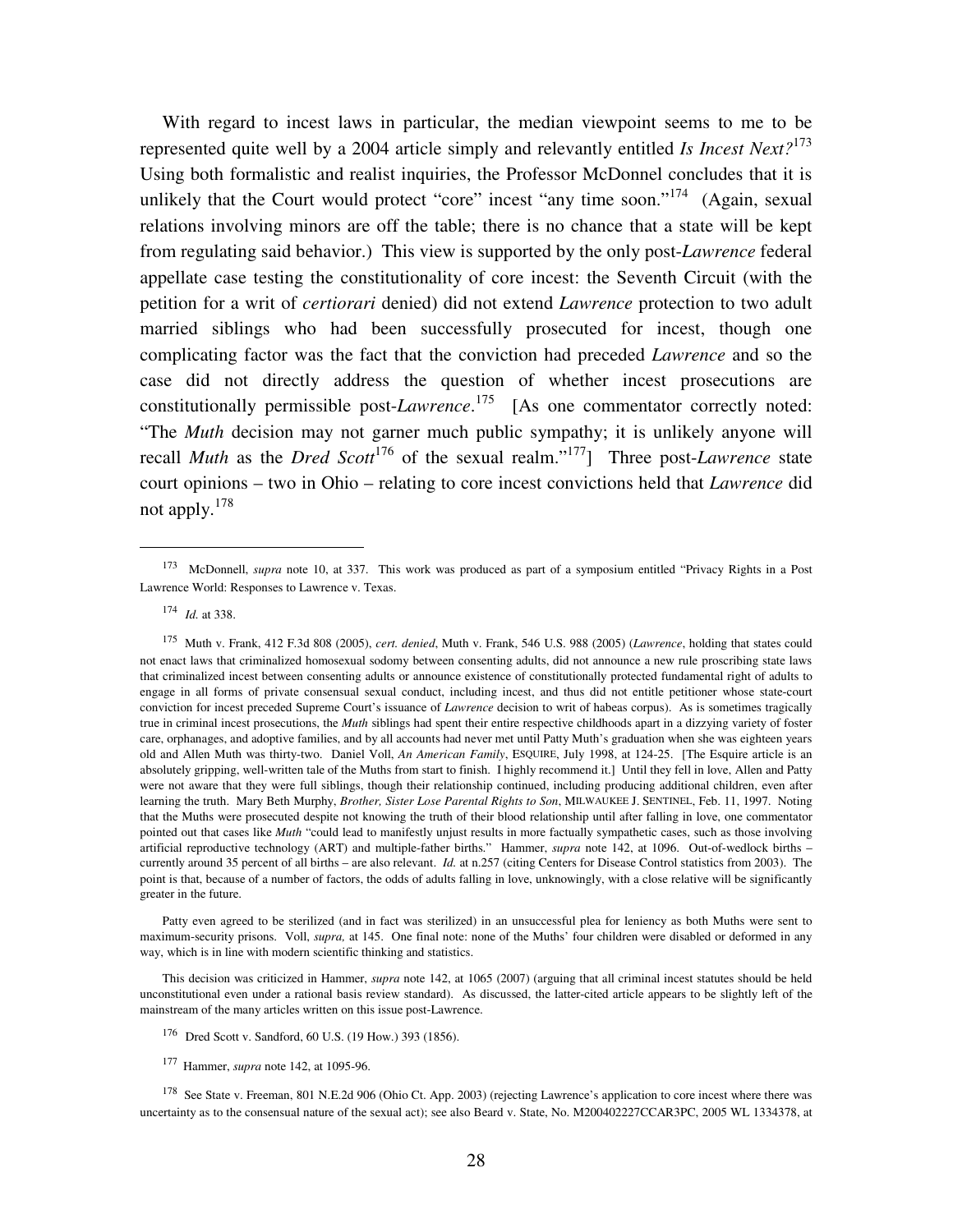Despite Professor McDonnel's reservations for *Lawrence* protection of core incest, he goes on cogently to argue that there is "some chance" that non-core incest should receive said protection.<sup>179</sup> While none of the articles speak directly to the issue of the current constitutional protection of a parent and an adult-adopted child to engage in sexual relations, the clear implication is that the further away from "core" incest the facts of a case get, the more likely that *Lawrence*-type protection will be afforded. Let us think about just how far away from "core" incest this type of activity really lies.

 One noted post-*Lawrence* article outlined a large handful of factors that the *Lawrence* majority looked to in protecting the actions of John Geddes Lawrence and Tyron Garner; (1), the sex involved only two people; (2), it was not polyamorous; (3), both were of the age of majority (so no chance of minor/minor sex or adult/minor sex); (4), the sex was consensual and not coercive; (5), the acts occurred in a home, not in public; and (6), there was not an economic exchange as in prostitution.<sup>180</sup> Look at these factors. Each could equally apply to a prosecution for incest for an adult who adopts an adult lover or an adult spouse who adopts the other adult spouse. Perhaps the scenario presented in this article fits quite nicely into the protections afforded by *Lawrence*? Or perhaps the fact of the adoption, where the government must give formal recognition to the relationship at issue, is a distinguishing factor here? $181$  Let us take a closer look.

 In one sense, sexual relations between a parent and an adult-adopted child is quite a distance from the same activities between a parent and his or her biological child. Certainly, concerns relating to abnormal offspring<sup>182</sup> are present in one case, and completely irrelevant in the other. But a closer look is warranted. Two other issues are at play that could bring these two fact patterns closer, rather than farther apart.

 The first inquiry might be whether a true parent/child relationship existed while the child was a minor. Assume the parent raised the child as he or she would have raised a biological child, with all the attending attachment and power discrepancy issues present. In this instance, one might query whether consent could truly be obtained – even after the

 $\overline{a}$ 

<sup>\*2 (</sup>Tenn. Crim. App. June 7, 2005) (Lawrence decision does not establish a new constitutional right that protects core incest); State v. Lowe, No. 2004 CA00292, 2005 WL 1983964, at \*3 (Ohio Ct. App. Aug. 15, 2005) (Lawrence does not render core incest laws unconstitutional because of a "legitimate interest in protecting the family unit.").

<sup>179</sup> McDonnell, *supra* note 10, at 338.

<sup>&</sup>lt;sup>180</sup> Ariela R. Dubler, *Immoral Purposes: Marriage and the Genus of Illicit Sex*, 115 YALE L.J. 756, 759 (2006).

<sup>181</sup> *Id.* at 759 ("Finally, and perhaps most significantly, the relationship [in *Lawrence*] did 'not involve whether the government must give formal recognition to any relationship that homosexual persons seek to enter.' Lawrence and Garner, in other words, never sought to formalize their relationship as a marriage.") (citing *Lawrence*, 539 U.S. at 578); *see also* Meyer, *supra* note 73, at 891-92 ("a privacy claim to formal recognition by the state – in the form of a marriage license, for example – would represent something fundamentally different: a claim on government not to get out of the way, but rather to involve itself by lending its affirmative assistance in fulfilling a couple's relational ambitions").

 $182$  If a court or legislature addressing adult incest is primarily interested in negative eugenics, then "ironically, adult homosexual incest may be protected because the secular justification for precluding heterosexual incest is not present in regard to homosexual incest." Arnold H. Loewy, *Morals Legislation and the Establishment Clause*, 55 ALA. L. REV. 159, 171 (2003).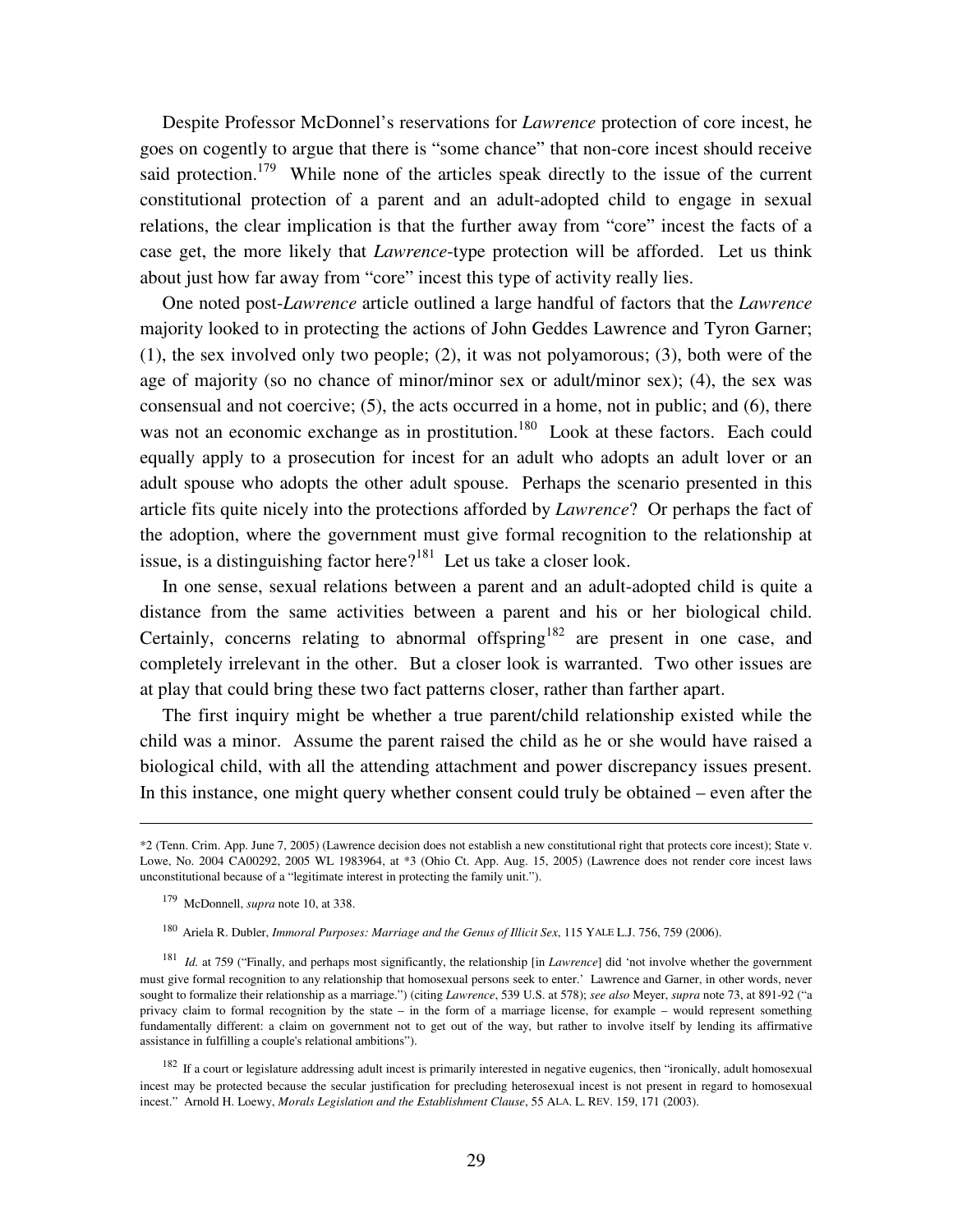child reached the age of consent – given what might be a very strong authority figure towering over someone with potentially less bargaining power: power being the key word here. This is akin to the undue influence concept in challenging wills and contractual instruments.

 Because societal norms and views are still probably relevant to the Court's inquiry, the second question might ask whether society really views sexual relations between a parent and a child as equally repugnant if the relation were biological or adoptive. Perhaps society as a whole makes no meaningful distinction between the two. Though it probably goes without saying, there appear to be no empirical studies that might reveal societal views on this point.

 So, are there case-by-case differences, then, that might be important here? Might the crucial inquiry be whether or not there ever existed a true parent/child relationship? This speaks directly to consent.<sup>183</sup> If not, what are we really worried about? Or does the whole varied lot seem wrong for some reason we cannot really put a finger on: wrong for some reason buried deeply inside our consciousness? And what of adopting one's spouse? Certainly no parent/child relationship ever existed, and there is presumably no blood relation, but is it just too much to be a spouse and a child of someone at the same time? (Or perhaps it is the greedy motive behind the adoption we dislike?)

 Many tough questions, few easy answers. Let us, though, get back to the scenario at the core of this article: one adult adopting another adult who is a lover or spouse, neither of whom (let us assume) were ever in any sort of parent/child-type relationship, for the main purpose of better ensuring that the adoptee will inherit from or through the adoptor. This scenario allows us to strip out several arguments, including all genetic arguments, all consent-based arguments (because no true parent-child relationship ever existed, which would in turn disallow the consent argument), with the remainder being simply a societal, perhaps subconscious, "ick" factor<sup>184</sup> that is hard to pin down or put into meaningful words. This would seem to be the farthest orbit around "core" incest: farther than sex involving any minor; farther than sex between more distant relations; and certainly farther than sex between stepparents and their adult stepchildren. In each of these latter situations, the parties are either related by blood or they had some sort of parent-child relationship prior to sexual relations, neither of which is present in the

-

<sup>183</sup> *See, e.g.,* Anonymous, *supra* note 130, at 2484 – 85 ("The determination whether two people were 'family members' would be an inquiry into whether there was a natural dependency relationship involved, which in turn would have a direct bearing on the likelihood of nonconsent.") (citing generally, Martha Albertson Fineman, THE NEUTERED MOTHER, THE SEXUAL FAMILY, AND OTHER TWENTIETH CENTURY TRAGEDIES (1995)). The Anonymous author goes on to say that in a statute "organized according to nonconsent," that adoptive parents (along with biological parents, stepparents, guardians, custodians, and person *in loco parentis*) would be subject to prosecution for incest. *Id.* at 2485. Presumably, however, the author speaks of a traditional adoptive relationship where there was a "true" parent/child relationship at some point. This Article speaks to the dissimilar situation where no "true" parent/child relationship ever existed between the adult who adopts his or her lover. Therefore, the Anonymous author's rubric should not embrace this situation.

<sup>&</sup>lt;sup>184</sup> What one author calls the "unnaturalness" of incest. Bratt, *supra* note 11, at 287.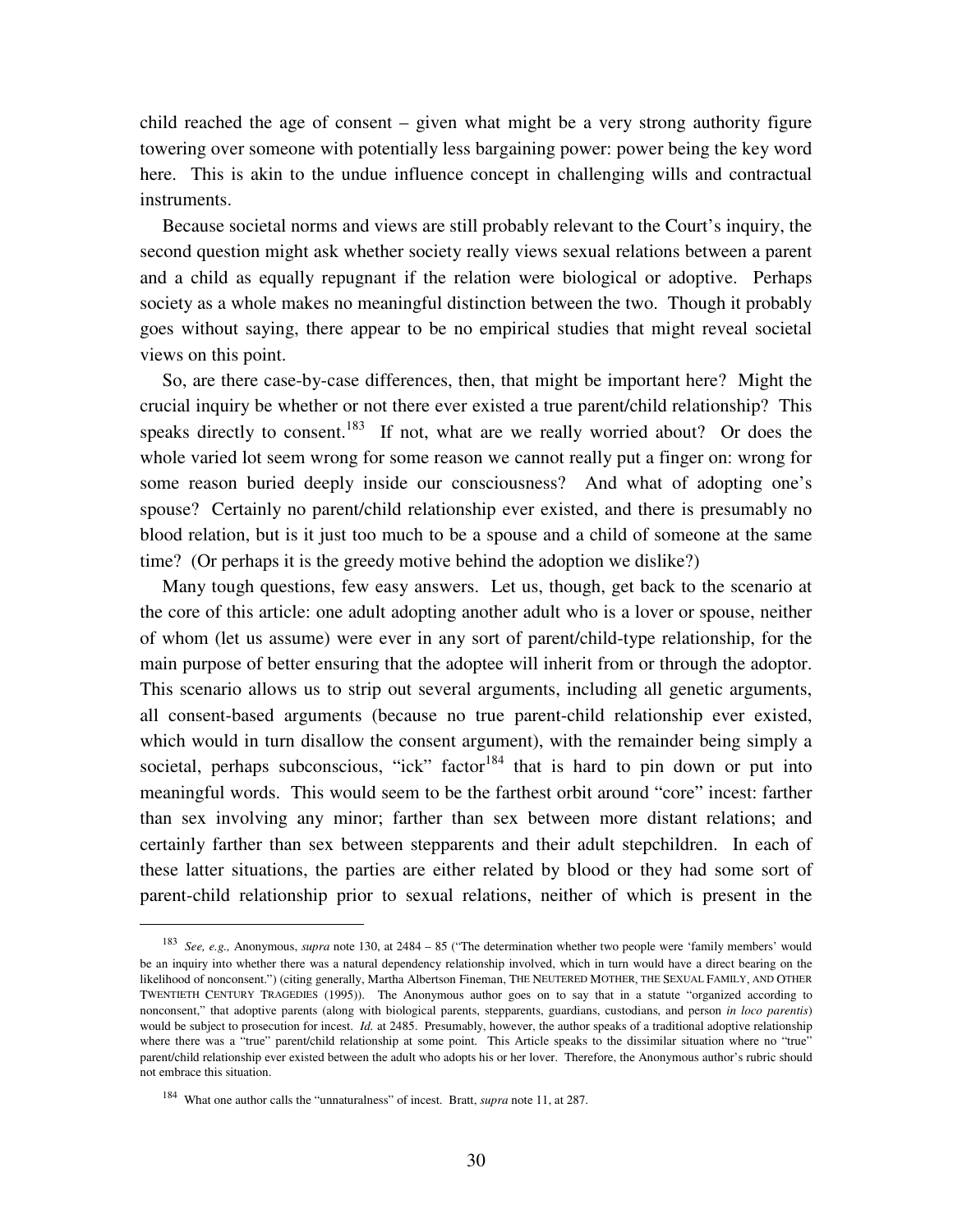scenario at the heart of this article. Perhaps the whole analytical process is summarized as follows:

Once you begin to think about which kinds of incest-like activities lack particular identifiable harmful consequences for particular identifiable participants, you begin to think about the unthinkable and about why some "incest" is harmless incest. As this process continues, the emotional force of the taboo, its force as a general deterrent, is eroded.<sup>185</sup>

Additionally, modern incest statutes, as my Property professor $186$  argues well, are undoubtedly both under and over inclusive. $187$  They are underinclusive because often times incest laws do not apply to parent/adopted child relationships, stepparent relationships, to non-family-member caretakers, or to forms of abuse not involving sexual relations: they are arguably overinclusive because they prohibit sexual relations between fully consenting adults and between fully consenting minors engaging in sexual relations (which may not "raise the specter of child exploitation in the way that relations between adults and children do).<sup>188</sup> As one author summarized quite rightly: "[W]hen incest sanctions are applied to private conduct of consenting adults, there is no legitimate state interest at stake and, therefore, no legitimate state interest is furthered."<sup>189</sup> This can only give ammunition to those that would seek to overturn incest laws as unconstitutional because they are a rather "crude form of regulation."<sup>190</sup>

 Finally, let us circle back to what might be the best argument against *Lawrence*-based constitutional protection for incest in this case: The fact that the actors have affirmatively asked, and been granted, affirmative state action in the form of the adoption certificate. Like the marriage certificate very definitely not as issue in *Lawrence*, the state's approval of the adoption perhaps gives the state some say over the actions of the parties. Much has been written about this point vis-à-vis same-sex marriage licenses (and the potential lack of *Lawrence* protection because of the state action involved).<sup>191</sup> This same line of

 $\overline{a}$ 

<sup>185</sup> Regan, *supra* note 18, at 1526 (citing Carl E. Schneider, *State-Interest Analysis in Fourteenth Amendment "Privacy" Law: An Essay on the Constitutionalization of Social Issues*, 51 LAW & CONTEMP. PROBS. 79, 99 (1988)).

<sup>&</sup>lt;sup>186</sup> In the spirit of full disclosure, Property was my worst grade in law school (ironic, given that I teach the class now), though certainly no blame should be directed towards Professor Regan for what were clearly my failures (though even today I sometimes still do blame him, if only just a little, after a single-malt scotch or two).

<sup>187</sup> Regan, *supra* note 18, at 1525.

<sup>188</sup> *Id. See also* Bratt, *supra* note 11, at 290-291.

<sup>189</sup>*Id.* at 293.

<sup>190</sup> *Id.* at 1525.

<sup>191</sup> *See*, *supra* note 181.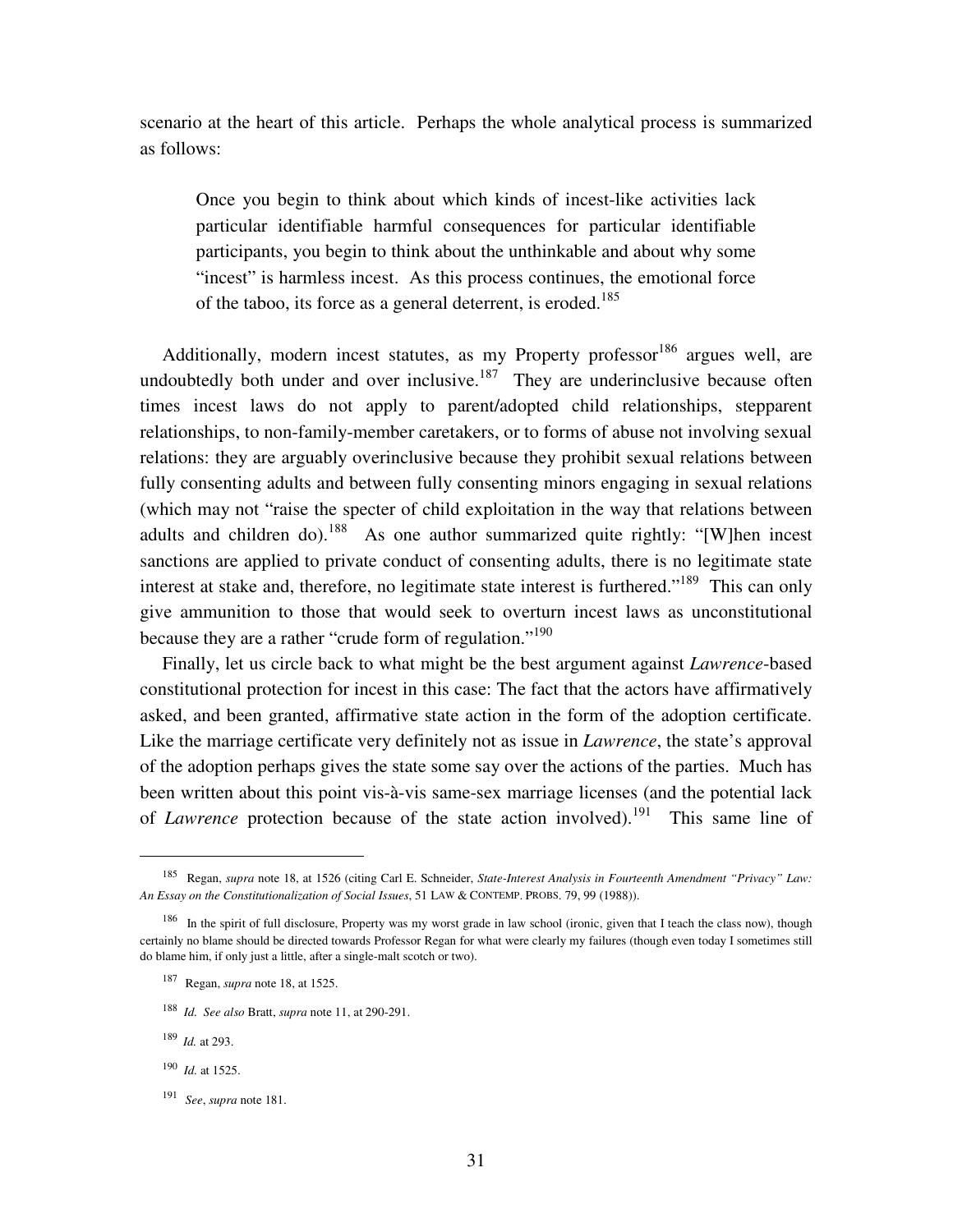argument will undoubtedly be employed when the sexual actions of adopted parties ripen into a criminal complaint. $192$ 

 The counterargument in our very specific case is that the parties are not asking the government for anything because, by definition, the adoption has already been approved if incest charges have been brought. The defendants – post-adoption at this point – are simply asking for what John Geddes Lawrence and Tyron Garner were asking for: the right to be left alone in their own home. The state, in fact, might well be said to have sanctioned the whole deal when it approved the adoption, assuming the entity making the decision knew of the sexual relationship.

 Who wins? Who knows? Supreme Court Justices are, in the minds of many, quite uncomfortable and unpredictable when adjudicating cases involving sexual issues.<sup>193</sup> It seems to me that, on balance, the stronger legal arguments favor constitutional protection against criminalization of sexual relations with one's adopted adult lover where no prior parent/child relationship ever existed, *i.e.*, *Lawrence* protection for this non-core behavior. I suspect that with the right set of facts, the right proponents, and a Court that takes *Lawrence* at its word, incest laws as they relate to adult adoption of lovers will fall, and fall relatively soon.

 My view is that incest statutes may survive a facial attack under *Lawrence*, but should fall in a challenge as-applied to the non-core incest scenarios addressed in this Article. States wishing to avoid such a showdown loss ("red" states?) might adopt an Ohio-like statute allowing an individual simply to designate an heir, thereby relieving much of the incentive for adults to adopt other adults.

 This whole mess, of course, can be easily remedied by state legislatures through the removal of sexual relations between a parent and his or her adopted adult "child" from the definition of incest if no true parent/child relationship was ever present. From a policy perspective, there is absolutely no rational policy argument – none at all – for criminalizing this category of non-core behavior. I would hope that jurisdictions will revisit their often-ancient incest laws to correct this obvious flaw. No incest: No need for *Lawrence* protection.

 $\overline{a}$ 

<sup>&</sup>lt;sup>192</sup> See, e.g., Meyer, *supra* note 73, at 894 ("The question of a constitutional right to public recognition of family relationships is by no means unique to marriage. Lower federal and state courts have relied on the same limiting principle suggested in *Lawrence* to conclude . . . that the right of privacy does not include a right to adopt children."). *Lawrence* probably affords no protection to the right of someone to adopt one's lover or spouse. As stated earlier, this is a markedly difference question than the one at the subject of this article. Do not confuse the two questions.

<sup>193</sup> One prominent voice expresses this sentiment as follows:

<sup>[</sup>J]udges know next to nothing about the subject [of sex] beyond their own personal experience, which is limited, perhaps more so than average, because people with irregular sex lives are pretty much (not entirely, of course) screened out of the judiciary – especially the federal judiciary, with its elaborate preappointment investigations .... This screening ... is a residue of the nation's puritan – more broadly of its Christian – heritage. Posner, *supra* note 155, at 1.